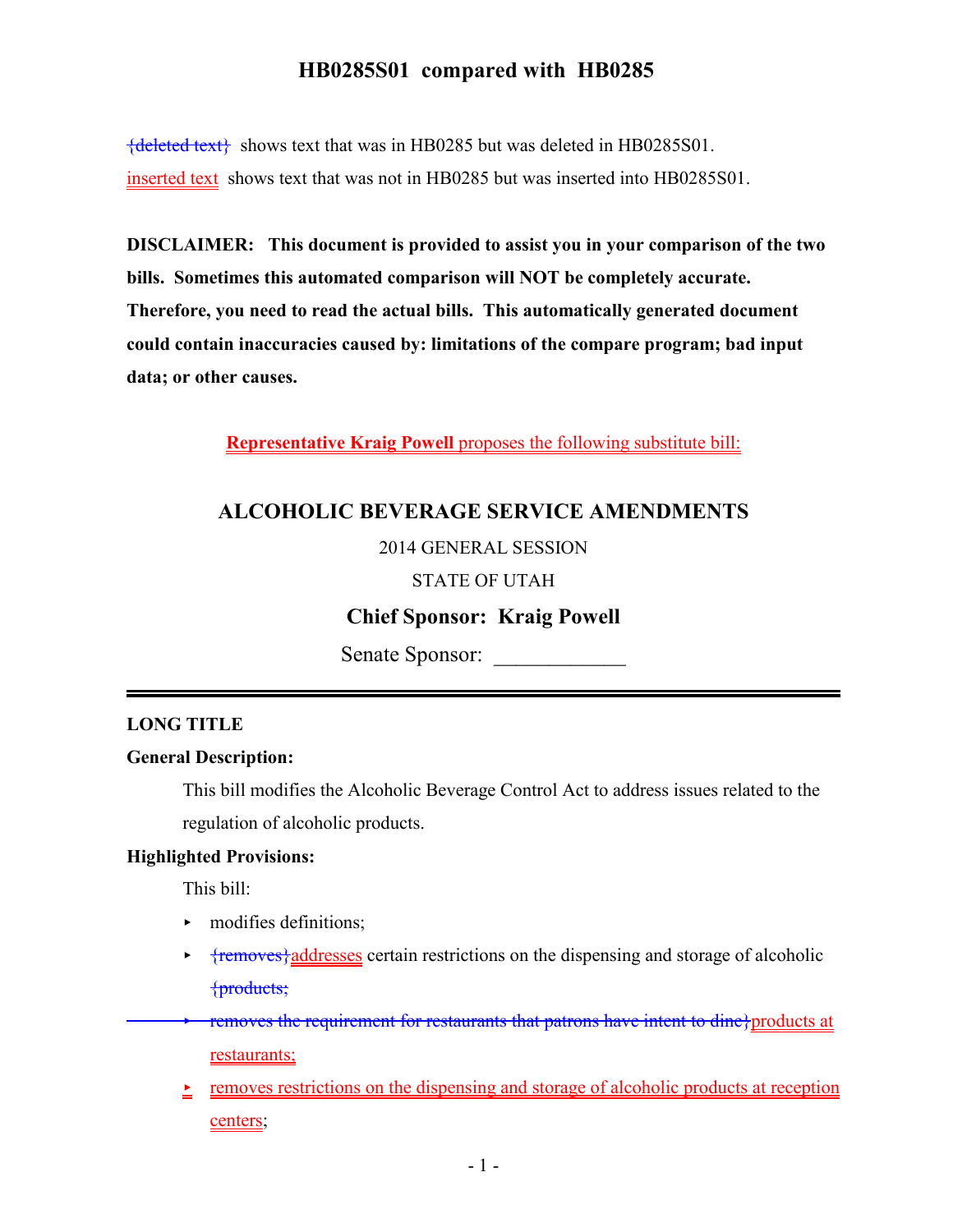- $\triangleright$  removes restrictions related to sitting at a bar structure;
- $\longleftarrow$  requires that food be available for purchase at restaurant licensees when alcoholic products are sold, offered for sale, or furnished;
- $\diamond$  repeals credit for grandfathered bar structures; and
	- makes technical changes.

#### **Money Appropriated in this Bill:**

None

#### **Other Special Clauses:**

None

#### **Utah Code Sections Affected:**

#### AMENDS:

**32B-1-102**, as last amended by Laws of Utah 2013, Chapter 349

**32B-6-205**, as last amended by Laws of Utah 2013, Chapter 353

**32B-6-302**, as last amended by Laws of Utah 2011, Chapter 334

**32B-6-305**, as last amended by Laws of Utah 2013, Chapter 353

**32B-6-703**, as last amended by Laws of Utah 2011, Second Special Session, Chapter 2

**32B-6-805**, as last amended by Laws of Utah 2012, Chapter 365

**32B-6-905**, as last amended by Laws of Utah 2013, Chapter 353

**32B-8-402**, as last amended by Laws of Utah 2011, Chapter 334

REPEALS:

**32B-6-202**, as last amended by Laws of Utah 2011, Chapter 334

**32B-6-205.1**, as enacted by Laws of Utah 2010, Chapter 276

**32B-6-305.1**, as enacted by Laws of Utah 2010, Chapter 276

**32B-6-902**, as last amended by Laws of Utah 2011, Second Special Session, Chapter 2

*Be it enacted by the Legislature of the state of Utah:*

Section 1. Section **32B-1-102** is amended to read:

#### **32B-1-102. Definitions.**

As used in this title:

- (1) "Airport lounge" means a business location:
- (a) at which an alcoholic product is sold at retail for consumption on the premises; and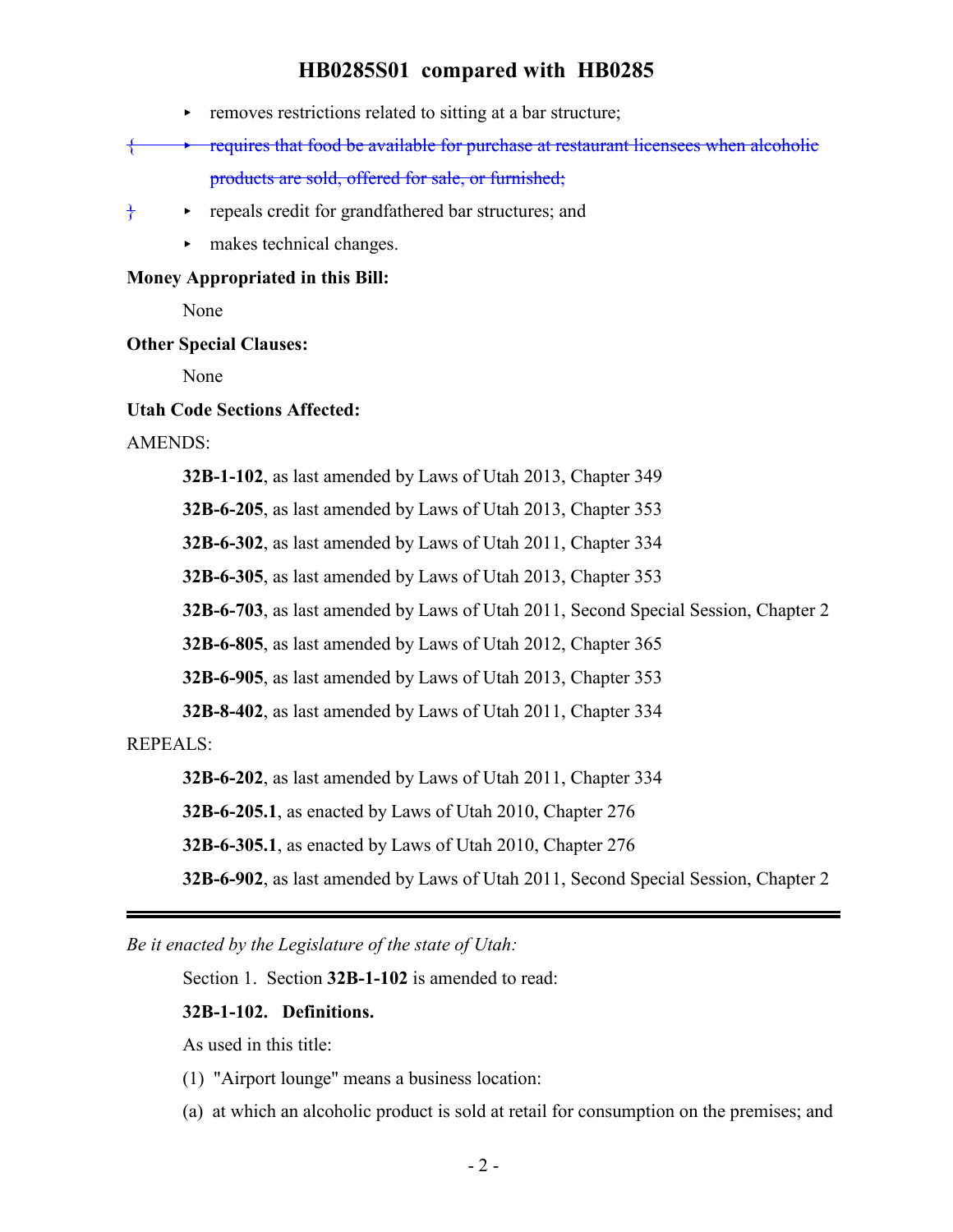(b) that is located at an international airport with a United States Customs office on the premises of the international airport.

(2) "Airport lounge license" means a license issued in accordance with Chapter 5, Retail License Act, and Chapter 6, Part 5, Airport Lounge License.

- (3) "Alcoholic beverage" means the following:
- (a) beer; or
- (b) liquor.
- (4) (a) "Alcoholic product" means a product that:
- (i) contains at least .5% of alcohol by volume; and

(ii) is obtained by fermentation, infusion, decoction, brewing, distillation, or other process that uses liquid or combinations of liquids, whether drinkable or not, to create alcohol in an amount equal to or greater than .5% of alcohol by volume.

(b) "Alcoholic product" includes an alcoholic beverage.

(c) "Alcoholic product" does not include any of the following common items that otherwise come within the definition of an alcoholic product:

(i) except as provided in Subsection  $(4)(d)$ , an extract;

- (ii) vinegar;
- (iii) cider;
- (iv) essence;
- (v) tincture;
- (vi) food preparation; or
- (vii) an over-the-counter medicine.

(d) "Alcoholic product" includes an extract containing alcohol obtained by distillation when it is used as a flavoring in the manufacturing of an alcoholic product.

(5) "Alcohol training and education seminar" means a seminar that is:

(a) required by Chapter 5, Part 4, Alcohol Training and Education Act; and

- (b) described in Section 62A-15-401.
- (6) "Banquet" means an event:

(a) that is held at one or more designated locations approved by the commission in or on the premises of a:

(i) hotel;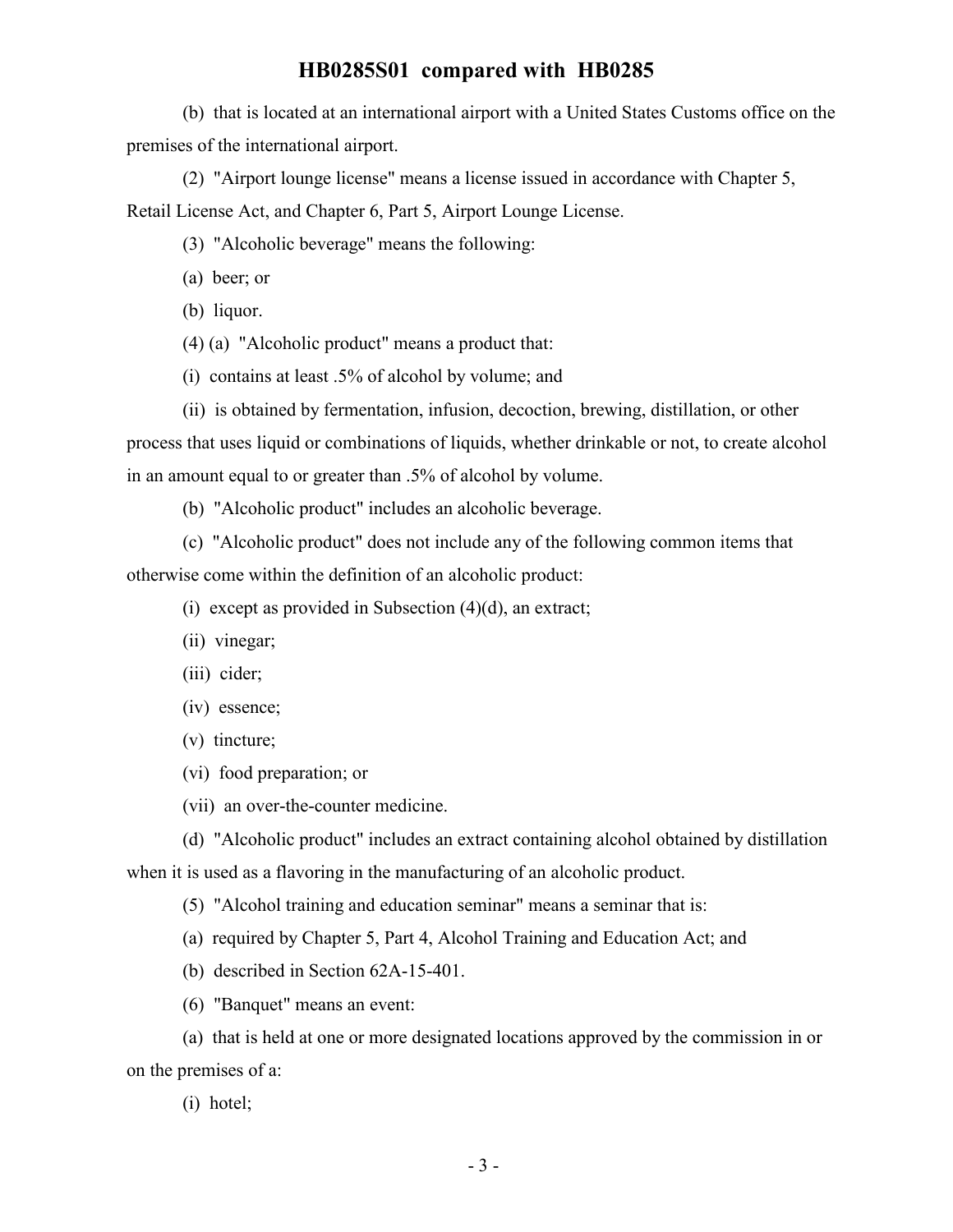- (ii) resort facility;
- (iii) sports center; or
- (iv) convention center;
- (b) for which there is a contract:
- (i) between a person operating a facility listed in Subsection (6)(a) and another person;

and

(ii) under which the person operating a facility listed in Subsection  $(6)(a)$  is required to provide an alcoholic product at the event; and

- (c) at which food and alcoholic products may be sold, offered for sale, or furnished.
- (7) (a) "Bar" means a surface or structure:
- (i) at which an alcoholic product is:
- (A) stored; or
- (B) dispensed; or
- (ii) from which an alcoholic product is served.

(b) "Bar structure" means a surface or structure on a licensed premises if on or at any place of the surface or structure an alcoholic product is:

- (i) stored; or
- (ii) dispensed.
- $(8)$  (a) Subject to Subsection  $(8)(d)$ , "beer" means a product that:
- (i) contains at least .5% of alcohol by volume, but not more than 4% of alcohol by

volume or 3.2% by weight; and

- (ii) is obtained by fermentation, infusion, or decoction of malted grain.
- (b) "Beer" may or may not contain hops or other vegetable products.
- (c) "Beer" includes a product that:
- (i) contains alcohol in the percentages described in Subsection (8)(a); and
- (ii) is referred to as:
- (A) beer;
- (B) ale;
- (C) porter;
- (D) stout;
- (E) lager; or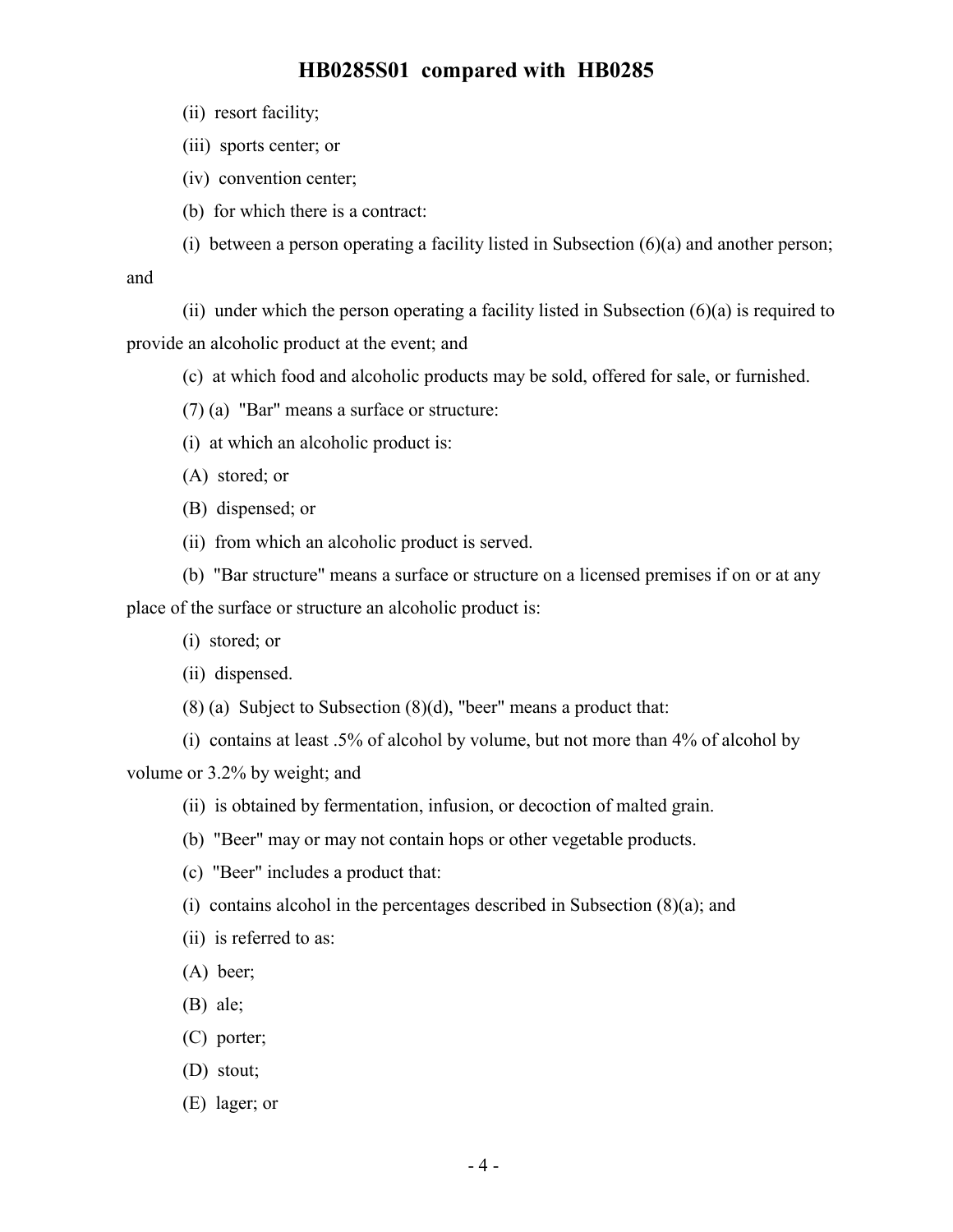(F) a malt or malted beverage.

(d) "Beer" does not include a flavored malt beverage.

(9) "Beer-only restaurant license" means a license issued in accordance with Chapter 5, Retail License Act, and Chapter 6, Part 9, Beer-Only Restaurant License.

(10) "Beer retailer" means a business:

(a) that is engaged, primarily or incidentally, in the retail sale of beer to a patron,

whether for consumption on or off the business premises; and

(b) to whom a license is issued:

(i) for an off-premise beer retailer, in accordance with Chapter 7, Part 2, Off-Premise Beer Retailer Local Authority; or

(ii) for an on-premise beer retailer, in accordance with Chapter 5, Retail License Act, and Chapter 6, Part 7, On-Premise Beer Retailer License.

(11) "Beer wholesaling license" means a license:

(a) issued in accordance with Chapter 13, Beer Wholesaling License Act; and

(b) to import for sale, or sell beer in wholesale or jobbing quantities to one or more retail licensees or off-premise beer retailers.

(12) "Billboard" means a public display used to advertise, including:

(a) a light device;

(b) a painting;

(c) a drawing;

(d) a poster;

(e) a sign;

(f) a signboard; or

(g) a scoreboard.

(13) "Brewer" means a person engaged in manufacturing:

(a) beer;

(b) heavy beer; or

(c) a flavored malt beverage.

(14) "Brewery manufacturing license" means a license issued in accordance with

Chapter 11, Part 5, Brewery Manufacturing License.

(15) "Certificate of approval" means a certificate of approval obtained from the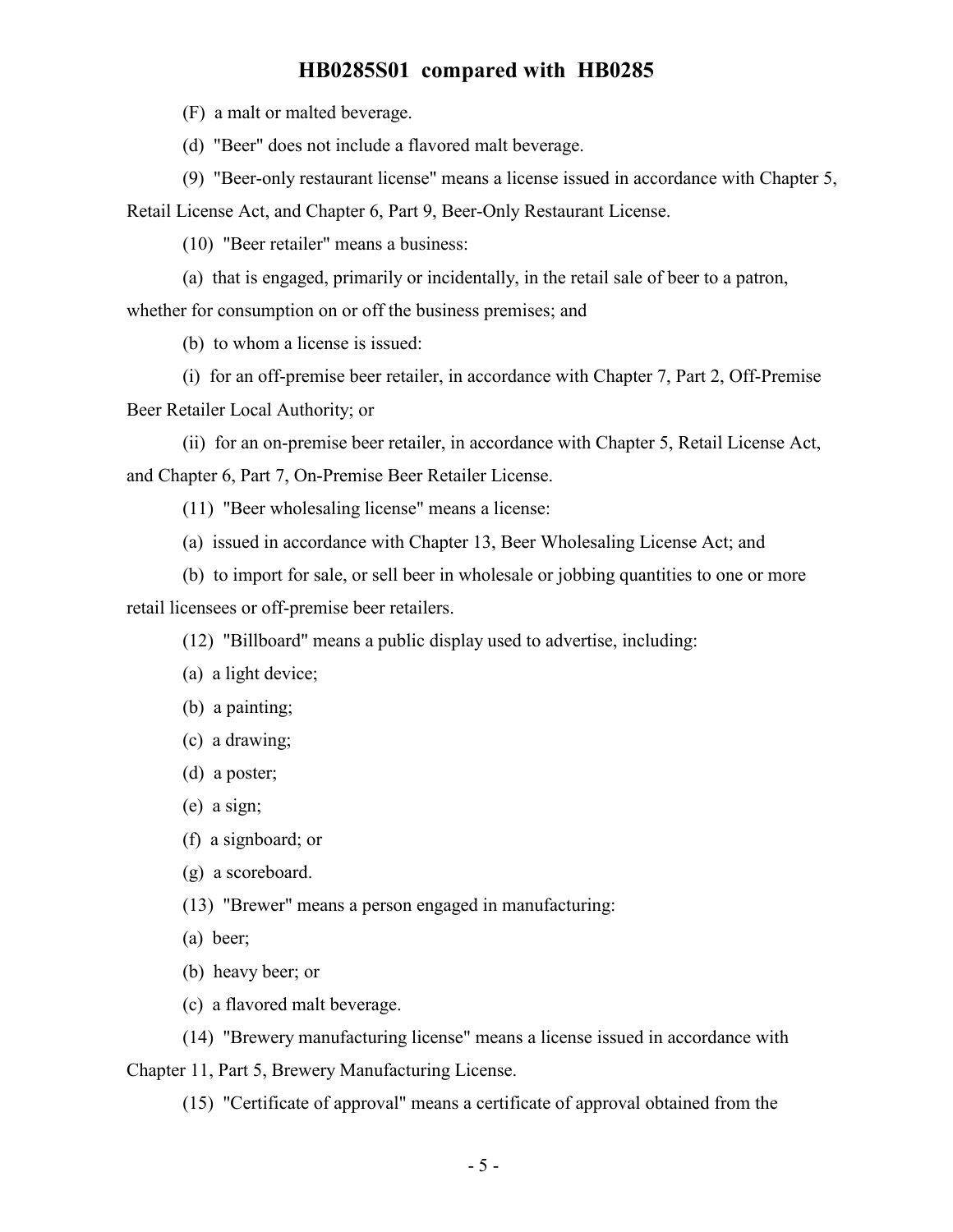department under Section 32B-11-201.

(16) "Chartered bus" means a passenger bus, coach, or other motor vehicle provided by a bus company to a group of persons pursuant to a common purpose:

(a) under a single contract;

(b) at a fixed charge in accordance with the bus company's tariff; and

(c) to give the group of persons the exclusive use of the passenger bus, coach, or other motor vehicle, and a driver to travel together to one or more specified destinations.

(17) "Church" means a building:

(a) set apart for worship;

- (b) in which religious services are held;
- (c) with which clergy is associated; and
- (d) that is tax exempt under the laws of this state.
- (18) (a) "Club license" means a license issued in accordance with Chapter 5, Retail

License Act, and Chapter 6, Part 4, Club License.

- (b) "Club license" includes:
- (i) a dining club license;
- (ii) an equity club license;
- (iii) a fraternal club license; or

(iv) a social club license.

(19) "Commission" means the Alcoholic Beverage Control Commission created in Section 32B-2-201.

(20) "Commissioner" means a member of the commission.

- (21) "Community location" means:
- (a) a public or private school;
- (b) a church;
- (c) a public library;
- (d) a public playground; or
- (e) a public park.

(22) "Community location governing authority" means:

(a) the governing body of the community location; or

(b) if the commission does not know who is the governing body of a community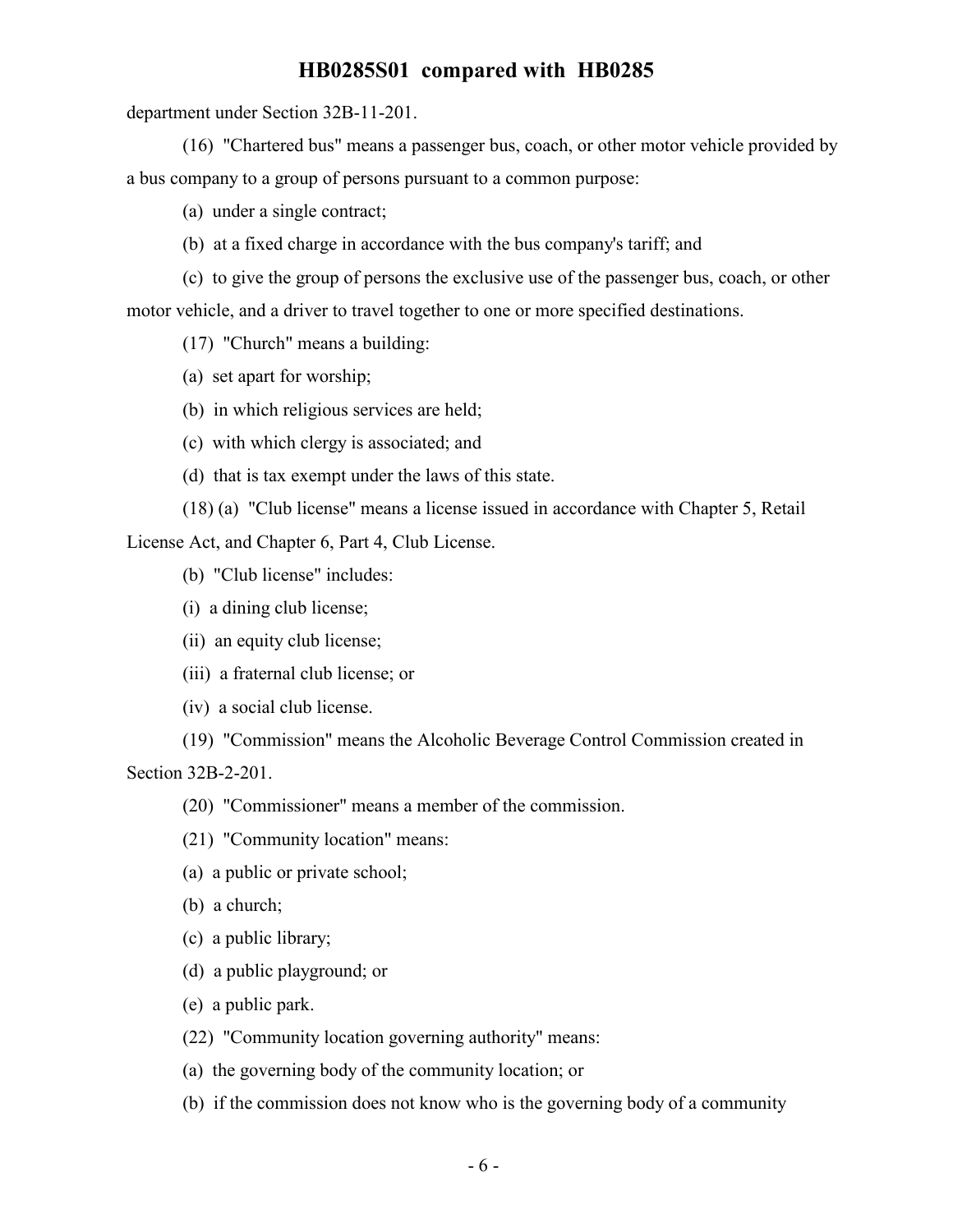location, a person who appears to the commission to have been given on behalf of the community location the authority to prohibit an activity at the community location.

(23) "Container" means a receptacle that contains an alcoholic product, including:

(a) a bottle;

(b) a vessel; or

(c) a similar item.

(24) "Convention center" means a facility that is:

(a) in total at least 30,000 square feet; and

(b) otherwise defined as a "convention center" by the commission by rule.

(25) (a) Subject to Subsection (25)(b), "counter" means a surface or structure in a

dining area of a licensed premises where seating is provided to a patron for service of food.

(b) "Counter" does not include a surface or structure if on or at any point of the surface or structure an alcoholic product is:

(i) stored; or

(ii) dispensed.

(26) "Department" means the Department of Alcoholic Beverage Control created in Section 32B-2-203.

(27) "Department compliance officer" means an individual who is:

(a) an auditor or inspector; and

(b) employed by the department.

(28) "Department sample" means liquor that is placed in the possession of the department for testing, analysis, and sampling.

(29) "Dining club license" means a license issued in accordance with Chapter 5, Retail License Act, and Chapter 6, Part 4, Club License, that is designated by the commission as a dining club license.

(30) "Director," unless the context requires otherwise, means the director of the department.

(31) "Disciplinary proceeding" means an adjudicative proceeding permitted under this title:

(a) against a person subject to administrative action; and

(b) that is brought on the basis of a violation of this title.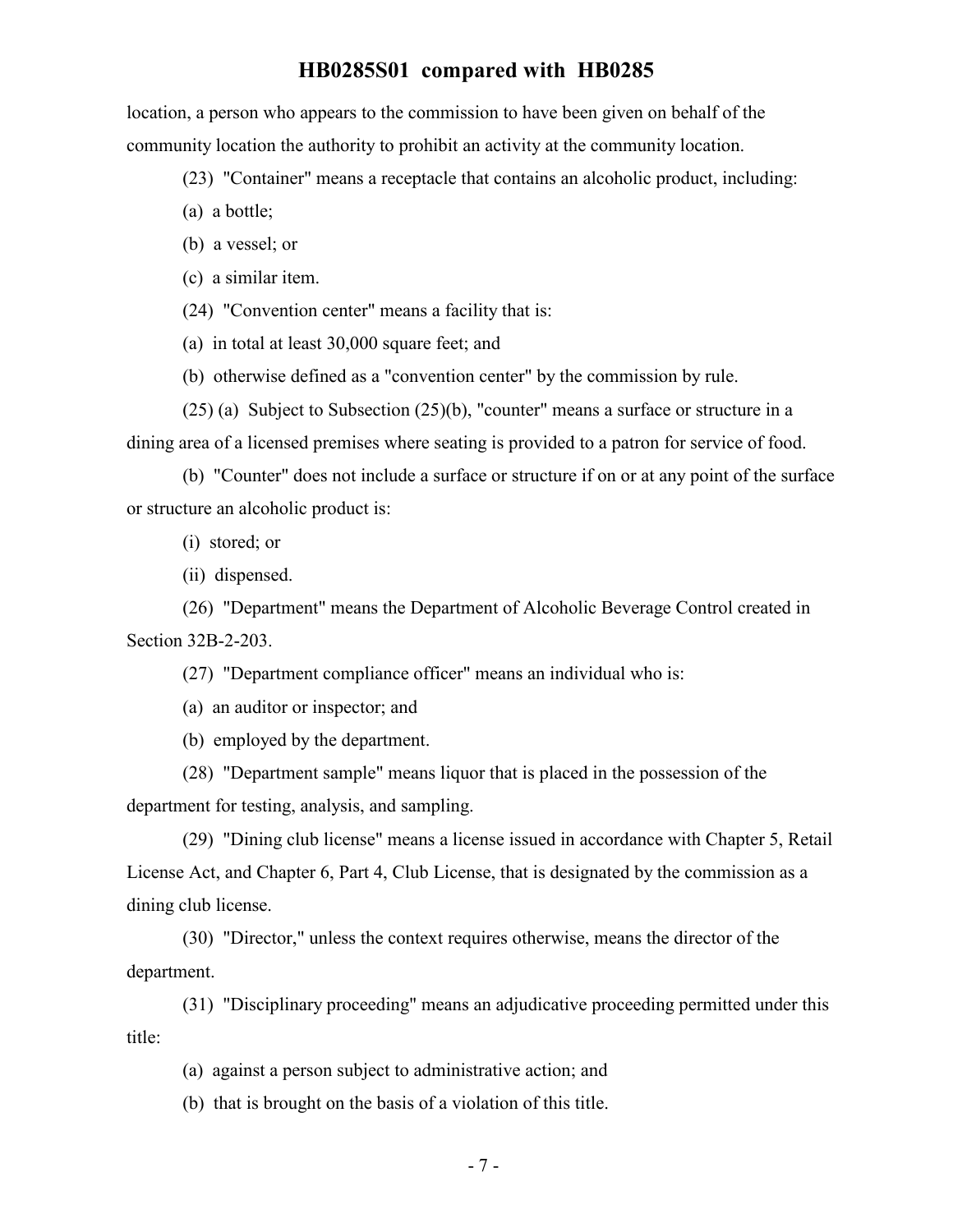$\{$ {}}(32) (a) Subject to Subsection (32)(b), "dispense" means:  $\{$ }}

 $\{f\}(i)$  drawing of an alcoholic product: $\{f\}$ 

 $\{\}$ (A) from an area where it is stored; or $\{\}$ 

 $\{$ <sub>{{}</sub>(B) as provided in Subsection 32B-6-205(12)(b)(ii), 32B-6-305(12)(b)(ii),

 $[32B-6-805(15)(b)(ii)]$  or 32B-6-905(12)(b)(ii); and  $\{\}$ 

 $\{f\}(i)$  using the alcoholic product described in Subsection (32)(a)(i) on the premises of the licensed premises to mix or prepare an alcoholic product to be furnished to a patron of the retail licensee. {}

 ${f}{f}(b)$  The definition of "dispense" in this Subsection (32) applies only to: ${f}{f}$ 

 $\{\}$ (i) a full-service restaurant license; $\{\}$ 

 $\{\}$ (ii) a limited-service restaurant license;  $\{\}$  and

[(iii) a reception center license; and]

 $[\overline{(iv)}]$  (iii) a beer-only restaurant license.

 $\{ {\}({}^{3}(\{3\})\} \}$   $\{({}^{3}(\{3\})\})$  "Distillery manufacturing license" means a license issued in accordance with Chapter 11, Part 4, Distillery Manufacturing License.

 $\{ {\} \{ {\} \} \} \{ {\} \} \{ {\} \} \}$  "Distressed merchandise" means an alcoholic product in the possession of the department that is saleable, but for some reason is unappealing to the public.

 $\{\{\}^{(35)}\{\}\}$   $\{\{34\}\}$  "Educational facility" includes:

(a) a nursery school;

(b) an infant day care center; and

(c) a trade and technical school.

 $\{ {\} \{ {\} \} \}$  { $\{ {\} \}$ }  $\{ {\} \}$ } "Equity club license" means a license issued in accordance with Chapter 5, Retail License Act, and Chapter 6, Part 4, Club License, that is designated by the commission as an equity club license.

 $\{ {\}({}^{37}) {\} \}$   $\{ ({}^{36}) {\}$  "Event permit" means:

(a) a single event permit; or

(b) a temporary beer event permit.

 $\{ {\} \}$ {{37}} "Exempt license" means a license exempt under Section 32B-1-201 from being considered in determining the total number of a retail license that the commission may issue at any time.

 $\{ {\}(\{39\}) {\} \}$   $\{ {\}(\{38\}) {\}$  (a) "Flavored malt beverage" means a beverage: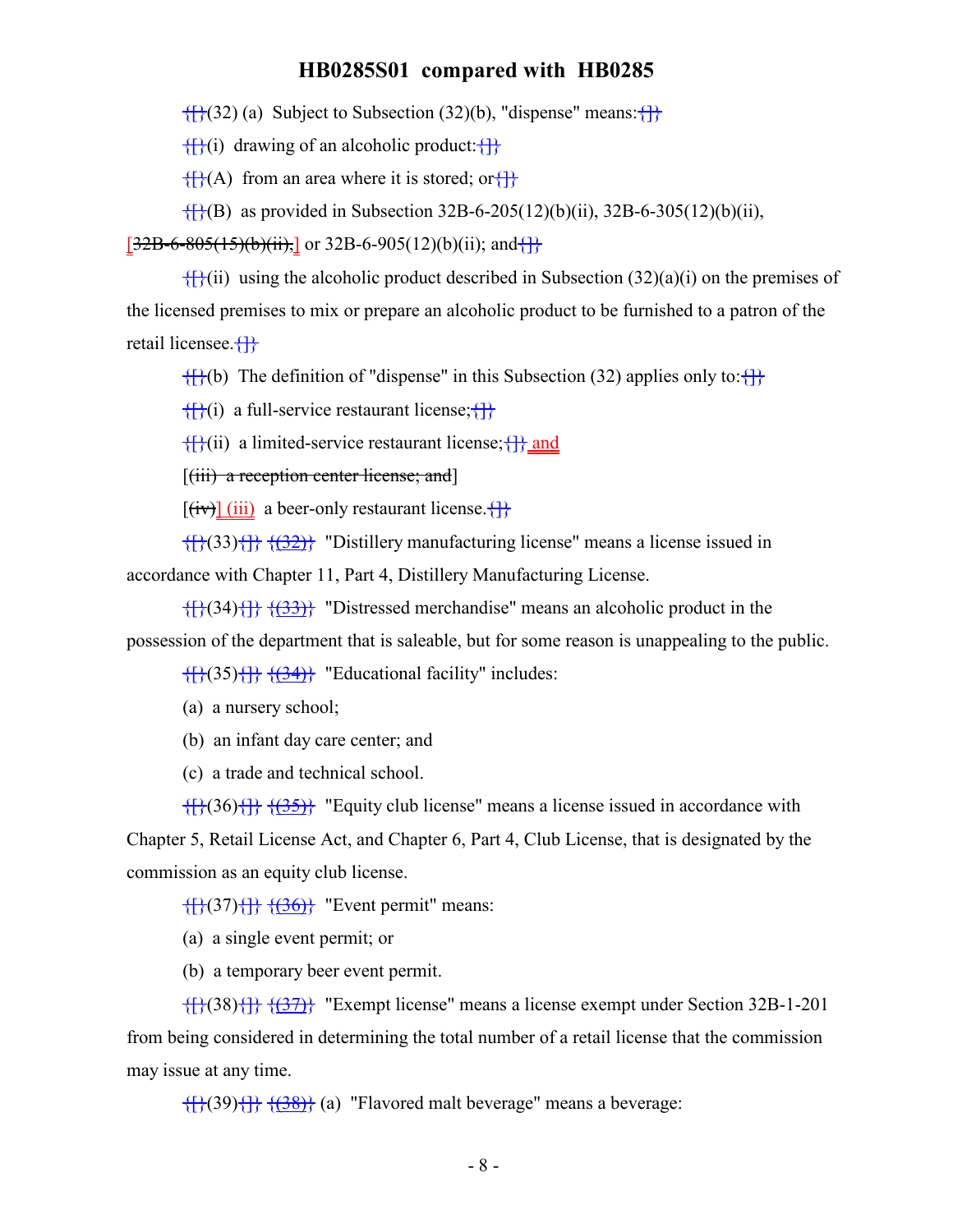(i) that contains at least .5% alcohol by volume;

(ii) that is treated by processing, filtration, or another method of manufacture that is not generally recognized as a traditional process in the production of a beer as described in 27 C.F.R. Sec. 25.55;

(iii) to which is added a flavor or other ingredient containing alcohol, except for a hop extract; and

(iv) (A) for which the producer is required to file a formula for approval with the federal Alcohol and Tobacco Tax and Trade Bureau pursuant to 27 C.F.R. Sec. 25.55; or

(B) that is not exempt under Subdivision (f) of 27 C.F.R. Sec. 25.55.

(b) "Flavored malt beverage" is considered liquor for purposes of this title.

 $\{ {\} (40) {\} \}$   $\{ {\} (39) \}$  "Fraternal club license" means a license issued in accordance with Chapter 5, Retail License Act, and Chapter 6, Part 4, Club License, that is designated by the commission as a fraternal club license.

 $\{ {\} \{ {40} \} \}$  "Full-service restaurant license" means a license issued in accordance with Chapter 5, Retail License Act, and Chapter 6, Part 2, Full-Service Restaurant License.

 $\{ {\} (42) {\} \}$   $\{ {\} (41) \}$  (a) "Furnish" means by any means to provide with, supply, or give an individual an alcoholic product, by sale or otherwise.

(b) "Furnish" includes to:

(i) serve;

(ii) deliver; or

(iii) otherwise make available.

 $\{ {\}({}^{4}(\{43\})\} \}$  "Guest" means an individual who meets the requirements of Subsection 32B-6-407(9).

 $\{\{\} (44)\{\}\}$   $\{\{\underline{43}\}\}$  "Health care practitioner" means:

(a) a podiatrist licensed under Title 58, Chapter 5a, Podiatric Physician Licensing Act;

(b) an optometrist licensed under Title 58, Chapter 16a, Utah Optometry Practice Act;

(c) a pharmacist licensed under Title 58, Chapter 17b, Pharmacy Practice Act;

(d) a physical therapist licensed under Title 58, Chapter 24b, Physical Therapy Practice

Act;

(e) a nurse or advanced practice registered nurse licensed under Title 58, Chapter 31b,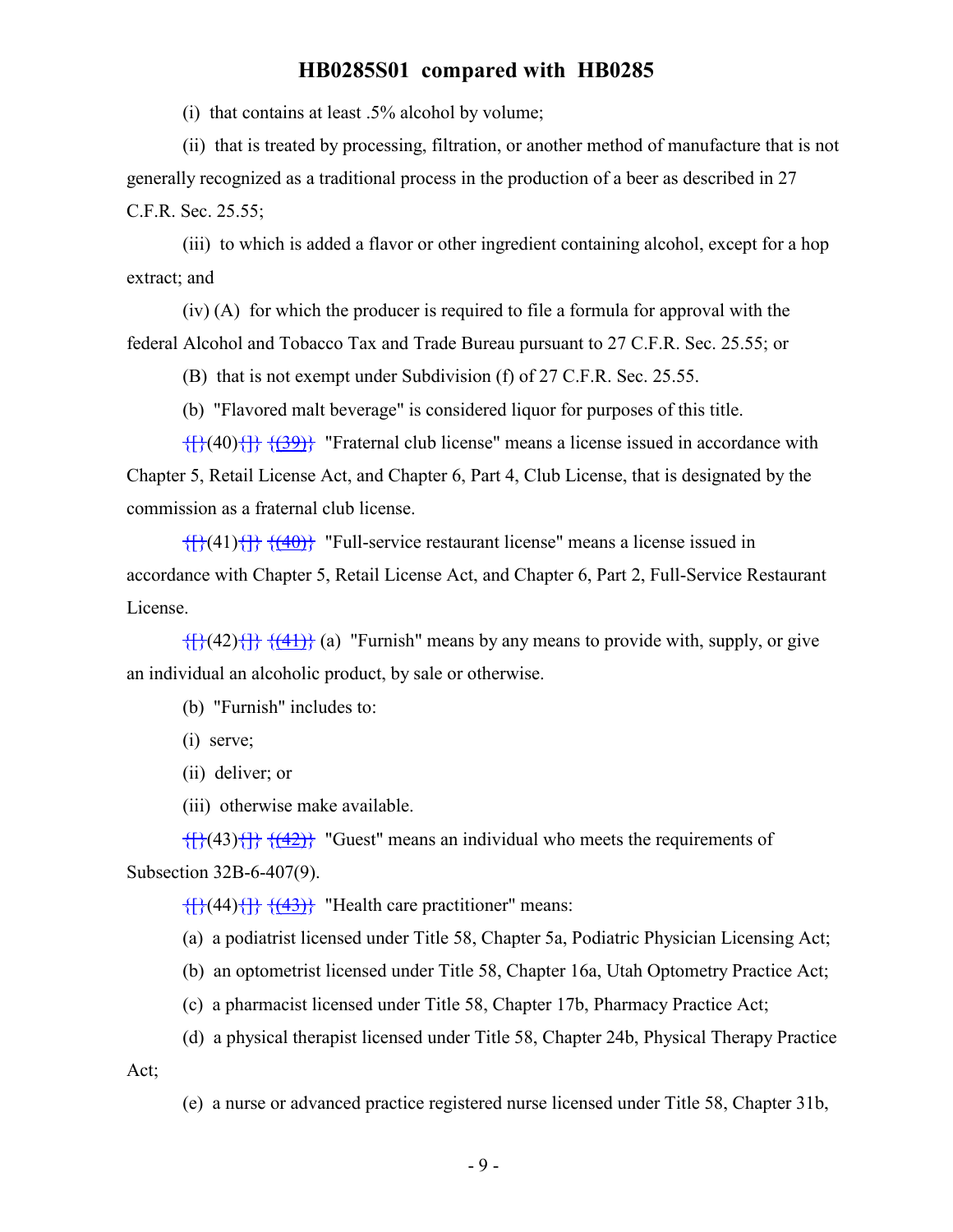Nurse Practice Act;

(f) a recreational therapist licensed under Title 58, Chapter 40, Recreational Therapy Practice Act;

(g) an occupational therapist licensed under Title 58, Chapter 42a, Occupational Therapy Practice Act;

(h) a nurse midwife licensed under Title 58, Chapter 44a, Nurse Midwife Practice Act;

(i) a mental health professional licensed under Title 58, Chapter 60, Mental Health Professional Practice Act;

(j) a physician licensed under Title 58, Chapter 67, Utah Medical Practice Act;

(k) an osteopath licensed under Title 58, Chapter 68, Utah Osteopathic Medical

Practice Act;

(l) a dentist or dental hygienist licensed under Title 58, Chapter 69, Dentist and Dental Hygienist Practice Act; and

(m) a physician assistant licensed under Title 58, Chapter 70a, Physician Assistant Act.  $\{ {\uparrow} \}$  $(45)$  $\{ {\uparrow} \}$  $(44)$  $\}$  $(a)$  "Heavy beer" means a product that:

(i) contains more than 4% alcohol by volume; and

(ii) is obtained by fermentation, infusion, or decoction of malted grain.

(b) "Heavy beer" is considered liquor for the purposes of this title.

 $\{ {\} \{ {46} \} \}$  { $\{ {45} \}$ } "Hotel" is as defined by the commission by rule.

 $\{\{\}^{(47)}\{\}\}$   $\{\{46\}\}$  "Identification card" means an identification card issued under Title 53, Chapter 3, Part 8, Identification Card Act.

 $\{+ \}$ (48) $\{+ \}$   $\{+ \}$  "Industry representative" means an individual who is compensated by salary, commission, or other means for representing and selling an alcoholic product of a manufacturer, supplier, or importer of liquor.

 $\{ {\}({}^{4}(\{49\})\} \}$  "Industry representative sample" means liquor that is placed in the possession of the department for testing, analysis, and sampling by a local industry representative on the premises of the department to educate the local industry representative of the quality and characteristics of the product.

 $\{+}(50)$  $\{+}(49)$ } "Interdicted person" means a person to whom the sale, offer for sale, or furnishing of an alcoholic product is prohibited by:

(a) law; or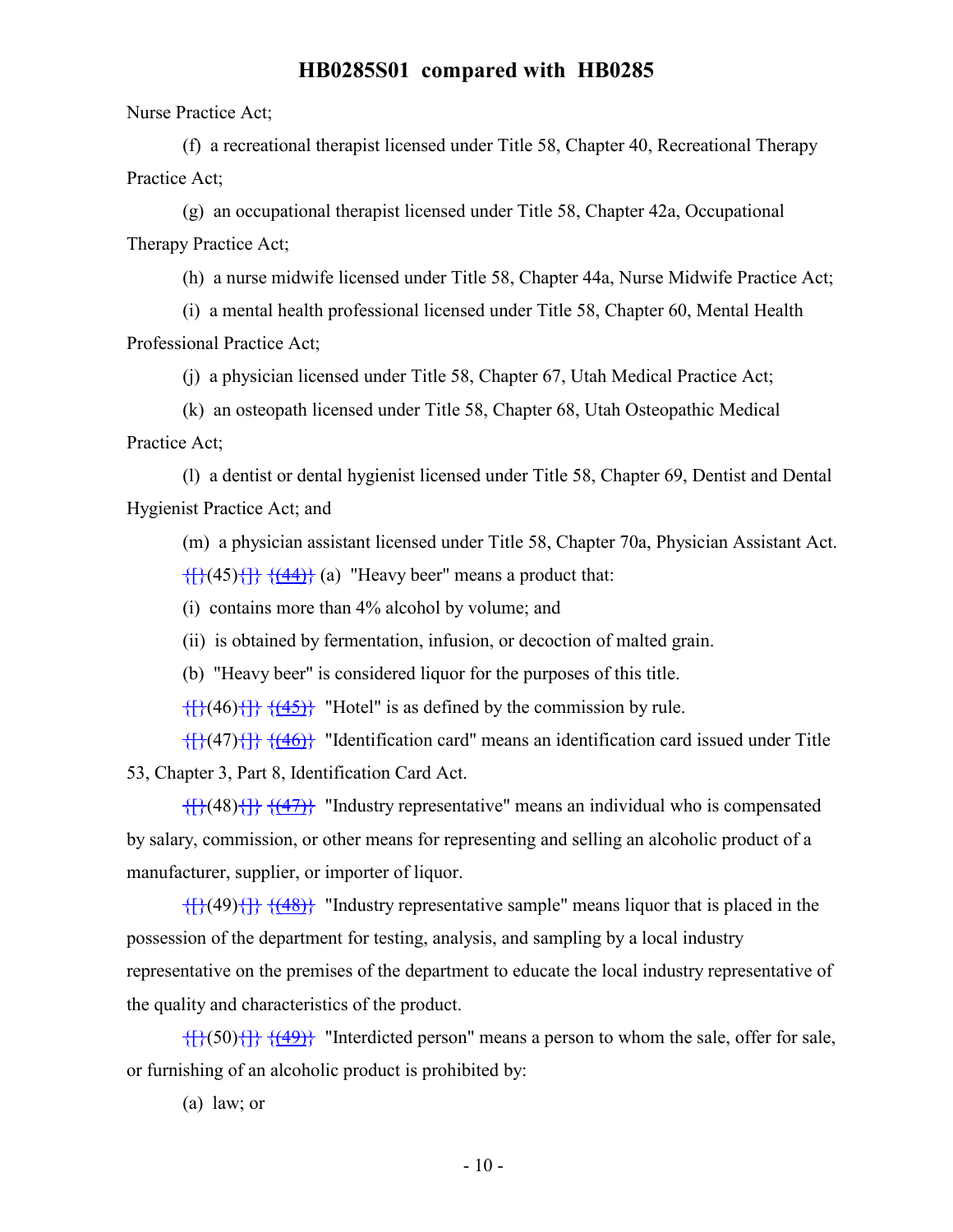(b) court order.

 $\{$ {}(\overline{51}) $\{$  $\}$  $\{$  $\{50\}$ } "Intoxicated" means that a person:

(a) is significantly impaired as to the person's mental or physical functions as a result of the use of:

(i) an alcoholic product;

(ii) a controlled substance;

(iii) a substance having the property of releasing toxic vapors; or

(iv) a combination of Subsections  $\{ \}$ (51) $\{ \}$   $\{ \}$   $\{ \}$ (a)(i) through (iii); and

(b) exhibits plain and easily observed outward manifestations of behavior or physical

signs produced by the over consumption of an alcoholic product.

 $\{\{\} (52)\{\}\}$   $\{\{51\}\}$  "Investigator" means an individual who is:

(a) a department compliance officer; or

(b) a nondepartment enforcement officer.

 $\{$ {}}(53)\{}  $\{$ { $\{52\}$ }</del> "Invitee" is as defined in Section 32B-8-102.

 $\{\{\} (54)\{\}\}$   $\{\{53\}\}$  "License" means:

(a) a retail license;

(b) a license issued in accordance with Chapter 11, Manufacturing and Related

Licenses Act;

(c) a license issued in accordance with Chapter 12, Liquor Warehousing License Act;

or

(d) a license issued in accordance with Chapter 13, Beer Wholesaling License Act.

 $\{ {\}(\overline{\{55\}} \} \}$   $\{ {\}(\overline{\{54\}} \}$  "Licensee" means a person who holds a license.

 $\{\{\}^{(56)}\{\}\}$  (55)} "Limited-service restaurant license" means a license issued in accordance with Chapter 5, Retail License Act, and Chapter 6, Part 3, Limited-Service Restaurant License.

 $\{ {\} \{ {\} \} \}$  { $\{ {\} \}$ }  $\{ {\} \}$  "Limousine" means a motor vehicle licensed by the state or a local authority, other than a bus or taxicab:

(a) in which the driver and a passenger are separated by a partition, glass, or other barrier;

(b) that is provided by a business entity to one or more individuals at a fixed charge in accordance with the business entity's tariff; and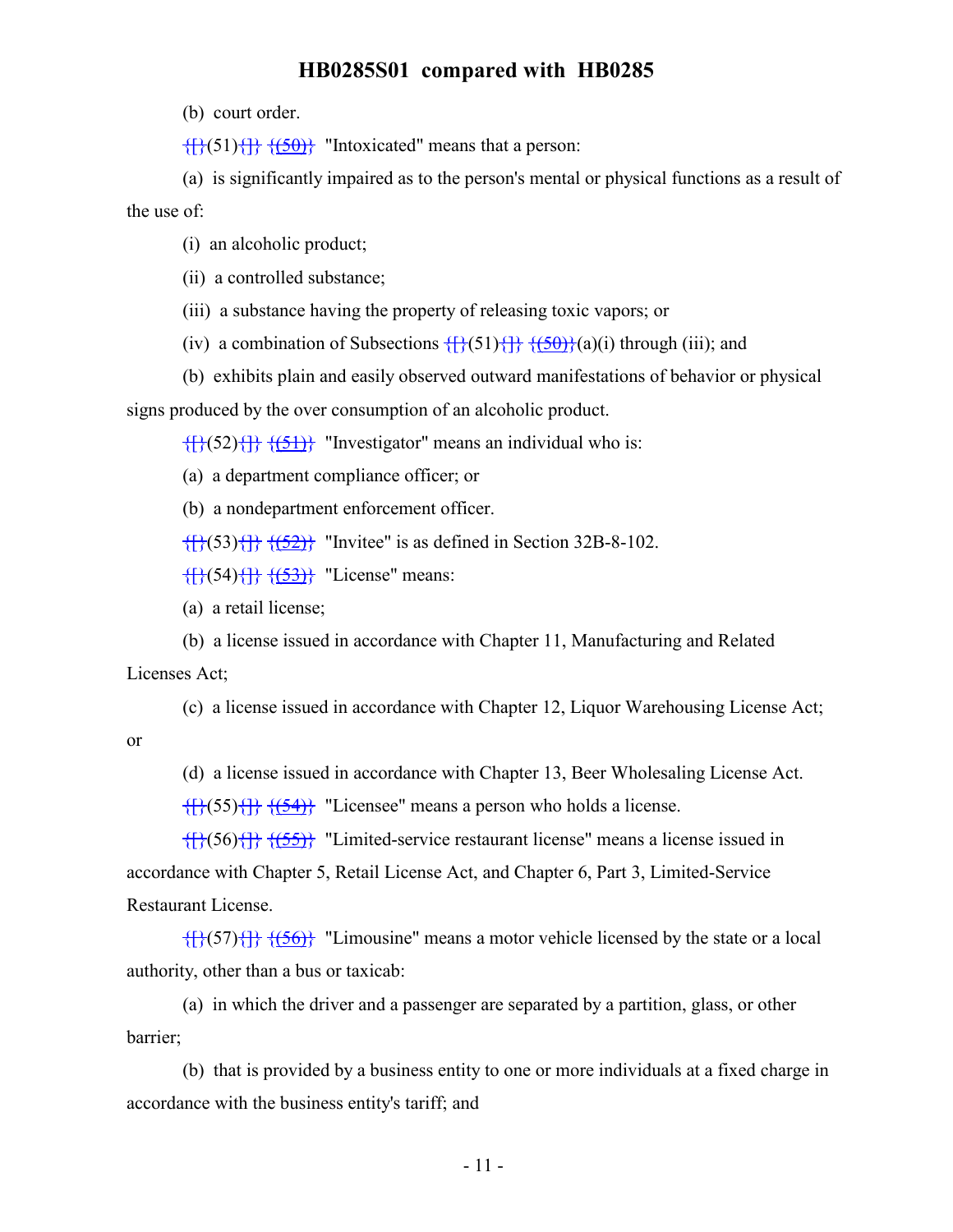(c) to give the one or more individuals the exclusive use of the limousine and a driver to travel to one or more specified destinations.

 $\{ {\uparrow} \}$ (58) $\{ {\uparrow} \}$   $\{ {\uparrow} \}$ (a) (i) "Liquor" means a liquid that:

 $(A)$  is:

(I) alcohol;

(II) an alcoholic, spirituous, vinous, fermented, malt, or other liquid;

(III) a combination of liquids a part of which is spirituous, vinous, or fermented; or

(IV) other drink or drinkable liquid; and

(B) (I) contains at least .5% alcohol by volume; and

(II) is suitable to use for beverage purposes.

(ii) "Liquor" includes:

(A) heavy beer;

(B) wine; and

(C) a flavored malt beverage.

(b) "Liquor" does not include beer.

 $\{ {\}(\{59\}) {\} \}$   $\{ {\}(\{58\}) {\}$  "Liquor Control Fund" means the enterprise fund created by Section 32B-2-301.

 $\{ {\}(\{60\}) {\} \}$   $\{ {\}(\{59\}) {\}$  "Liquor warehousing license" means a license that is issued:

(a) in accordance with Chapter 12, Liquor Warehousing License Act; and

(b) to a person, other than a licensed manufacturer, who engages in the importation for storage, sale, or distribution of liquor regardless of amount.

 $\{ {\uparrow} \}$ (61) $\{ {\uparrow} \}$   $\{ {\uparrow} \}$  "Local authority" means:

(a) for premises that are located in an unincorporated area of a county, the governing body of a county; or

(b) for premises that are located in an incorporated city or a town, the governing body of the city or town.

 $\{ {\}(\{62\}) {\} \}$   $\{ (\{61\}) \}$  "Lounge or bar area" is as defined by rule made by the commission.

 $\{ {\}(\{63\}, {\}(\{62\})\})$  "Manufacture" means to distill, brew, rectify, mix, compound,

process, ferment, or otherwise make an alcoholic product for personal use or for sale or distribution to others.

 $\{ {\}(\{64\}) {\} \}$   $\{ {\}(\{63\}) {\}$  "Member" means an individual who, after paying regular dues, has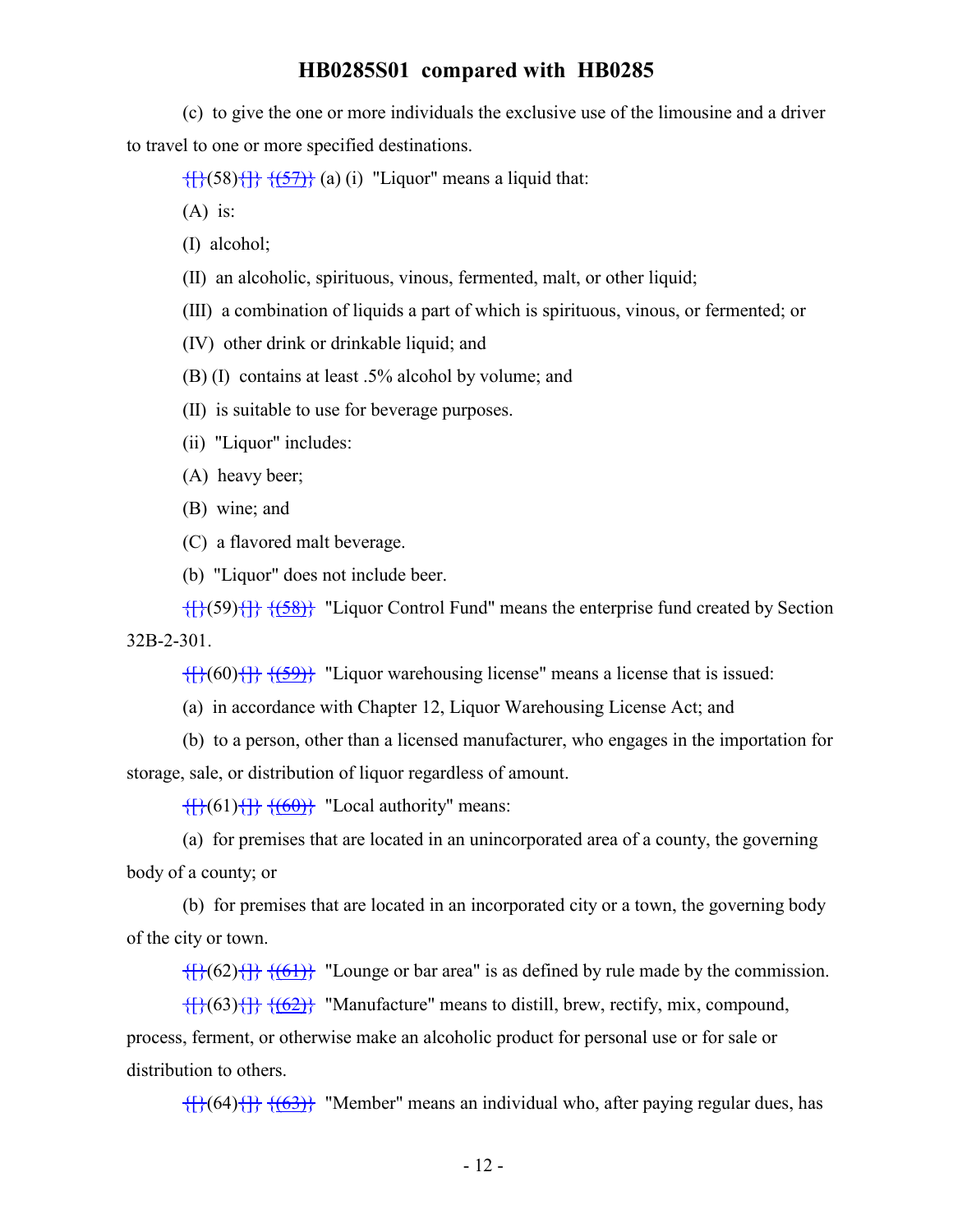full privileges in an equity club licensee or fraternal club licensee.

 $\{ {\}(\{65\}) {\} \}$   $\{ {\}(\{64\}) {\}$  (a) "Military installation" means a base, air field, camp, post, station, yard, center, or homeport facility for a ship:

(i) (A) under the control of the United States Department of Defense; or

- (B) of the National Guard;
- (ii) that is located within the state; and
- (iii) including a leased facility.
- (b) "Military installation" does not include a facility used primarily for:
- (i) civil works;
- (ii) a rivers and harbors project; or

(iii) a flood control project.

 $\{ {\}(\{66\}) {\} \}$   $\{ {\}(\{65\}) {\}$  "Minor" means an individual under the age of 21 years.

 $\{\{\}(67)\{\}\}$   $\{\{66\}\}$  "Nondepartment enforcement agency" means an agency that:

(a) (i) is a state agency other than the department; or

(ii) is an agency of a county, city, or town; and

(b) has a responsibility to enforce one or more provisions of this title.

 $\{ {\}(\{68\}) {\} \}$   $\{ {\}(\{67\}) {\}$  "Nondepartment enforcement officer" means an individual who is:

(a) a peace officer, examiner, or investigator; and

(b) employed by a nondepartment enforcement agency.

 $\{ {\}(\{69\}) {\} \}$   $\{ {\}(\{68\}) {\}$  (a) "Off-premise beer retailer" means a beer retailer who is:

(i) licensed in accordance with Chapter 7, Part 2, Off-Premise Beer Retailer Local Authority; and

(ii) engaged in the retail sale of beer to a patron for consumption off the beer retailer's premises.

(b) "Off-premise beer retailer" does not include an on-premise beer retailer.

 $\{+}(70)\}$   $\{+}(69)\}$  "On-premise banquet license" means a license issued in accordance with Chapter 5, Retail License Act, and Chapter 6, Part 6, On-Premise Banquet License.

 $\{f\}(71)\{\}$   $\{f(70)\}$  "On-premise beer retailer" means a beer retailer who is:

(a) authorized to sell, offer for sale, or furnish beer under a license issued in accordance with Chapter 5, Retail License Act, and Chapter 6, Part 7, On-Premise Beer Retailer License; and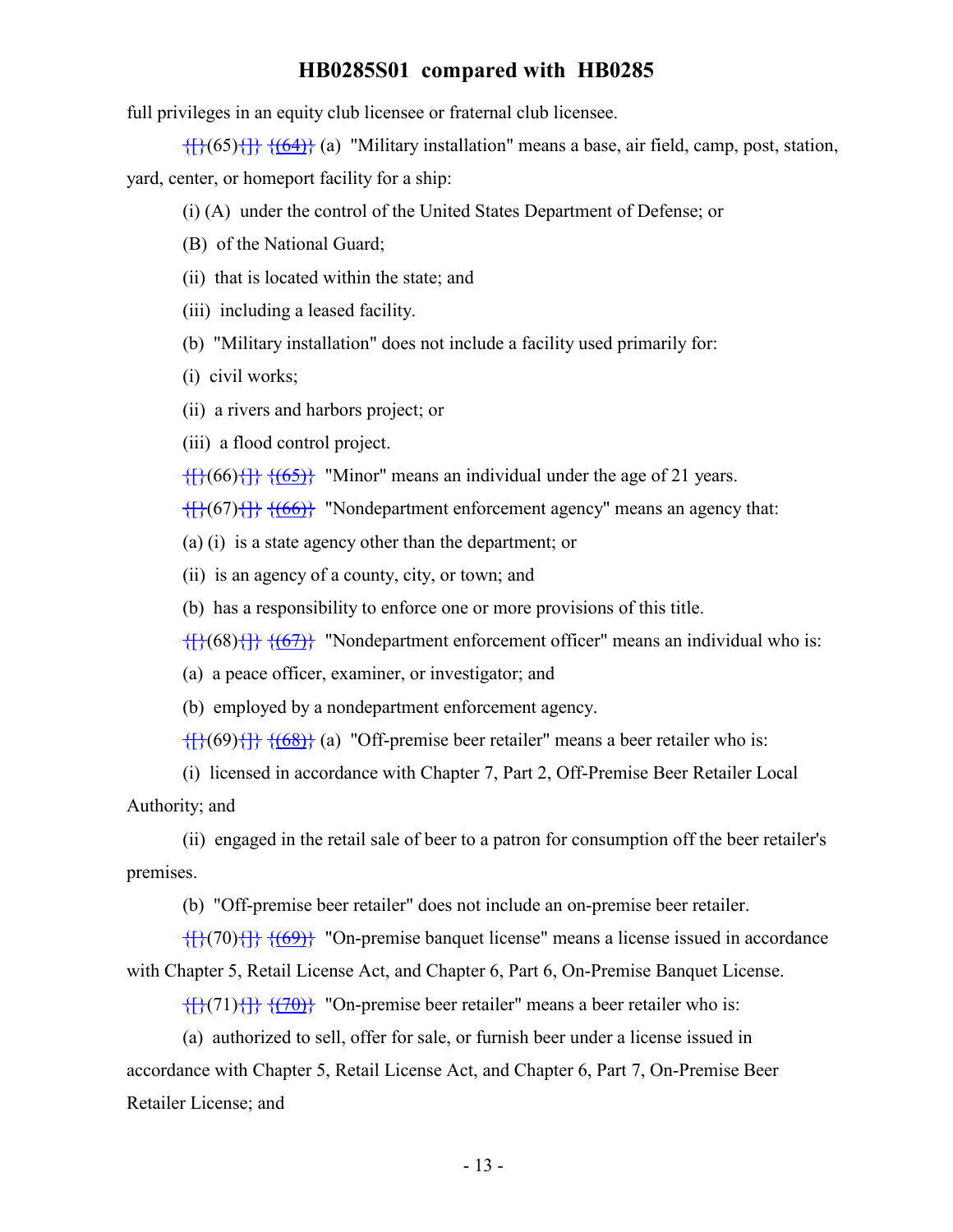(b) engaged in the sale of beer to a patron for consumption on the beer retailer's premises:

(i) regardless of whether the beer retailer sells beer for consumption off the licensed premises; and

(ii) on and after March 1, 2012, operating:

(A) as a tavern; or

(B) in a manner that meets the requirements of Subsection 32B-6-703(2)(e)(i).

 $\{\{\}$ { $\{\}$ (72){ $\}$ }  $\{\{71\}$ } "Opaque" means impenetrable to sight.

 $\{ {\}({}73){}({}+{\}({}72){}+{\}({}72){}+{\}({}72){}+{\}({}72){}({}72){}({}72){}({}72){}({}72){}({}72){}({}72){}({}72){}({}72){}({}72){}({}72){}({}72){}({}72){}({}72){}({}72){}({}72){}({}72){}({}72){}({}72){}({}72){}({}72){}({}72){}({}72){}({}72){}({}72){}({}72){}({}72){}({}72){}({}72){}({}72$ 

(a) under an agreement with the department; and

(b) by a person:

(i) other than the state; and

(ii) who is authorized by the commission in accordance with Chapter 2, Part 6, Package

Agency, to sell packaged liquor for consumption off the premises of the package agency.

 $\{$ {{ $\}$ { $\{$ (73)}</sub> "Package agent" means a person who holds a package agency.

 $\{ {\}({}^{75}) {\} \}$  { $\{ (74)}$ } "Patron" means an individual to whom food, beverages, or services

are sold, offered for sale, or furnished, or who consumes an alcoholic product including:

- (a) a customer;
- (b) a member;
- (c) a guest;
- (d) an attendee of a banquet or event;
- (e) an individual who receives room service;
- (f) a resident of a resort;
- (g) a public customer under a resort spa sublicense, as defined in Section 32B-8-102;

#### or

(h) an invitee.

 $\{ {\}({}76) {\} \} \}$   $\{ {}({}75) {\}$  "Permittee" means a person issued a permit under:

- (a) Chapter 9, Event Permit Act; or
- (b) Chapter 10, Special Use Permit Act.

 $\{$ {}}(77)\}}  $\{$ { $\{76\}$ }</del> "Person subject to administrative action" means:

(a) a licensee;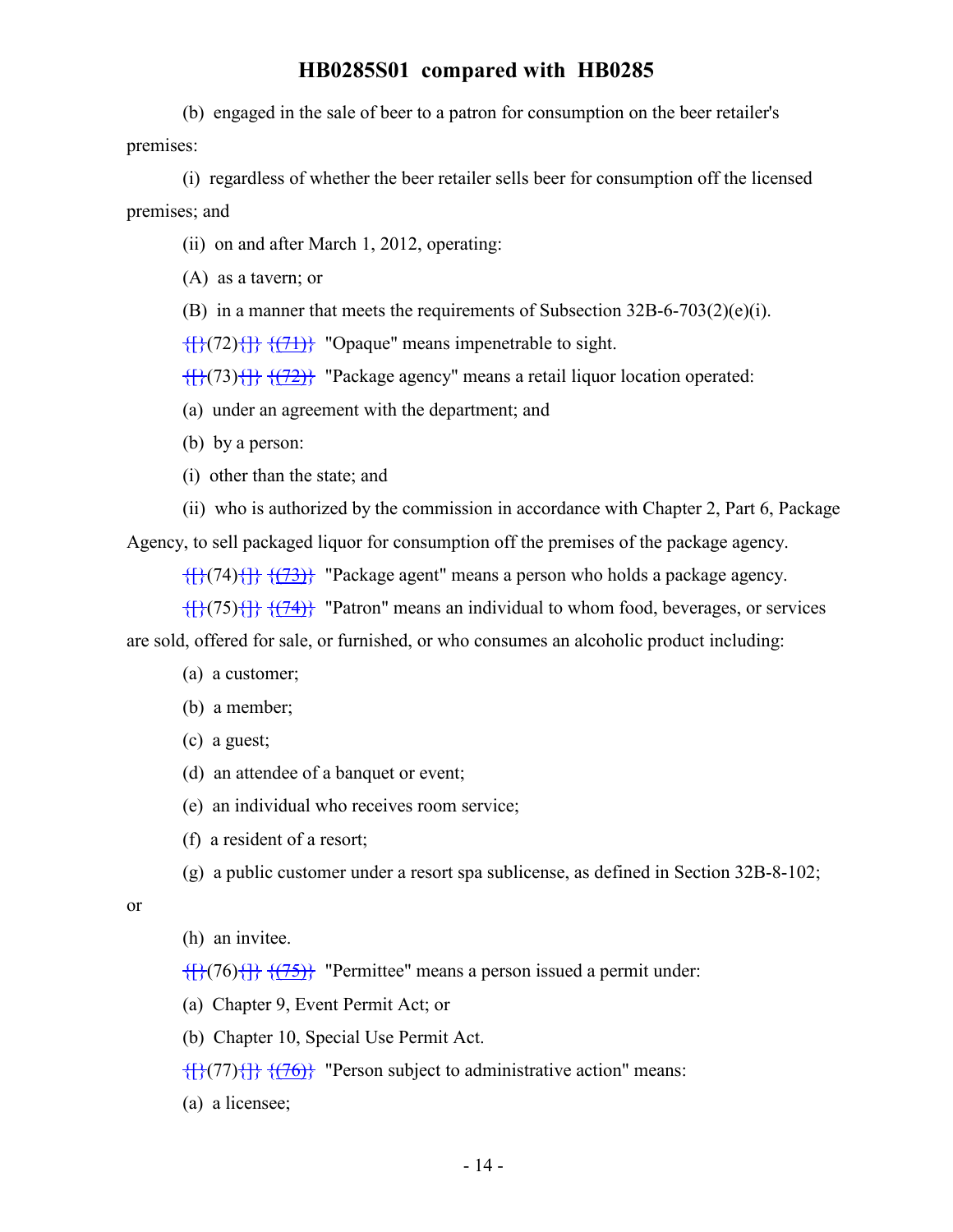- (b) a permittee;
- (c) a manufacturer;
- (d) a supplier;
- (e) an importer;

(f) one of the following holding a certificate of approval:

(i) an out-of-state brewer;

(ii) an out-of-state importer of beer, heavy beer, or flavored malt beverages; or

(iii) an out-of-state supplier of beer, heavy beer, or flavored malt beverages; or

(g) staff of:

(i) a person listed in Subsections  $\{\}$  {(77){ $\}$ }  $\{$  {(76)}(a) through (f); or

(ii) a package agent.

 $\{$ {{{ $\}$ {{ $\{$ { $\}$ }}  $\{$  { $\{$  $\}$ }} "Premises" means a building, enclosure, or room used in connection with the storage, sale, furnishing, consumption, manufacture, or distribution, of an alcoholic product, unless otherwise defined in this title or rules made by the commission.

 $\{ {\} \}$ { $\{ (79) \}$ }  $\{ {\} \}$  "Prescription" means an order issued by a health care practitioner when:

(a) the health care practitioner is licensed under Title 58, Occupations and Professions, to prescribe a controlled substance, other drug, or device for medicinal purposes;

(b) the order is made in the course of that health care practitioner's professional practice; and

(c) the order is made for obtaining an alcoholic product for medicinal purposes only.

 $\{ {\}(\{80\}, {\}(\{79\}) \}$  (a) "Private event" means a specific social, business, or recreational event:

(i) for which an entire room, area, or hall is leased or rented in advance by an identified group; and

(ii) that is limited in attendance to people who are specifically designated and their guests.

(b) "Private event" does not include an event to which the general public is invited, whether for an admission fee or not.

 $\{ {\} (81) {\} \}$   $\{ (80) \}$  (a) "Proof of age" means:

(i) an identification card;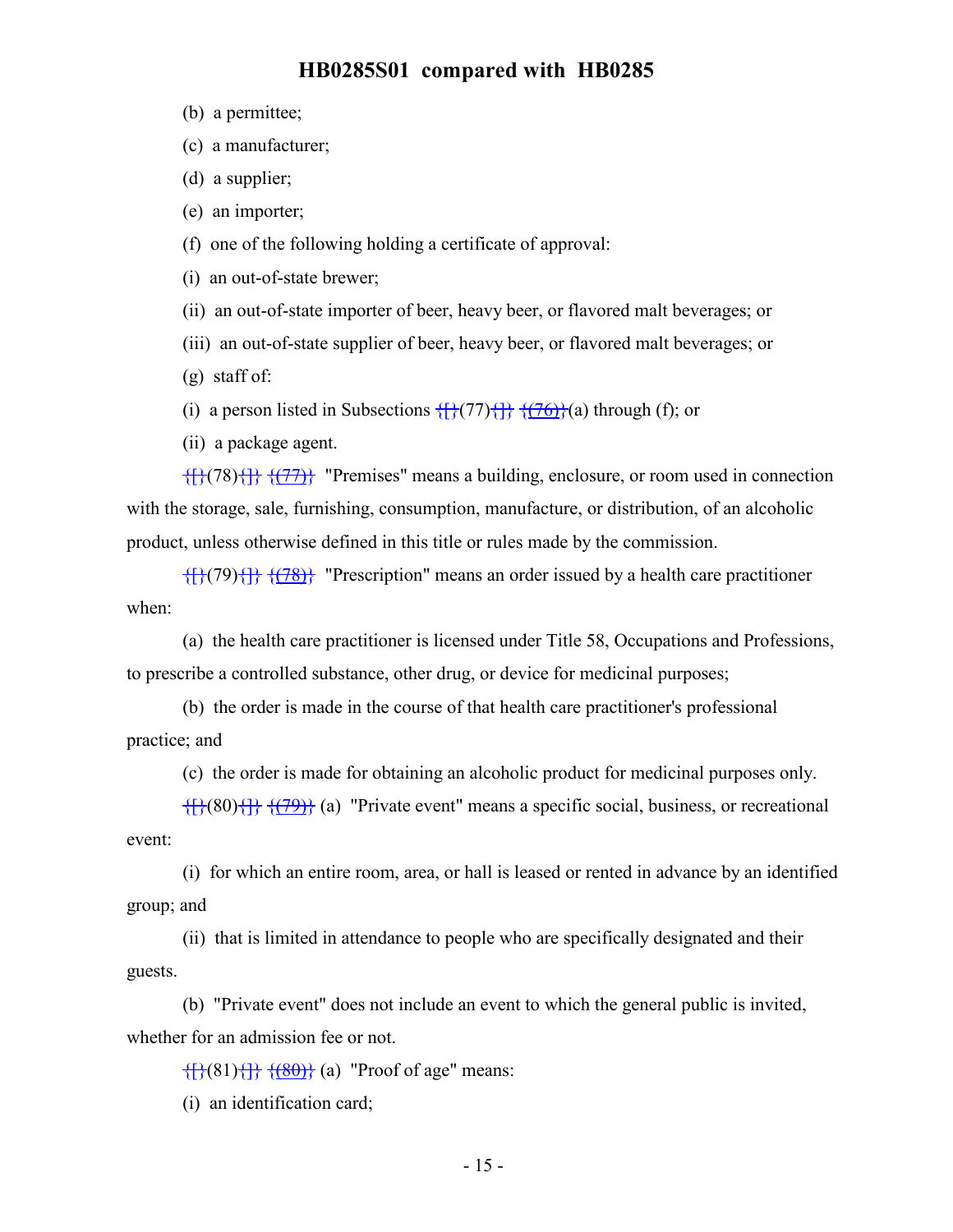(ii) an identification that:

(A) is substantially similar to an identification card;

(B) is issued in accordance with the laws of a state other than Utah in which the identification is issued;

- (C) includes date of birth; and
- (D) has a picture affixed;
- (iii) a valid driver license certificate that:
- (A) includes date of birth;
- (B) has a picture affixed; and
- (C) is issued:
- (I) under Title 53, Chapter 3, Uniform Driver License Act; or
- (II) in accordance with the laws of the state in which it is issued;
- (iv) a military identification card that:
- (A) includes date of birth; and
- (B) has a picture affixed; or
- (v) a valid passport.

(b) "Proof of age" does not include a driving privilege card issued in accordance with Section 53-3-207.

 $\{ {\}(\{82\},\{\} \}({\&1})$  (a) "Public building" means a building or permanent structure that is:

- (i) owned or leased by:
- (A) the state; or
- (B) a local government entity; and
- (ii) used for:
- (A) public education;
- (B) transacting public business; or
- (C) regularly conducting government activities.

(b) "Public building" does not include a building owned by the state or a local government entity when the building is used by a person, in whole or in part, for a proprietary function.

 $\{ {\}({}^{8}(\{83\})\} \}$  ({\\times\$\left{4}\} "Public conveyance" means a conveyance to which the public or a portion of the public has access to and a right to use for transportation, including an airline,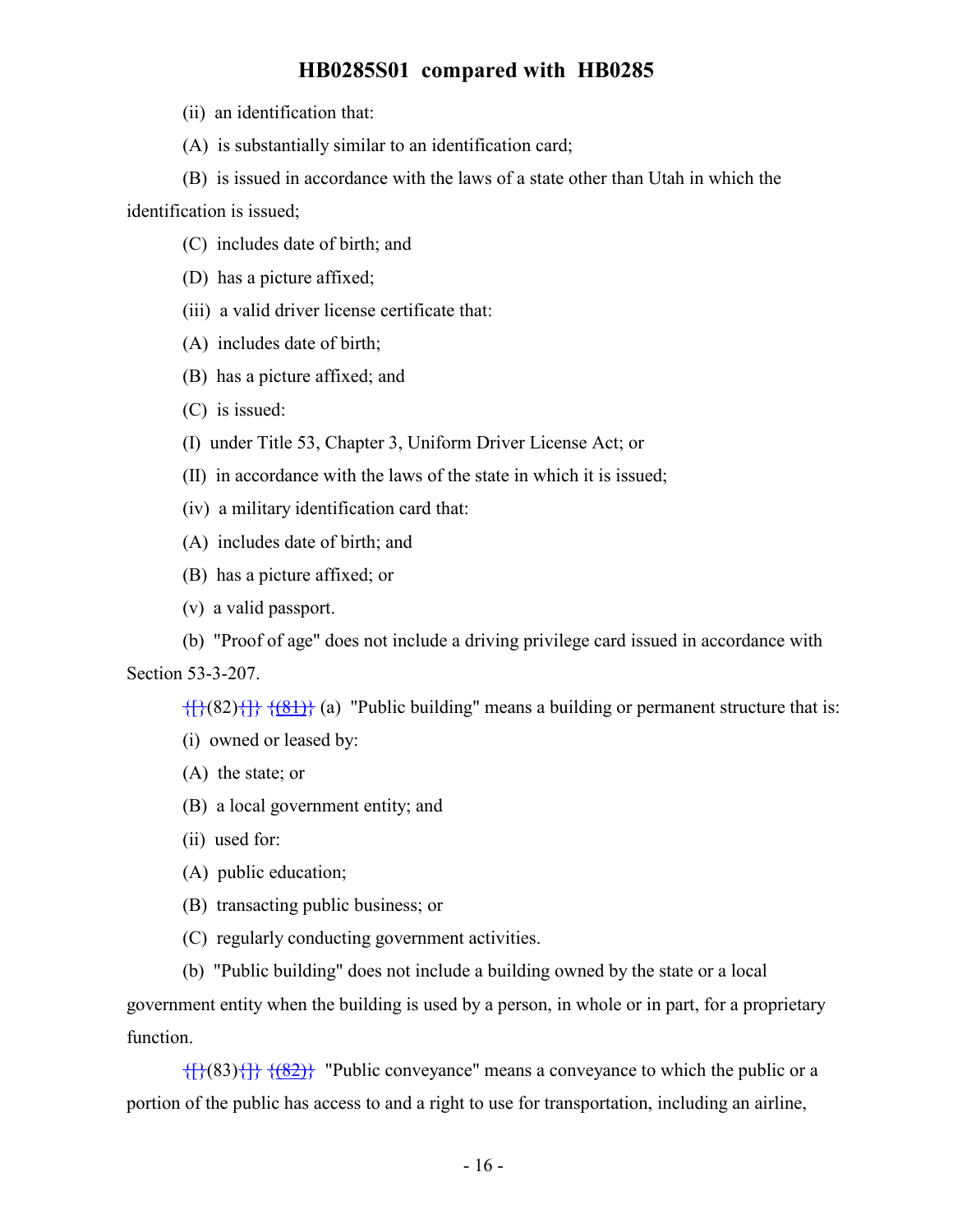railroad, bus, boat, or other public conveyance.

 $\{ {\} (84) {\} \} \{ {\} (83) \}$  "Reception center" means a business that:

(a) operates facilities that are at least 5,000 square feet; and

(b) has as its primary purpose the leasing of the facilities described in Subsection

 $\{ {\} (84) {\} \}$   $\{ (83) \}$  (a) to a third party for the third party's event.

 $\{}(85)\}$   $\{(84)\}$  "Reception center license" means a license issued in accordance with Chapter 5, Retail License Act, and Chapter 6, Part 8, Reception Center License.

 $\{ {\}({}^{86}) {\} \}$  { $({}^{85})$ } (a) "Record" means information that is:

- (i) inscribed on a tangible medium; or
- (ii) stored in an electronic or other medium and is retrievable in a perceivable form.
- (b) "Record" includes:
- (i) a book;
- (ii) a book of account;
- (iii) a paper;
- (iv) a contract;
- (v) an agreement;
- (vi) a document; or
- (vii) a recording in any medium.

 $\{ {\}(\{87\} \} \}$   $\{ {\}(\{86\} \}$  "Residence" means a person's principal place of abode within Utah.

 $\{\{\}(\{88\},\{\}\})$  "Resident," in relation to a resort, is as defined in Section

32B-8-102.

 $\{$ {}(89){ $\}$ }  $\{$ { $\{88\}$ }</del> "Resort" is as defined in Section 32B-8-102.

 $\{ {\} (90) {\} \}$  { $\{ (89) \}$ } "Resort facility" is as defined by the commission by rule.

 $\{ {\hat{f}} \}({91}) {\hat{f}} \} {\hat{f}}({90})$  "Resort license" means a license issued in accordance with Chapter

5, Retail License Act, and Chapter 8, Resort License Act.

 $\{ {\uparrow} \}$ (92) $\{ {\uparrow} \}$   $\{ {\uparrow} \}$  "Restaurant" means a business location:

(a) at which a variety of foods are prepared;

(b) at which complete meals are served to the general public; and

(c) that is engaged primarily in serving meals to the general public.

 $\{\{\} (93)\{\}\}$   $\{\{92\}\}$  "Retail license" means one of the following licenses issued under this title: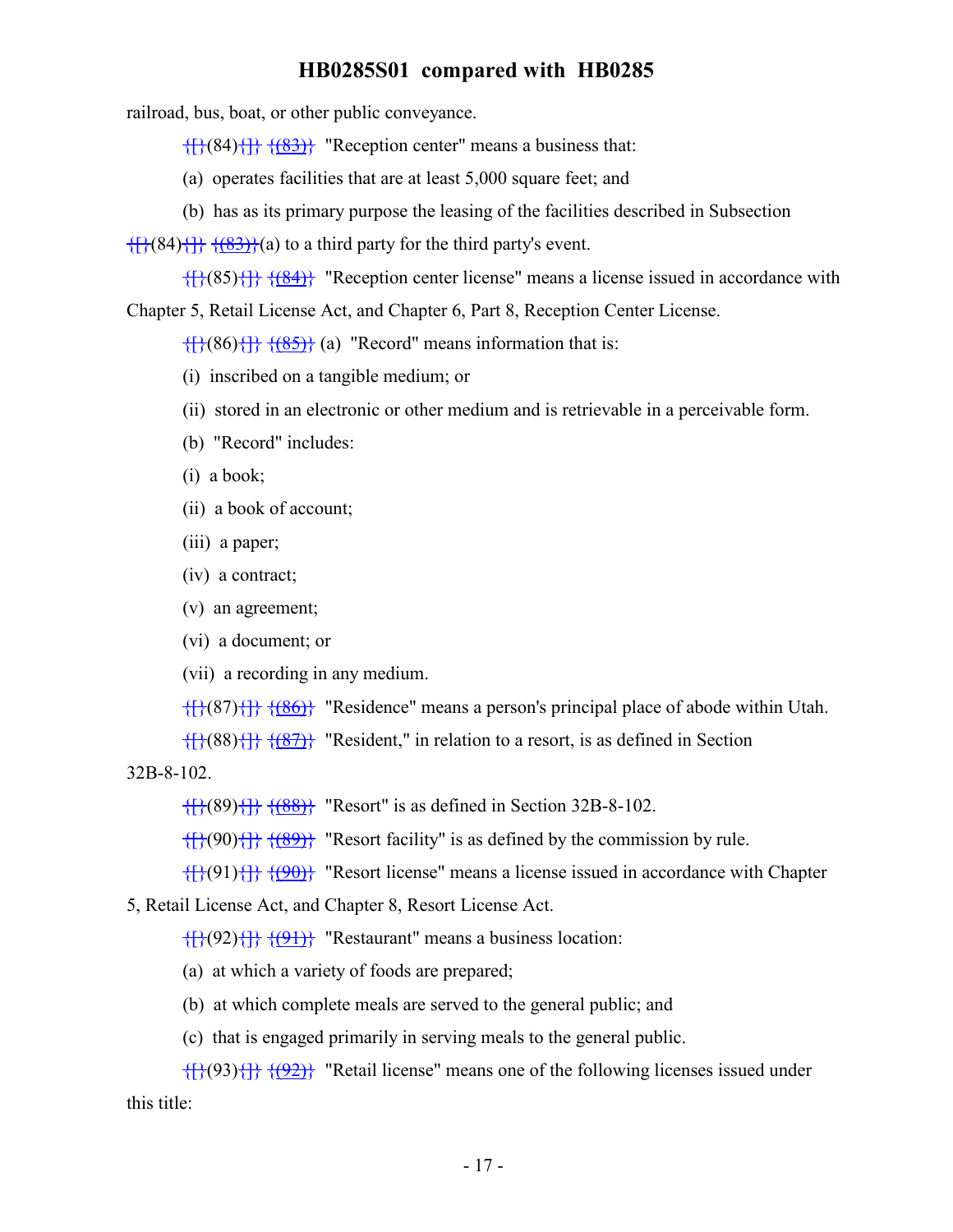- (a) a full-service restaurant license;
- (b) a master full-service restaurant license;
- (c) a limited-service restaurant license;
- (d) a master limited-service restaurant license;
- (e) a club license;
- (f) an airport lounge license;
- (g) an on-premise banquet license;
- (h) an on-premise beer license;
- (i) a reception center license; or
- (j) a beer-only restaurant license.

 $\{\{\} (94)\{\}\}$   $\{\{93\}\}$  "Room service" means furnishing an alcoholic product to a person in a guest room of a:

(a) hotel; or

(b) resort facility.

 $\{ {\}(\{95\}) {\} \}$   $\{ {\}(\{94\}) {\}$  "Serve" means to place an alcoholic product before an individual.

 $\{ {\}({}^{96}) {\} \}$  { $\{ 95}$ } (a) "School" means a building used primarily for the general education of minors.

(b) "School" does not include an educational facility.

 $\{\{\}^{(97)}\{\}\}$   $\{\{96\}\}$  "Sell" or "offer for sale" means a transaction, exchange, or barter whereby, for consideration, an alcoholic product is either directly or indirectly transferred, solicited, ordered, delivered for value, or by a means or under a pretext is promised or obtained, whether done by a person as a principal, proprietor, or as staff, unless otherwise defined in this title or the rules made by the commission.

 $\{ {\}(\{98\}) {\} \}$   $\{ {\}(\{97\}) {\}$  "Sexually oriented entertainer" means a person who while in a state of seminudity appears at or performs:

(a) for the entertainment of one or more patrons;

- (b) on the premises of:
- (i) a social club licensee; or
- (ii) a tavern;

(c) on behalf of or at the request of the licensee described in Subsection  $\{\{\} (98)\{\}$  $\{\sqrt{97}\}(b)$ ;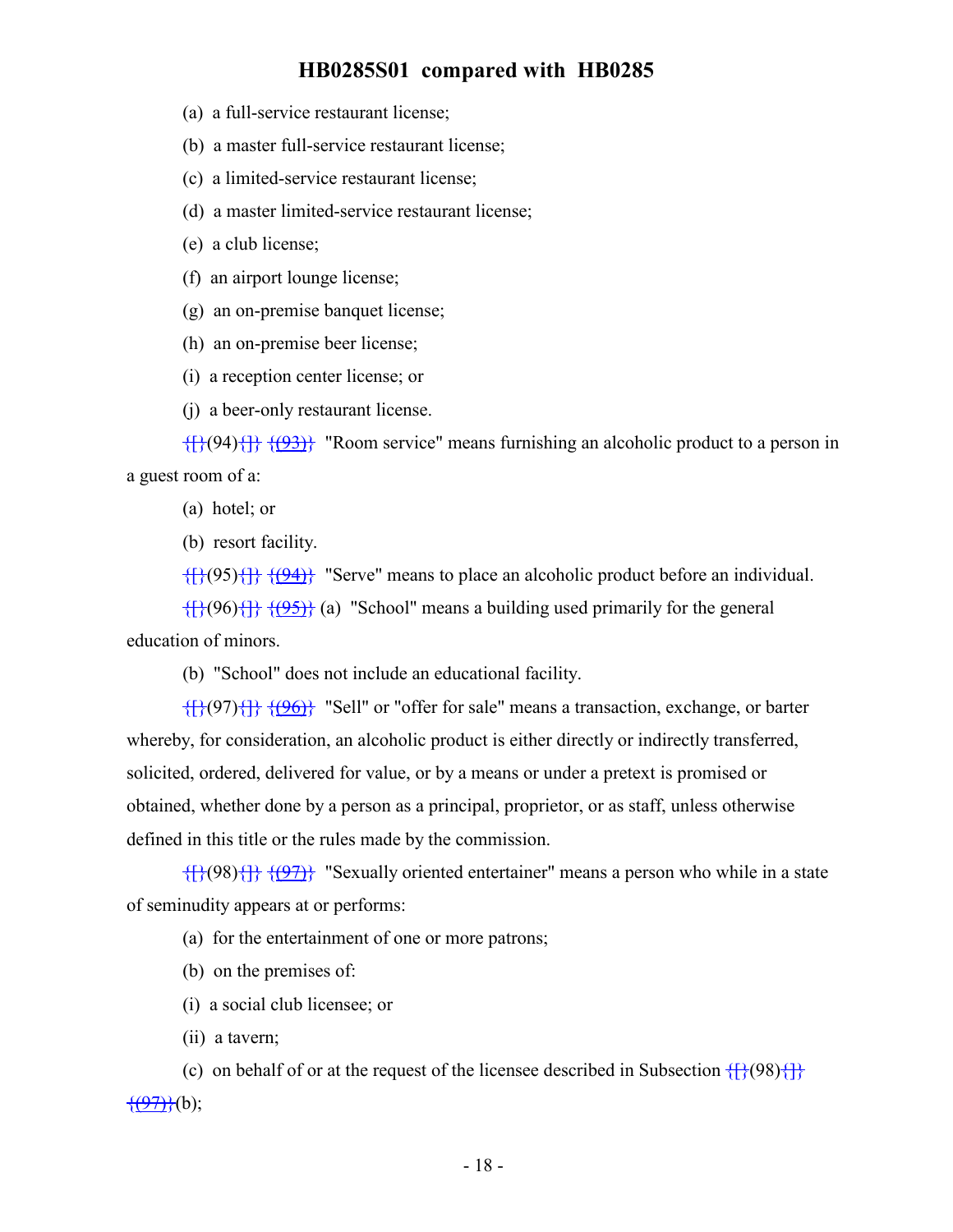(d) on a contractual or voluntary basis; and

(e) whether or not the person is designated as:

(i) an employee;

(ii) an independent contractor;

(iii) an agent of the licensee; or

(iv) a different type of classification.

 $\{\{\}(\{99\})\{\}\}$  (98)} "Single event permit" means a permit issued in accordance with Chapter 9, Part 3, Single Event Permit.

 $\{$ {}}(100)\}}  $\{$ {(99)}</del> "Small brewer" means a brewer who manufactures less than 60,000 barrels of beer, heavy beer, and flavored malt beverages per year.

 $\{$ {}}(101)\}}  $\{$ { $\{100\}$ }</del> "Social club license" means a license issued in accordance with Chapter 5, Retail License Act, and Chapter 6, Part 4, Club License, that is designated by the commission as a social club license.

 $\{$ {{{101}}} "Special use permit" means a permit issued in accordance with Chapter 10, Special Use Permit Act.

 $\{ {\} \{ (103) {\} \} \}$   $\{ (102) \}$  (a) "Spirituous liquor" means liquor that is distilled.

(b) "Spirituous liquor" includes an alcoholic product defined as a "distilled spirit" by 27 U.S.C. Sec. 211 and 27 C.F.R. Sec. 5.11 through 5.23.

 $\{ {\} \{ (104) {\} \} \}$   $\{ (103) \}$  "Sports center" is as defined by the commission by rule.

 $\{$ {{104}} (a) "Staff" means an individual who engages in activity governed by this title:

(i) on behalf of a business, including a package agent, licensee, permittee, or certificate holder;

(ii) at the request of the business, including a package agent, licensee, permittee, or certificate holder; or

(iii) under the authority of the business, including a package agent, licensee, permittee, or certificate holder.

(b) "Staff" includes:

(i) an officer;

(ii) a director;

(iii) an employee;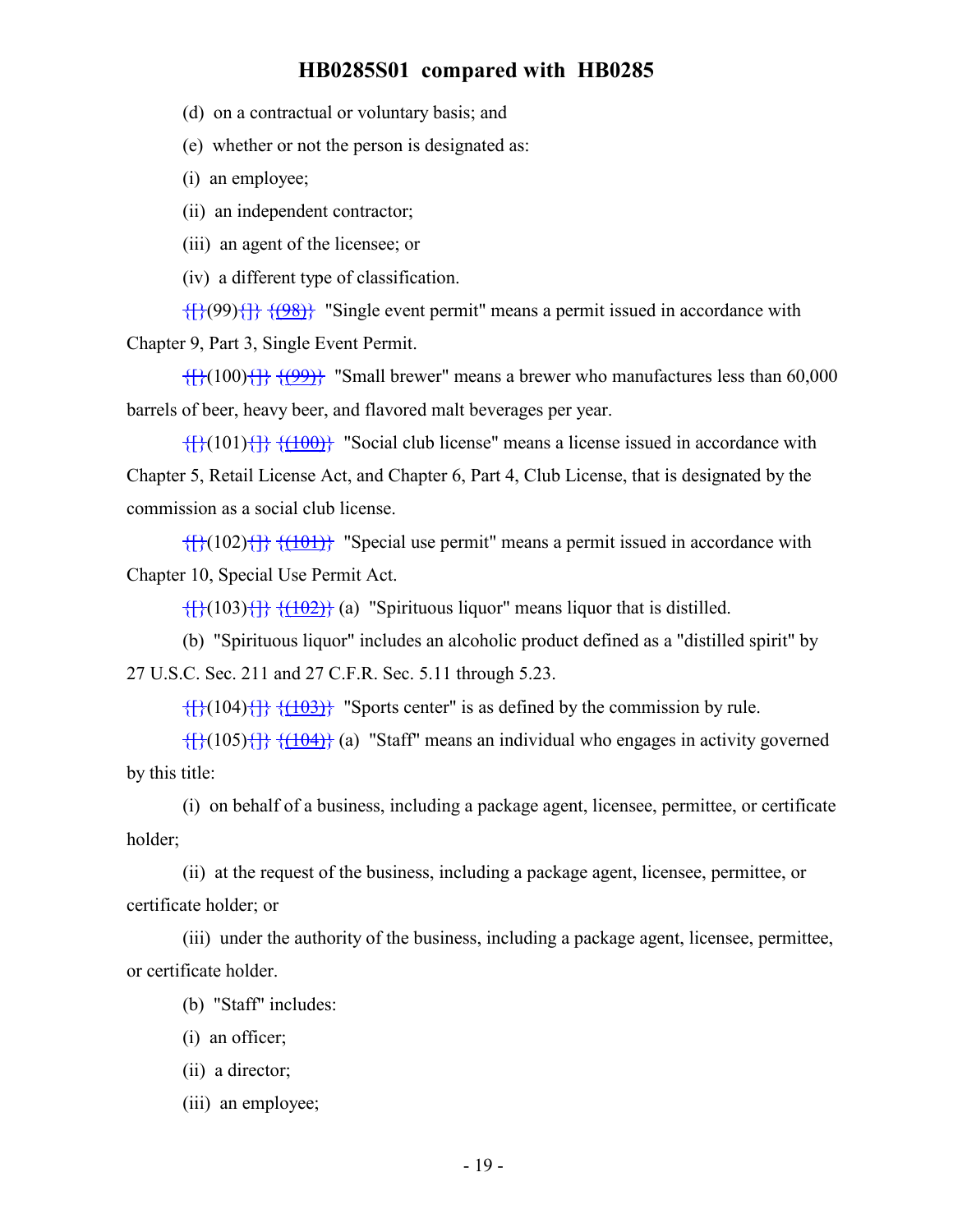- (iv) personnel management;
- (v) an agent of the licensee, including a managing agent;
- (vi) an operator; or
- (vii) a representative.
- $\{$ \}({106}){ $\}$ }  $\{$ {(105)}</del> "State of nudity" means:
- (a) the appearance of:
- (i) the nipple or areola of a female human breast;
- (ii) a human genital;
- (iii) a human pubic area; or
- (iv) a human anus; or
- (b) a state of dress that fails to opaquely cover:
- (i) the nipple or areola of a female human breast;
- (ii) a human genital;
- (iii) a human pubic area; or
- (iv) a human anus.

 $\{\{\} (107)\{\}\}$   $\{\{106\}\}$  "State of seminudity" means a state of dress in which opaque

clothing covers no more than:

(a) the nipple and areola of the female human breast in a shape and color other than the natural shape and color of the nipple and areola; and

- (b) the human genitals, pubic area, and anus:
- (i) with no less than the following at its widest point:
- (A) four inches coverage width in the front of the human body; and
- (B) five inches coverage width in the back of the human body; and
- (ii) with coverage that does not taper to less than one inch wide at the narrowest point.
- $\{ {\} \{ (108) \} \}$   $\{ (107) \}$  (a) "State store" means a facility for the sale of packaged liquor:
- (i) located on premises owned or leased by the state; and
- (ii) operated by a state employee.
- (b) "State store" does not include:
- (i) a package agency;
- (ii) a licensee; or
- (iii) a permittee.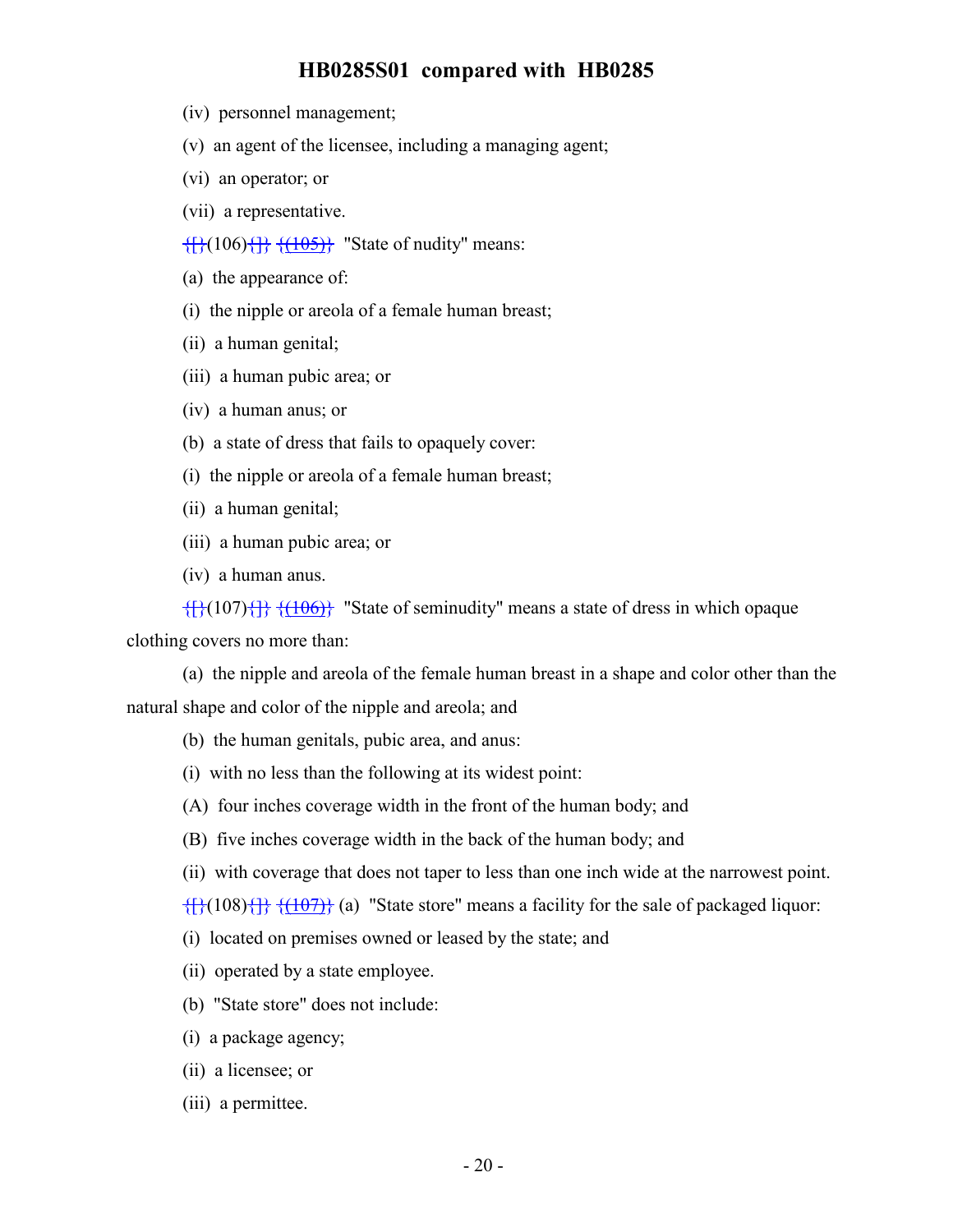$\{+}(109)\{\}$   $\{+}(108)\}$  (a) "Storage area" means an area on licensed premises where the licensee stores an alcoholic product.

(b) "Store" means to place or maintain in a location an alcoholic product from which a person draws to prepare an alcoholic product to be furnished to a patron $\{\}$ , except as provided in Subsection 32B-6-205(12)(b)(ii), 32B-6-305(12)(b)(ii),  $[32B-6-805(15)(b)(ii)$ ,  $[0, 10]$  or  $32B-6-905(12)(b)(ii)$ 

 $\{$ {}}(110)\{}  $\{$ { $\{109\}$ }</del> "Sublicense" is as defined in Section 32B-8-102.

 $\{ {\} \{ {111} \} \}$   $\{ {110} \}$  "Supplier" means a person who sells an alcoholic product to the department.

 $\{ {\} (112) {\} \}$   $\{ {\} (111) \}$  "Tavern" means an on-premise beer retailer who is:

(a) issued a license by the commission in accordance with Chapter 5, Retail License Act, and Chapter 6, Part 7, On-Premise Beer Retailer License; and

(b) designated by the commission as a tavern in accordance with Chapter 6, Part 7, On-Premise Beer Retailer License.

 $\{f\}(113)\{\}$   $\{f\}(112)\}$  "Temporary beer event permit" means a permit issued in accordance with Chapter 9, Part 4, Temporary Beer Event Permit.

 $({114})$ }  $({113})$  "Temporary domicile" means the principal place of abode within Utah of a person who does not have a present intention to continue residency within Utah permanently or indefinitely.

 $\{$  $\{$  $\}$  $\{$  $\}$ (115) "Translucent" means a substance that allows light to pass through, but does not allow an object or person to be seen through the substance.  $\{\}$ 

 $\{$ {{{114}}} "Unsaleable liquor merchandise" means a container that:

- (a) is unsaleable because the container is:
- (i) unlabeled;
- (ii) leaky;
- (iii) damaged;
- (iv) difficult to open; or
- (v) partly filled;

(b) (i) has faded labels or defective caps or corks;

- (ii) has contents that are:
- (A) cloudy;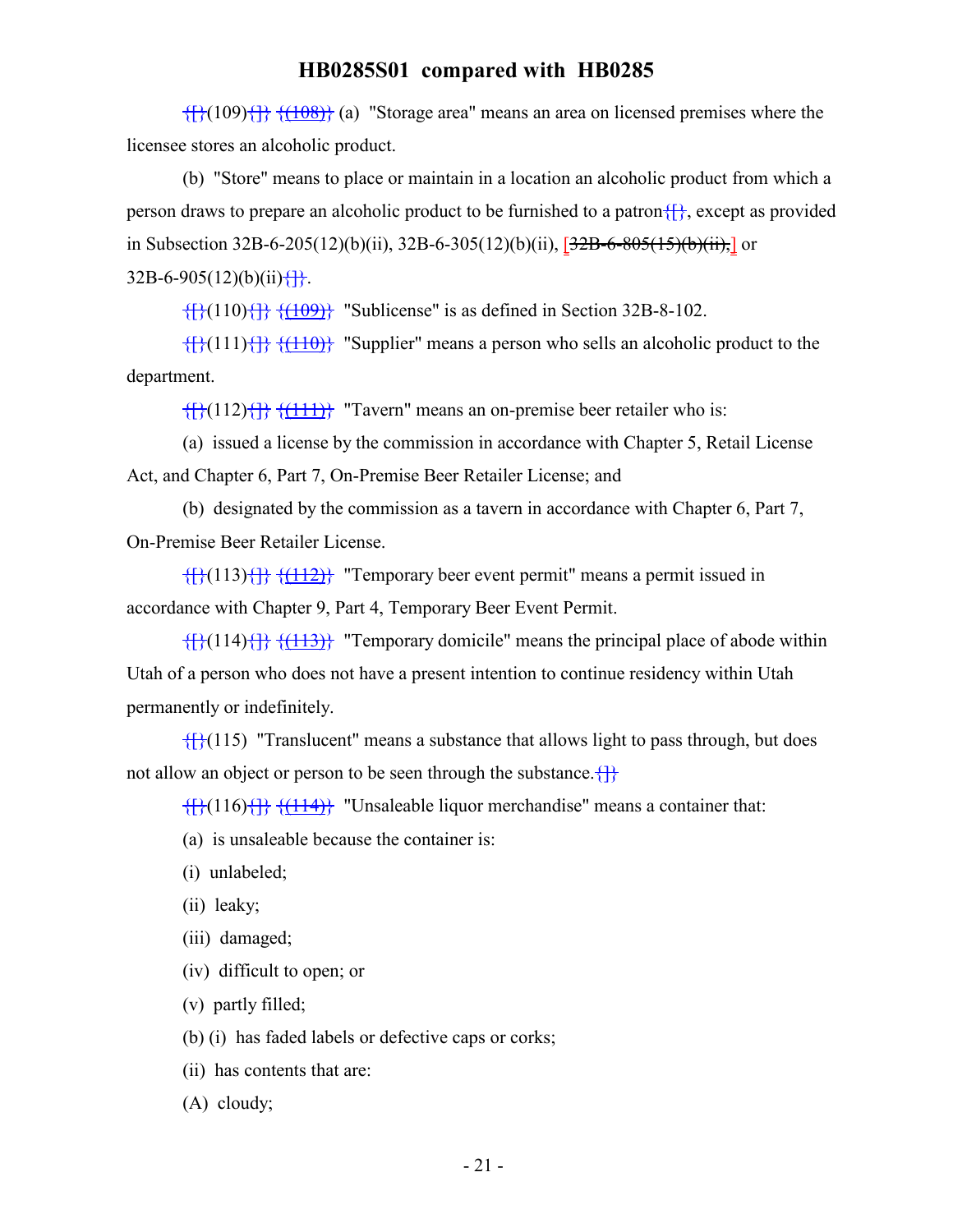(B) spoiled; or

(C) chemically determined to be impure; or

- (iii) contains:
- (A) sediment; or
- (B) a foreign substance; or

(c) is otherwise considered by the department as unfit for sale.

 $\{\{\} (117)\{\}\}$   $\{\{\underline{115}\}\}$  (a) "Wine" means an alcoholic product obtained by the fermentation of the natural sugar content of fruits, plants, honey, or milk, or other like substance, whether or not another ingredient is added.

(b) "Wine" is considered liquor for purposes of this title, except as otherwise provided in this title.

 $\{$ {{ $\}$ {(118)}}  $\{$ {(116)}</del> "Winery manufacturing license" means a license issued in accordance with Chapter 11, Part 3, Winery Manufacturing License.

Section 2. Section **32B-6-205** is amended to read:

#### **32B-6-205. Specific operational requirements for a full-service restaurant license.**

(1) (a) In addition to complying with Chapter 5, Part 3, Retail Licensee Operational Requirements, a full-service restaurant licensee and staff of the full-service restaurant licensee shall comply with this section.

(b) Failure to comply as provided in Subsection (1)(a) may result in disciplinary action in accordance with Chapter 3, Disciplinary Actions and Enforcement Act, against:

(i) a full-service restaurant licensee;

(ii) individual staff of a full-service restaurant licensee; or

(iii) both a full-service restaurant licensee and staff of the full-service restaurant licensee.

(2) In addition to complying with Subsection 32B-5-301(3), a full-service restaurant licensee shall display in a prominent place in the restaurant a list of the types and brand names of liquor being furnished through the full-service restaurant licensee's calibrated metered dispensing system.

 ${f}$ (3) In addition to complying with Section 32B-5-303, a full-service restaurant licensee shall store an alcoholic product in a storage area described in Subsection (12)(a). $\{\}$ 

 $\{ {\uparrow} \}$  $\{ {\downarrow} \}$  $\{ {\uparrow} \}$  $\{ {\downarrow} \}$  $\{ {\downarrow} \}$  (a) An individual who serves an alcoholic product in a full-service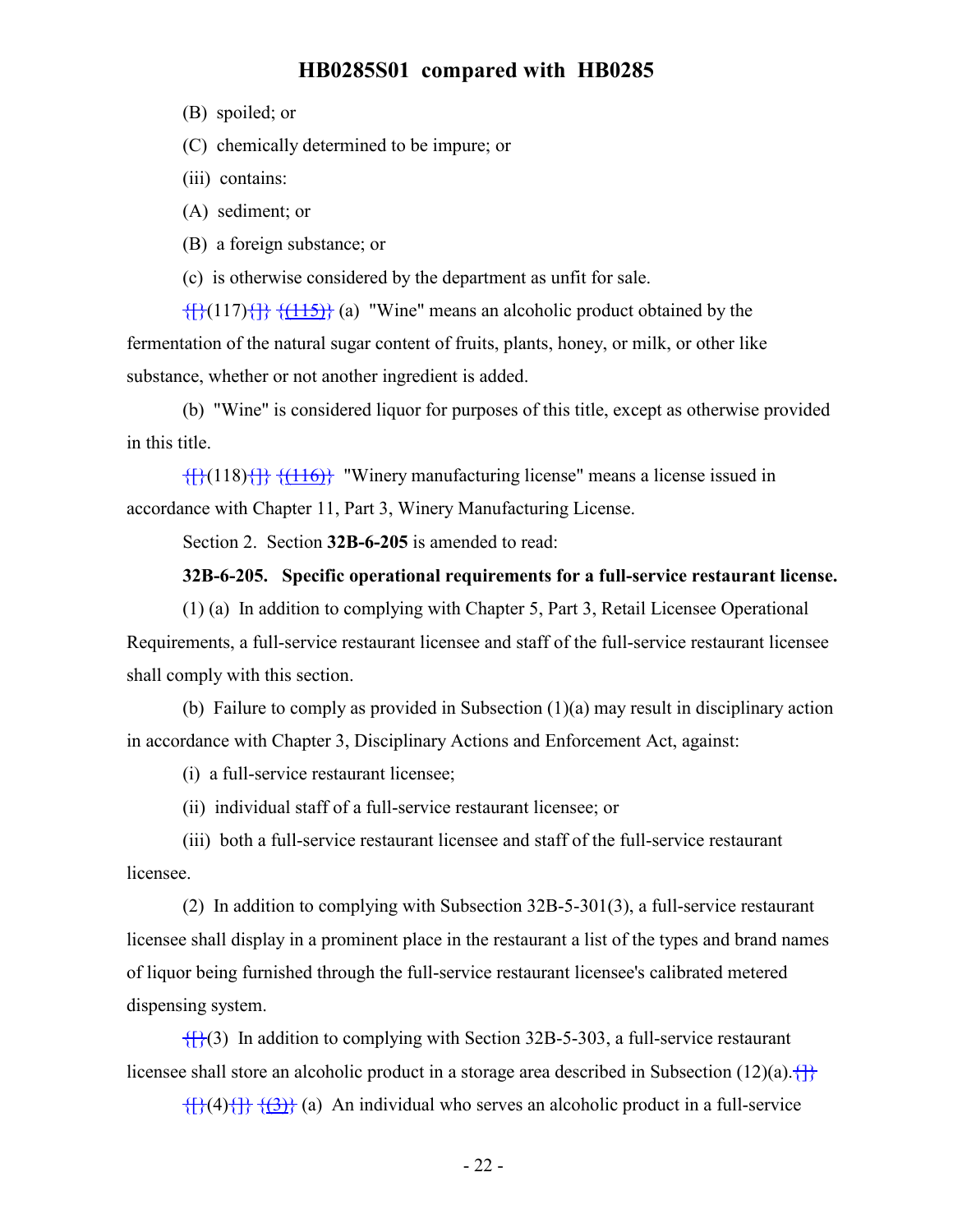restaurant licensee's premises shall make a written beverage tab for each table or group that orders or consumes an alcoholic product on the premises.

(b) A beverage tab required by this Subsection  $\{\{\}(4)\{\{\}(\})\}$  shall list the type and amount of an alcoholic product ordered or consumed.

 $\{ {\}(\})\{\}$  { $\{ 4\}$ } A person's willingness to serve an alcoholic product may not be made a condition of employment as a server with a full-service restaurant licensee.

 $\{f\}(6)$  { $\{f\}(6)$ }  $\{f\}(6)$  { $\{f\}(6)$ } (a) A full-service restaurant licensee may not sell, offer for sale, or furnish liquor at the licensed premises on any day during the period that:

- (i) begins at midnight; and
- (ii) ends at 11:29 a.m.

(b) A full-service restaurant licensee may sell, offer for sale, or furnish beer during the hours specified in Part 7, On-Premise Beer Retailer License, for an on-premise beer retailer, except that a full-service restaurant licensee may not sell, offer for sale, or furnish beer before 11:30 a.m. on any day.

 $\{f\}(7)\}$  { $\{6\}$ } A full-service restaurant licensee shall maintain at least 70% of its total restaurant business from the sale of food, which does not include:

(a) mix for an alcoholic product; or

(b) a service charge.

 $\{\}$ (8) $\{\}$   $\{\{7\}$  (a) A full-service restaurant licensee  $\{\}$  may not sell, offer for sale, or furnish an alcoholic product except after the full-service restaurant licensee confirms that the patron has the intent to order food prepared, sold, and furnished at the licensed premises  $\frac{1}{2}$  shall have food available for purchase at all times when an alcoholic product is sold, offered for sale, furnished, or consumed on the licensed premises}.

(b) A full-service restaurant licensee shall maintain on the licensed premises adequate culinary facilities for food preparation and dining accommodations.

 $\{ {\}(\{9\}, {\}(\{8\}) \}$  (a) Subject to the other provisions of this Subsection  $\{ {\}(\{9\}, {\}(\{8\}) \}$ , a patron may not have more than two alcoholic products of any kind at a time before the patron.

(b) A patron may not have more than one spirituous liquor drink at a time before the patron.

(c) An individual portion of wine is considered to be one alcoholic product under Subsection  $\{\{\}(\cdot)\}\{\{\}(\cdot)\}$  (a).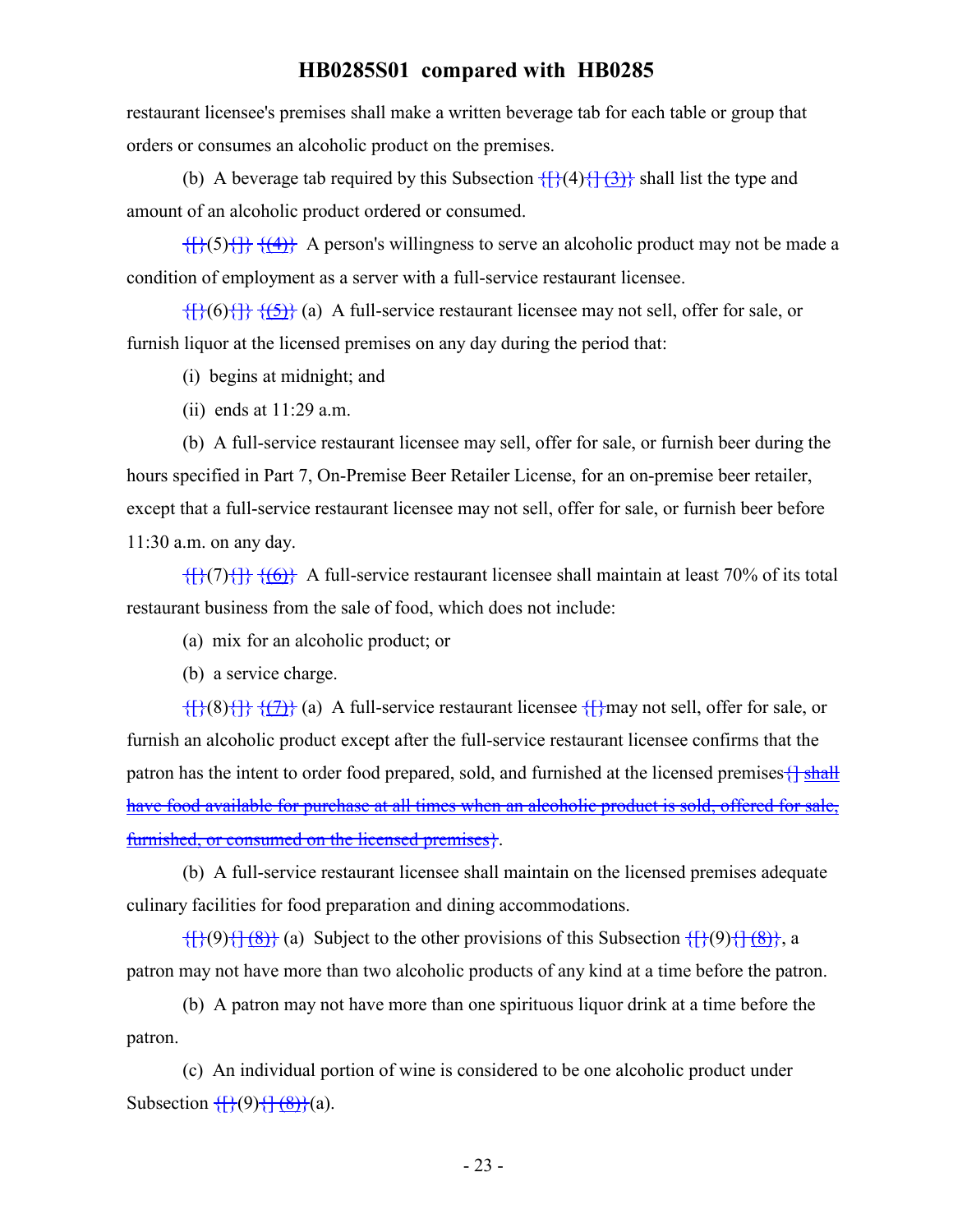$\{ {\hat{f}} \}$ (10) $\{ {\hat{f}} \}$   $\{ {\hat{g}} \}$  A patron may consume an alcoholic product only:

(a) at:

(i) the patron's table;

(ii) a counter; or

(iii) a  $\{\}$ seating grandfathered $\{\}$  bar structure; and

(b) where food is served.

 $[(11)(a)$  A full-service restaurant licensee may not sell, offer for sale, or furnish an alcoholic product to a patron, and a patron may not consume an alcoholic product at a bar structure that is not a seating grandfathered bar structure.]

 $[(b)]$   $(40)$  11) (a) At a [seating grandfathered] bar structure a patron who is 21 years of age or older may:

(i) sit;

(ii) be furnished an alcoholic product; and

(iii) consume an alcoholic product.

 $[(e)] (b)$  Except as provided in Subsection  $\{\}$  (11) $[(d)] \{\}$  (1+0) $\}$  (c), at a [seating grandfathered] bar structure a full-service restaurant licensee may not permit a minor to, and a minor may not:

(i) sit; or

(ii) consume food or beverages.

 $[\text{(\text{d})}]$  (c) (i) A minor may be at a [seating grandfathered] bar structure if the minor is employed by a full-service restaurant licensee:

(A) as provided in Subsection 32B-5-308(2); or

(B) to perform maintenance and cleaning services during an hour when the full-service restaurant licensee is not open for business.

(ii) A minor may momentarily pass by a [seating grandfathered] bar structure without remaining or sitting at the bar structure en route to an area of a full-service restaurant licensee's premises in which the minor is permitted to be.

 ${f}{f}(12)$  Except as provided in Subsection 32B-5-307(3), a full-service restaurant licensee may dispense an alcoholic product only if: $\{ \}$ 

 $\{\}$ (a) the alcoholic product is dispensed from:

 ${f}{i}$ (i) a [grandfathered] bar structure; ${f}{f}$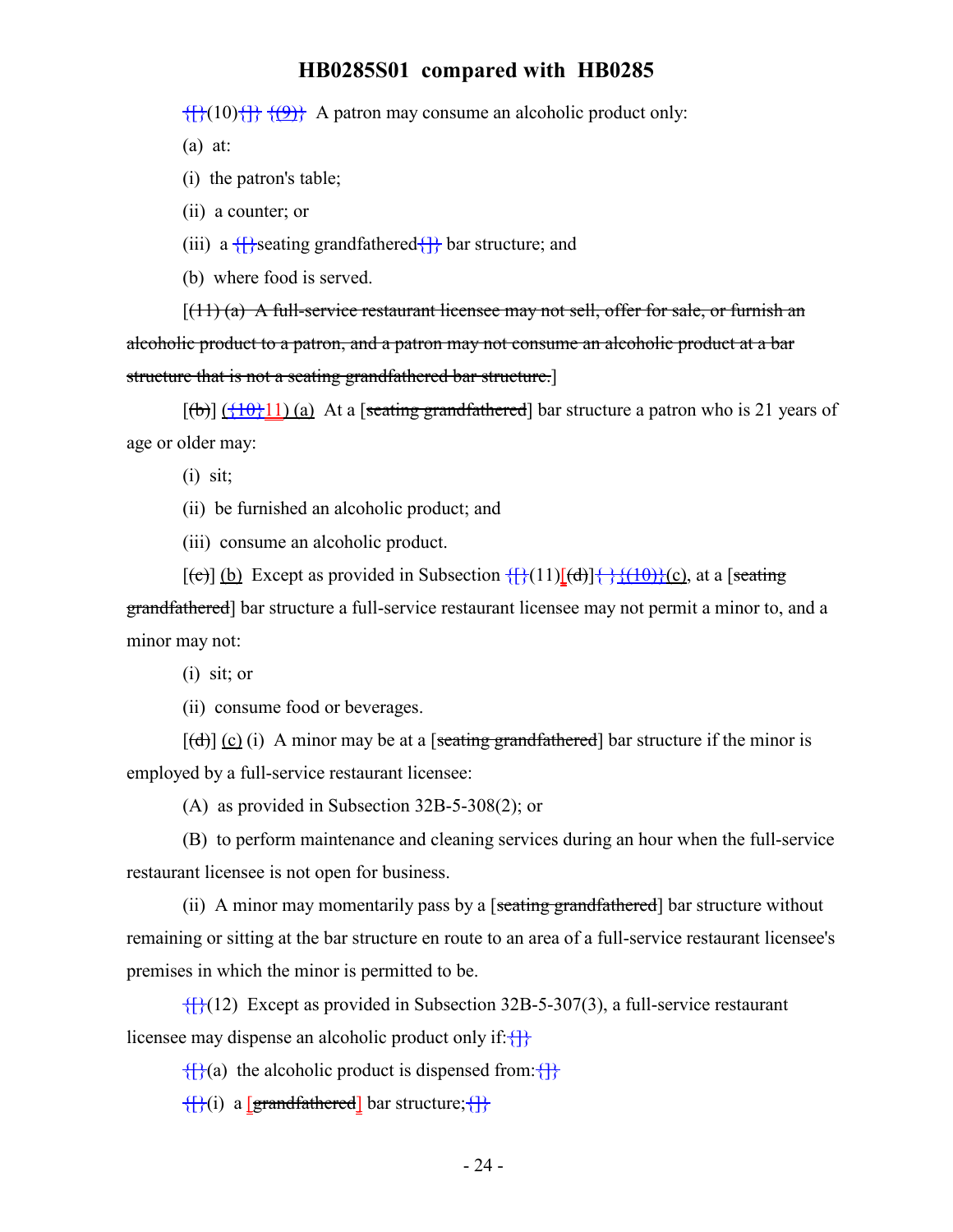${f}(\mathbf{ii})$  an area adjacent to a [grandfathered] bar structure that is visible to a patron sitting at the **[grandfathered]** bar structure if that area is used to dispense an alcoholic product as of May 12, 2009; or $\{\}$ 

 $\{$  $\{$  $\}$  $\{$  $\}$  $\{$  $\}$  an area that is:  $\{$  $\}$ 

 $\{f\}(A)$  separated from an area for the consumption of food by a patron by a solid, translucent, permanent structural barrier such that the facilities for the storage or dispensing of an alcoholic product are: $\{\}$ 

 $\{\}$ (I) not readily visible to a patron; and  $\{\}$ 

 $\{\}$ (II) not accessible by a patron; and  $\{\}$ 

 $\{f\}(B)$  apart from an area used: $\{f\}$ 

 $\{ {\} \}$ (I) for dining;  $\{ {\} \}$ 

 $\{[\}(\Pi)$  for staging; or  $\{\}$ 

 $\{$ \}(III) as a lobby or waiting area;  $\{$ \}

 ${f}{f}(b)$  the full-service restaurant licensee uses an alcoholic product that is: ${f}{f}$ 

 $\{f\}(i)$  stored in an area described in Subsection (12)(a); or  $\{f\}$ 

 ${f}$ (ii) in an area not described in Subsection (12)(a) on the licensed premises and: ${f}$ 

 ${f}{f}(A)$  immediately before the alcoholic product is dispensed it is in an unopened container; $\{\}$ 

 ${f}{f}(B)$  the unopened container is taken to an area described in Subsection (12)(a) before it is opened; and  $\{ \}$ 

 $f_{\rm H}^{4}$ (C) once opened, the container is stored in an area described in Subsection (12)(a); and $\{\}$ 

 ${f}(\mathbf{k})$  any instrument or equipment used to dispense alcoholic product is located in an area described in Subsection  $(12)(a)$ .  $\left\{ \right\}$ 

 $\frac{+(13)}{(11)}$ 

(d) (i) Notwithstanding the other provisions of Subsection (3) and this Subsection (12), a full-service restaurant licensee is not subject to the requirements of Subsection (3) and this Subsection (12) if the full-service restaurant licensee:

(A) posts a conspicuous sign at all entrances of the licensed premises stating that "Notice: This establishment dispenses and serves alcoholic products in public view."; and

(B) conspicuously states on the menu of full-service restaurant licensee that "Notice: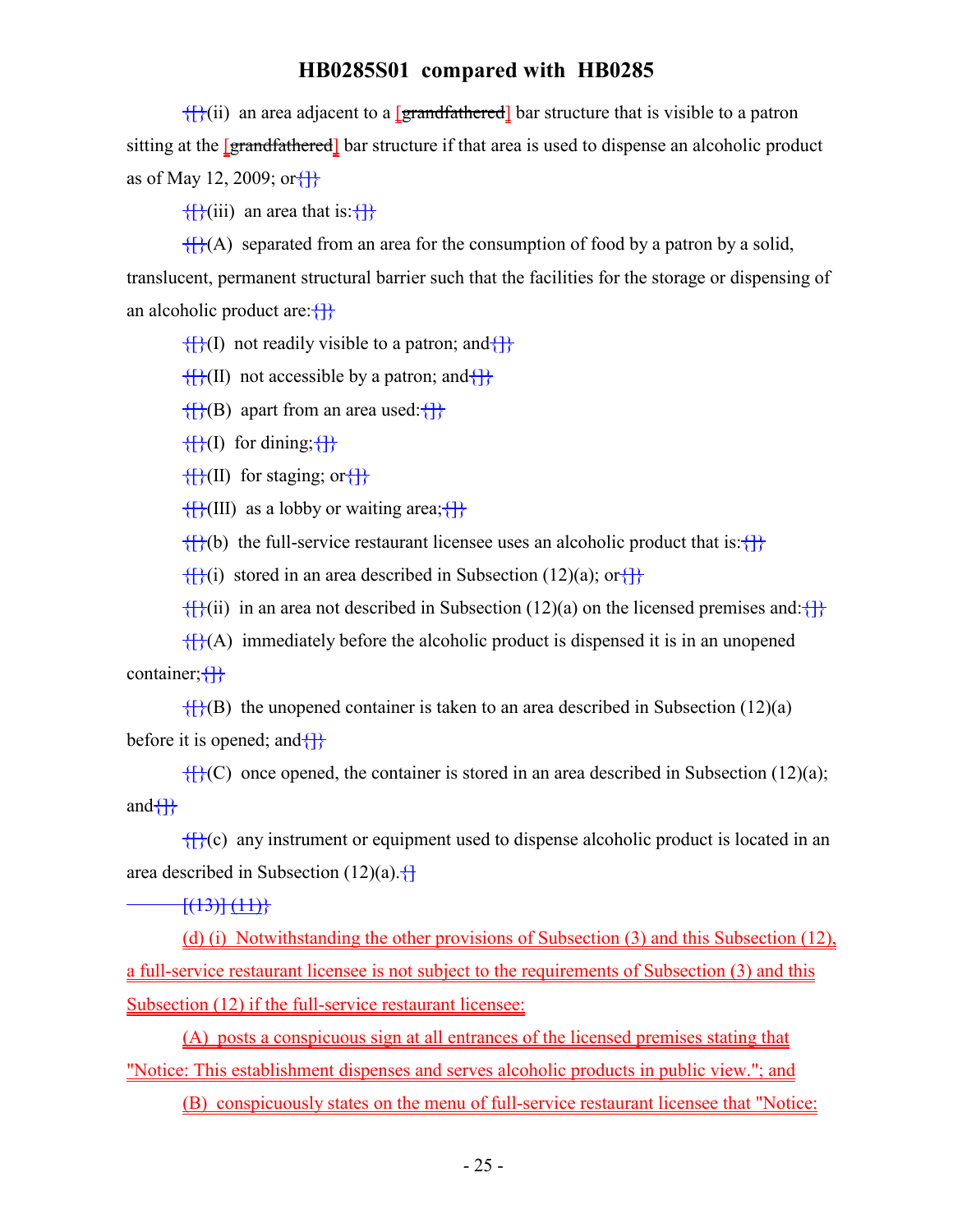This establishment dispenses and serves alcoholic products in public view."

(ii) The commission by rule, made in accordance with Title 63A, Chapter 3, Utah

Administrative Rulemaking Act, may establish the format requirements of the notices required under this Subsection (12)(d).

(13) A full-service restaurant licensee may state in a food or alcoholic product menu a charge or fee made in connection with the sale, service, or consumption of liquor including:

(a) a set-up charge;

(b) a service charge; or

(c) a chilling fee.

Section 3. Section **32B-6-302** is amended to read:

**32B-6-302. Definitions.**

[As used in this part:]

 $[(1)$  (a) "Grandfathered bar structure" means a bar structure in a licensed premises of a limited-service restaurant licensee that:

 $[(i)$  as of May 11, 2009, has:

 $[(A)$  patron seating at the bar structure;

 $[(B)$  a partition at one or more locations on the bar structure that is along:

 $[(1)$  the width of the bar structure; or

 $[({\rm H})$  the length of the bar structure; and  $]$ 

 $[(C)$  facilities for the dispensing or storage of an alcoholic product:

[(I) on the portion of the bar structure that is separated by the partition described in Subsection  $(1)(a)(i)(B)$ ; or

 $[H]$  if the partition as described in Subsection (1)(a)(i)(B)(II) is adjacent to the bar

structure in a manner visible to a patron sitting at the bar structure;]

 $[(iii)$  is not operational as of May 12, 2009, if:

 $[(A)$  a person applying for a limited-service restaurant license:

 $[(1)$  has as of May 12, 2009, a building permit to construct the restaurant;

[(II) is as of May 12, 2009, actively engaged in the construction of the restaurant, as defined by rule made by the commission; and]

[(III) is issued the limited-service restaurant license by no later than December 31, 2009; and]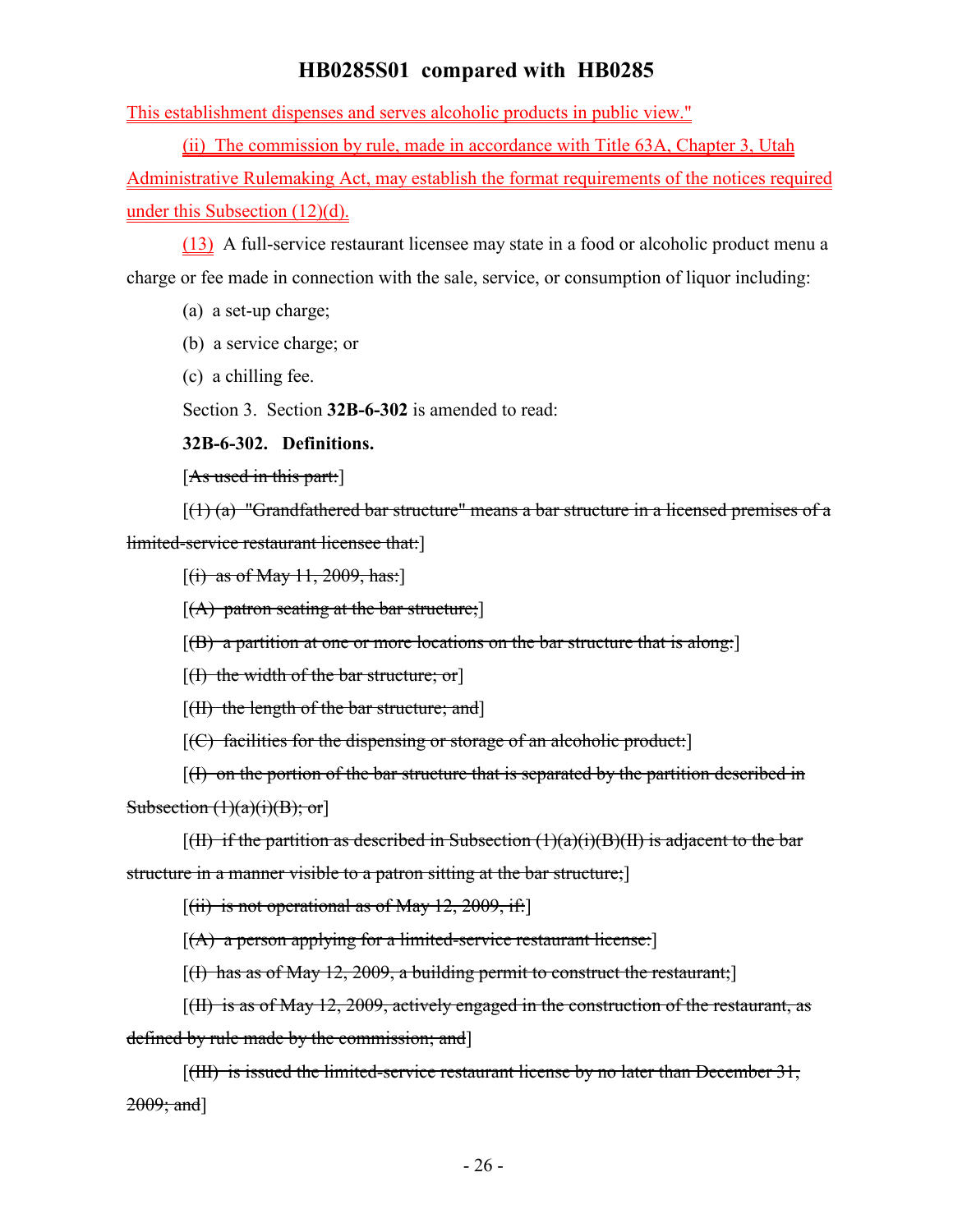[(B) once constructed, the licensed premises has a bar structure described in Subsection  $(1)(a)(i);$ 

 $[(iii)$  as of May 12, 2009, has no patron seating at the bar structure; or

 $[(iv)$  is not operational as of May 12, 2009, if:

 $[(A)$  a person applying for a limited-service restaurant license:

 $[(1)$  has as of May 12, 2009, a building permit to construct the restaurant];

 $[(\text{III})$  is as of May 12, 2009, actively engaged in the construction of the restaurant, as defined by rule made by the commission; and]

[(III) is issued a limited-service restaurant license by no later than December 31, 2009; and]

[(B) once constructed, the licensed premises has a bar structure with no patron seating.]

[(b) "Grandfathered bar structure" does not include a grandfathered bar structure described in Subsection (1)(a) on or after the day on which a restaurant remodels the grandfathered bar structure, as defined by rule made by the commission.]

 $[(c)$  Subject to Subsection  $(1)(b)$ , a grandfathered bar structure remains a grandfathered bar structure notwithstanding whether a restaurant undergoes a change of ownership.]

[(2) "Seating grandfathered bar structure" means:]

 $[(a)$  a grandfathered bar structure described in Subsection  $(1)(a)(i)$  or  $(ii);$  or

[(b) a bar structure grandfathered under Section 32B-6-409.]

[(3) "Wine"] As used in this part, "wine" includes an alcoholic beverage defined as wine under 27 U.S.C. Sec. 211 and 27 C.F.R. Sec. 4.10, including the following alcoholic beverages made in the manner of wine containing not less than 7% and not more than 24% of alcohol by volume:

 $\left[\frac{(\mathbf{a})}{(1)}\right]$  sparkling and carbonated wine;

 $[\phi](2)$  wine made from condensed grape must;

 $[\text{e}(\epsilon)]$  (3) wine made from other agricultural products than the juice of sound, ripe grapes;

 $[\overline{(d)}](4)$  imitation wine;

 $[\text{e}(\text{e})]$  (5) compounds sold as wine;

 $[f(f)]$  (6) vermouth;

 $\lceil (g) \rceil$  (7) cider;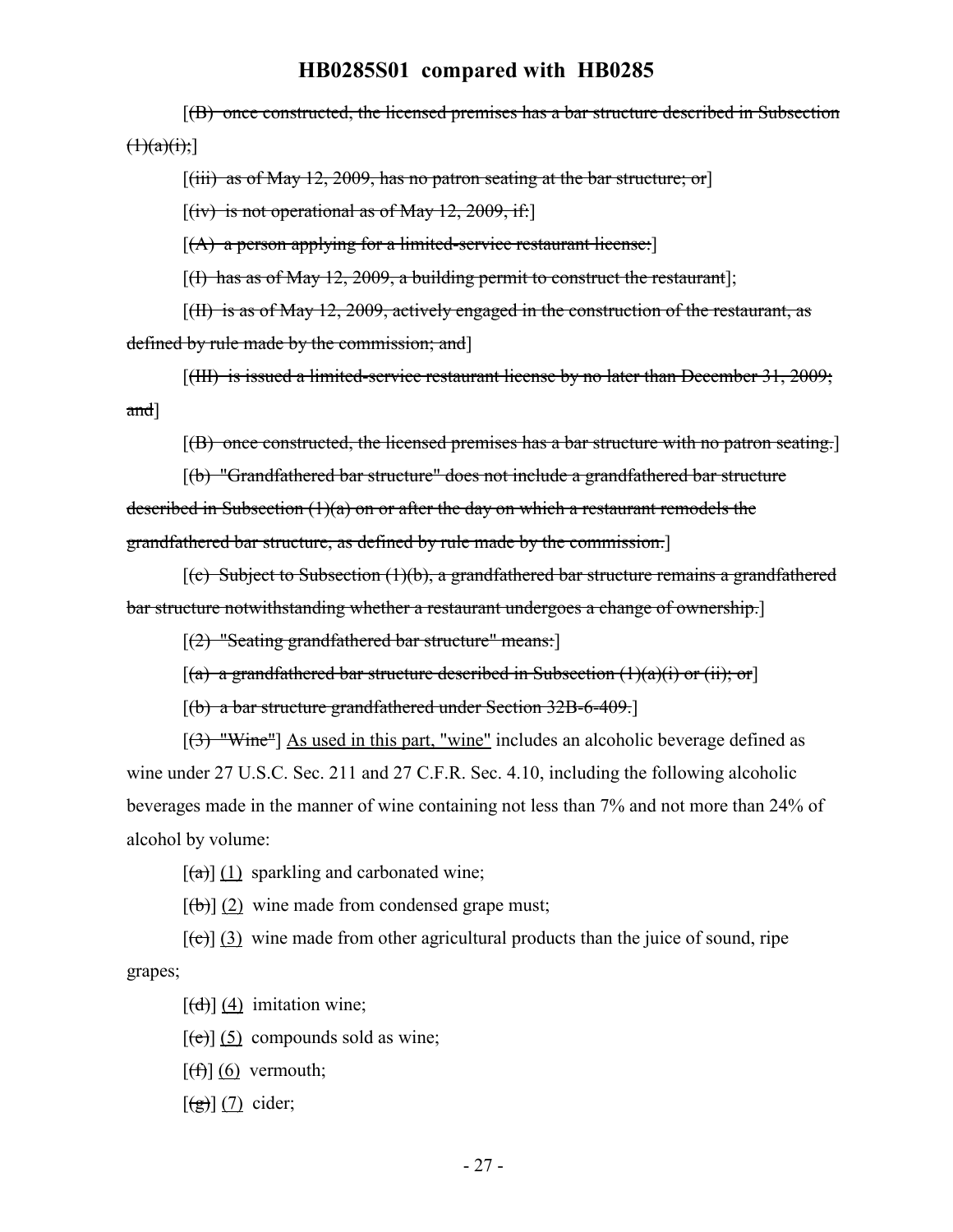$[\frac{h}{\hbar}](8)$  perry; and

 $[(\overrightarrow{t})](9)$  sake.

Section 4. Section **32B-6-305** is amended to read:

**32B-6-305. Specific operational requirements for a limited-service restaurant license.**

(1) (a) In addition to complying with Chapter 5, Part 3, Retail Licensee Operational Requirements, a limited-service restaurant licensee and staff of the limited-service restaurant licensee shall comply with this section.

(b) Failure to comply as provided in Subsection (1)(a) may result in disciplinary action in accordance with Chapter 3, Disciplinary Actions and Enforcement Act, against:

(i) a limited-service restaurant licensee;

(ii) individual staff of a limited-service restaurant licensee; or

(iii) both a limited-service restaurant licensee and staff of the limited-service restaurant licensee.

(2) (a) A limited-service restaurant licensee on the licensed premises may not sell, offer for sale, furnish, or allow consumption of:

(i) spirituous liquor; or

(ii) a flavored malt beverage.

(b) A product listed in Subsection (2)(a) may not be on the premises of a

limited-service restaurant licensee except for use:

(i) as a flavoring on a dessert; and

(ii) in the preparation of a flaming food dish, drink, or dessert.

 ${f}$ {{}(3) In addition to complying with Section 32B-5-303, a limited-service restaurant licensee shall store an alcoholic product in a storage area described in Subsection (12)(a).  $\{\}$ 

 $\{ {\} \{ {\} \} \}$   $\{ {\} \}$  (a) An individual who serves an alcoholic product in a limited-service restaurant licensee's premises shall make a written beverage tab for each table or group that orders or consumes an alcoholic product on the premises.

(b) A beverage tab required by this Subsection  $\{\{\}(\{4\}, \{\} \})$  shall list the type and amount of an alcoholic product ordered or consumed.

 $\{ {\}(\{5\}) {\} \}$  { $\{ (4) \}$ }. A person's willingness to serve an alcoholic product may not be made a condition of employment as a server with a limited-service restaurant licensee.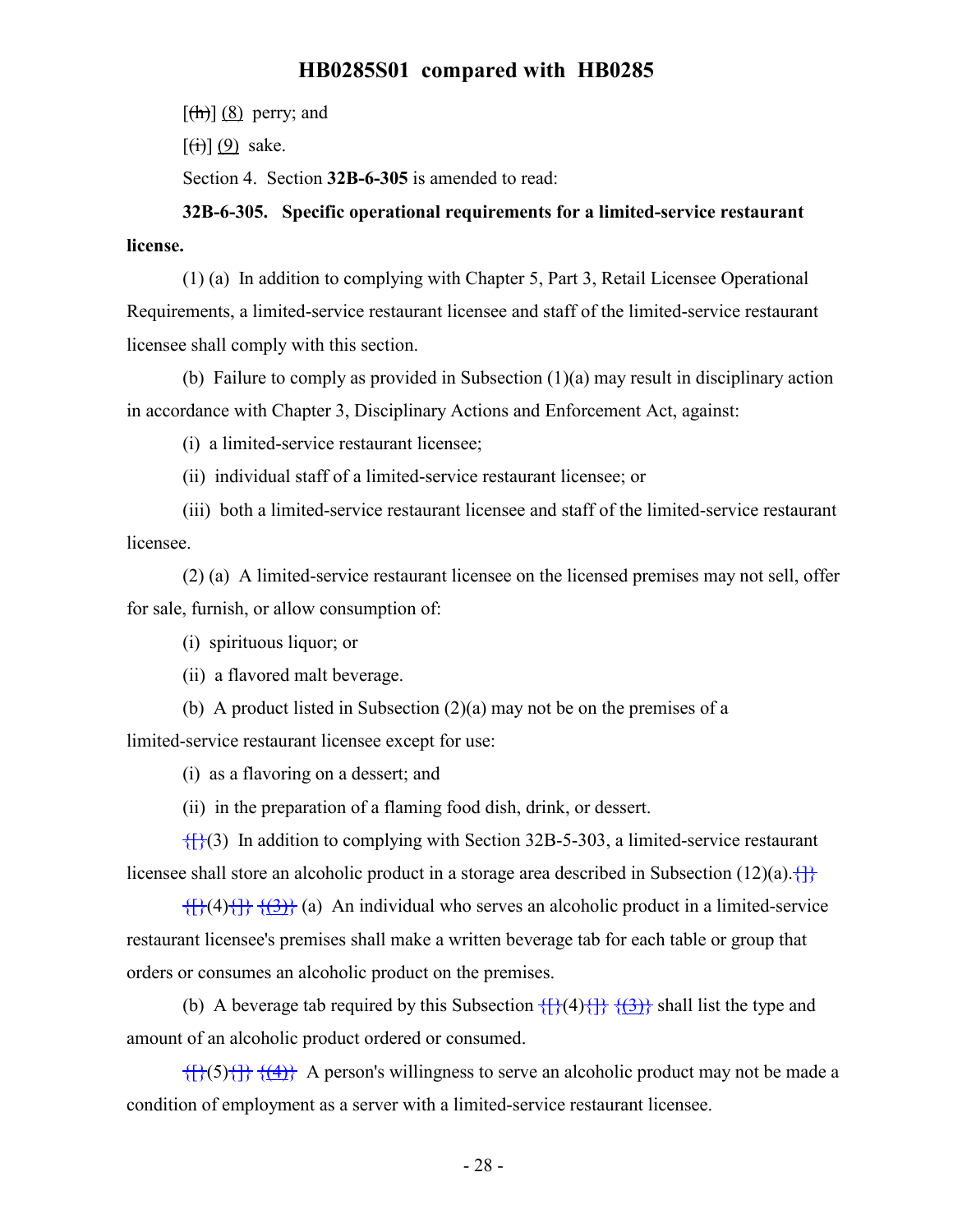$\{ {\}(\{6\}) {\} \}$   $\{ {\}(\{5\}) {\}$  (a) A limited-service restaurant licensee may not sell, offer for sale, or furnish wine or heavy beer at the licensed premises on any day during the period that:

- (i) begins at midnight; and
- (ii) ends at 11:29 a.m.

(b) A limited-service restaurant licensee may sell, offer for sale, or furnish beer during the hours specified in Part 7, On-Premise Beer Retailer License, for an on-premise beer retailer, except that a limited-service restaurant licensee may not sell, offer for sale, or furnish beer before 11:30 a.m. on any day.

 $\{f\}(7)\}$  { $\{6\}$ }</sub> A limited-service restaurant licensee shall maintain at least 70% of its total restaurant business from the sale of food, which does not include a service charge.

 $\{$ {{{}}}  $\{$ {{7}}</sub> (a) A limited-service restaurant licensee { $\{$ } may not sell, offer for sale, or furnish an alcoholic product except after the limited-service restaurant licensee confirms that the patron has the intent to order food prepared, sold, and furnished at the licensed premises $\pm$ shall have food available for purchase at all times when an alcoholic product is sold, offered for sale, furnished, or consumed on the licensed premises}.

(b) A limited-service restaurant licensee shall maintain on the licensed premises adequate culinary facilities for food preparation and dining accommodations.

 $\{\{\}\{9\}\}\$   $\{\{8\}\}$  (a) Subject to the other provisions of this Subsection  $\{\{\}\{9\}\}\$   $\{\{8\}\}\$ , a patron may not have more than two alcoholic products of any kind at a time before the patron.

(b) An individual portion of wine is considered to be one alcoholic product under Subsection  $\{[\}(\{9\}, \{\} \}, \{8\}, \{a\})$ .

 $\{ {\} (10) {\} \{ (\frac{9}{2}) \}$  A patron may consume an alcoholic product only:

- (a) at:
- (i) the patron's table;
- (ii) a counter; or
- (iii) a [seating grandfathered] bar structure; and
- (b) where food is served.

 $(11)$  (a) A limited-service restaurant licensee may not sell, offer for sale, or furnish an alcoholic product to a patron, and a patron may not consume an alcoholic product at a bar structure that is not a seating grandfathered bar structure.]

 $[(b)]$   $(\frac{10}{11})(a)$  At a [seating grandfathered] bar structure a patron who is 21 years of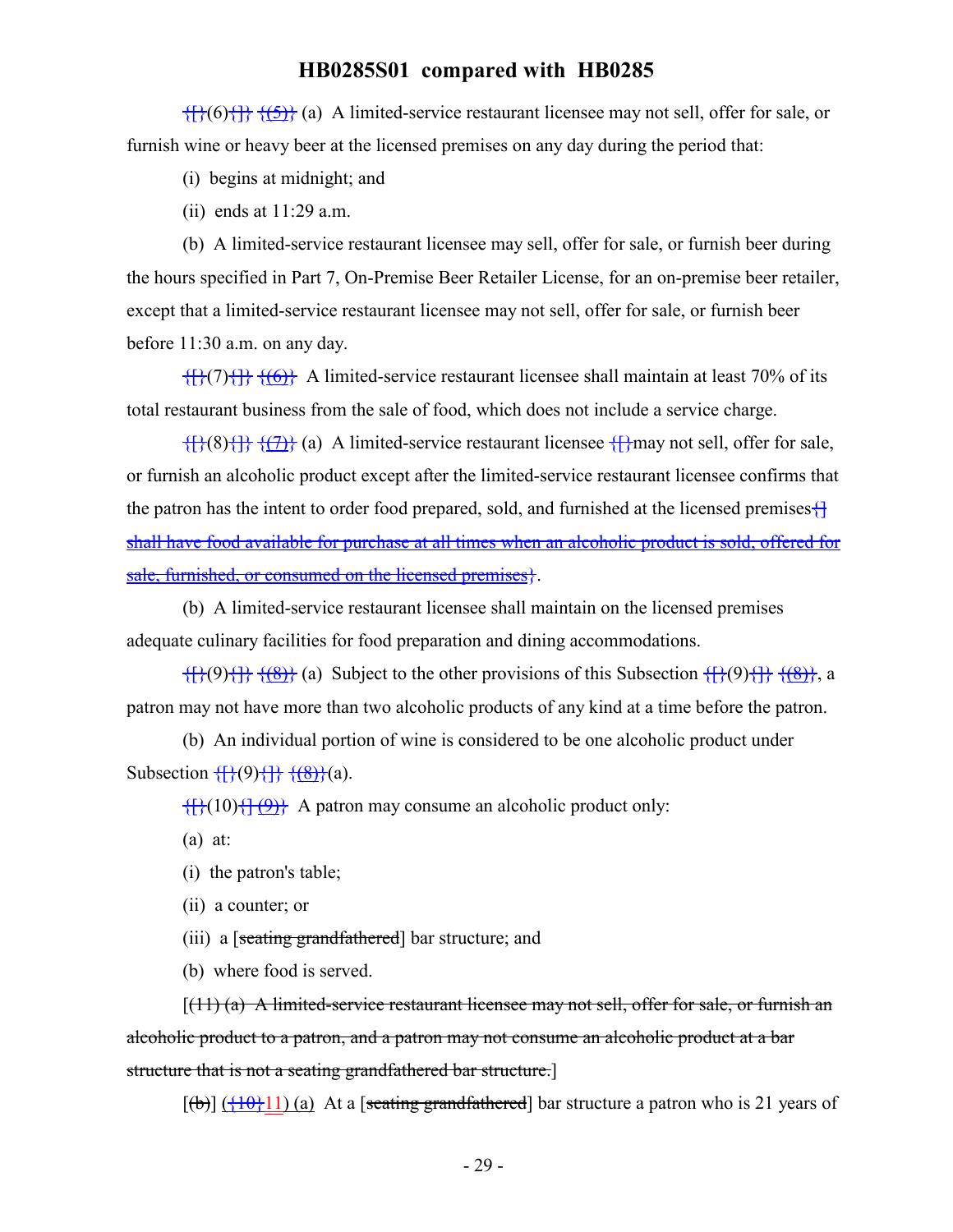age or older may:

(i) sit;

(ii) be furnished an alcoholic product; and

(iii) consume an alcoholic product.

 $[(e)] (b)$  Except as provided in Subsection  $\{\} (11)[(d)] \{\} \{ (10)\} (c)$ , at a [seating] grandfathered] bar structure a limited-service restaurant licensee may not permit a minor to, and a minor may not:

(i) sit; or

(ii) consume food or beverages.

 $[(d)] (c) (i)$  A minor may be at a [seating grandfathered] bar structure if the minor is employed by a limited-service restaurant licensee:

(A) as provided in Subsection 32B-5-308(2); or

(B) to perform maintenance and cleaning services during an hour when the limited-service restaurant licensee is not open for business.

(ii) A minor may momentarily pass by a [seating grandfathered] bar structure without remaining or sitting at the bar structure en route to an area of a limited-service restaurant licensee's premises in which the minor is permitted to be.

 $\{$  $\{$  $\}$ (12) Except as provided in Subsection 32B-5-307(3), a limited-service restaurant licensee may dispense an alcoholic product only if: $\{\}$ 

 $\{ \}$ (a) the alcoholic product is dispensed from:

 ${f}{i}$ (i) a [grandfathered] bar structure; ${f}{f}$ 

 ${f}(\text{ii})$  an area adjacent to a [grandfathered] bar structure that is visible to a patron sitting at the [grandfathered] bar structure if that area is used to dispense an alcoholic product as of May 12, 2009; or $\{\}$ 

 $\{$  $\{$  $\}$  $\{$  $\}$  $\{$  $\}$  an area that is:  $\{$  $\}$ 

 ${f}{f}(A)$  separated from an area for the consumption of food by a patron by a solid, translucent, permanent structural barrier such that the facilities for the storage or dispensing of an alcoholic product are: $\{\}$ 

 $\{f\}(I)$  not readily visible to a patron; and  $\{f\}$ 

 $\{$  $\}$ (II) not accessible by a patron; and  $\{$ }

 $\{ {\} \} (B)$  apart from an area used: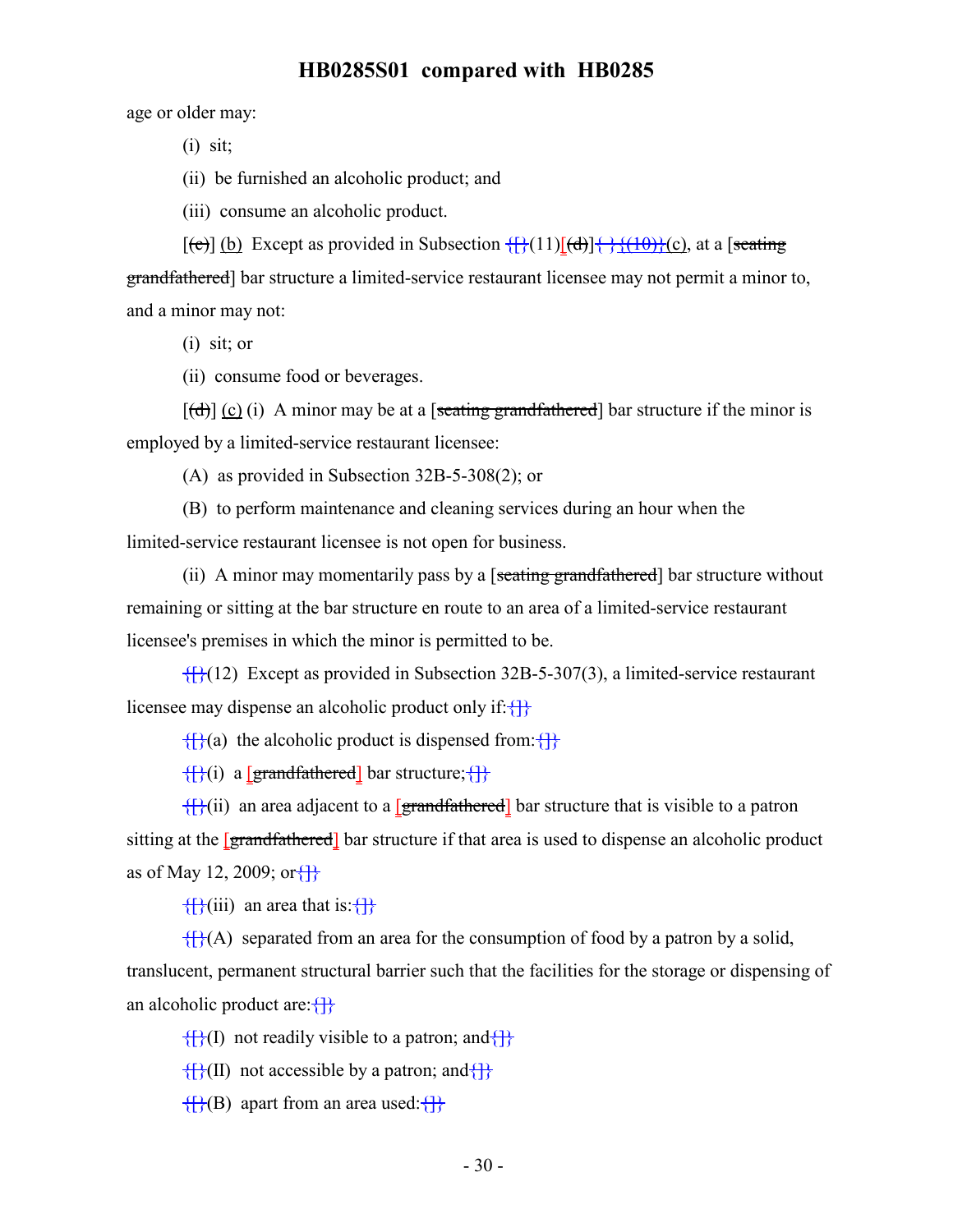$\{f\}(I)$  for dining;  $\{f\}$ 

 $\{f\}(II)$  for staging; or  $\{f\}$ 

 $\{$  $\{$  $\}$ (III) as a lobby or waiting area; $\{$ }

 ${f}{f}(b)$  the limited-service restaurant licensee uses an alcoholic product that is: ${f}{f}$ 

 ${f}{f}(i)$  stored in an area described in Subsection (12)(a); or  ${f}{f}$ 

 ${f}{f}(ii)$  in an area not described in Subsection (12)(a) on the licensed premises and: ${f}{f}$ 

 ${f}{f}(A)$  immediately before the alcoholic product is dispensed it is in an unopened container; {}

 ${f}{f}(B)$  the unopened container is taken to an area described in Subsection (12)(a) before it is opened; and  $\{\}$ 

 ${f}$ { $f$ }(C) once opened, the container is stored in an area described in Subsection (12)(a); and $\{\}$ 

 ${f}(\mathbf{k})$  any instrument or equipment used to dispense alcoholic product is located in an area described in Subsection  $(12)(a)$ .  $\Box$ 

 $\frac{1}{1}$ (13)] (11)}

(d) (i) Notwithstanding the other provisions of Subsection (3) and this Subsection (12), a limited-service restaurant licensee is not subject to the requirements of Subsection (3) and this Subsection (12) if the limited-service restaurant licensee:

(A) posts a conspicuous sign at all entrances of the licensed premises stating that "Notice: This establishment dispenses and serves alcoholic products in public view."; and

(B) conspicuously states on the menu of limited-service restaurant licensee that "Notice: This establishment dispenses and serves alcoholic products in public view."

(ii) The commission by rule, made in accordance with Title 63A, Chapter 3, Utah Administrative Rulemaking Act, may establish the format requirements of the notices required under this Subsection (12)(d).

(13) A limited-service restaurant licensee may state in a food or alcoholic product menu a charge or fee made in connection with the sale, service, or consumption of wine or heavy beer including:

(a) a set-up charge;

- (b) a service charge; or
- (c) a chilling fee.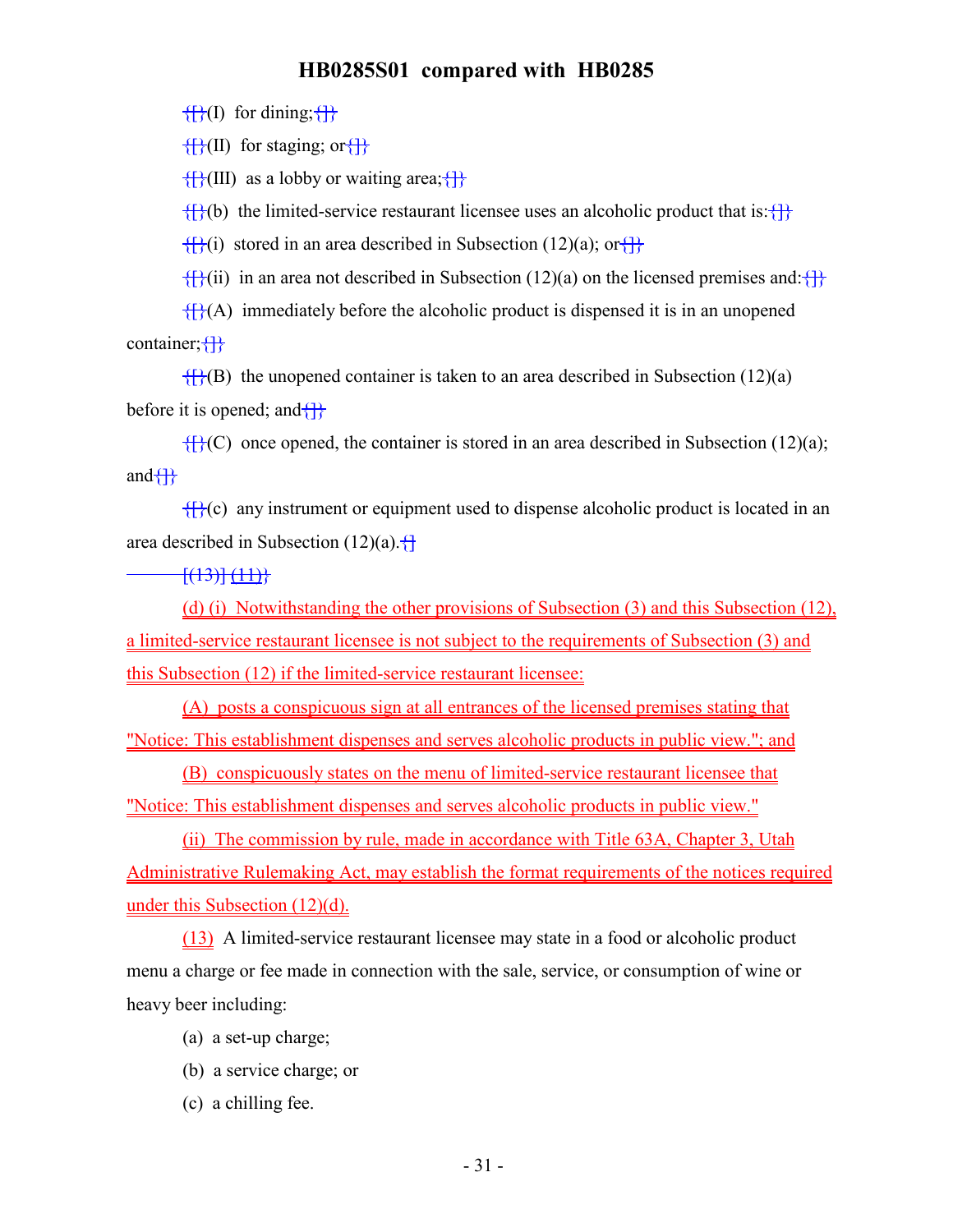Section 5. Section **32B-6-703** is amended to read:

#### **32B-6-703. Commission's power to issue on-premise beer retailer license.**

(1) Before a person may store, sell, offer for sale, furnish, or allow the consumption of beer on the premises as an on-premise beer retailer, the person shall first obtain an on-premise beer retailer license from the commission in accordance with this part.

(2) (a) The commission may issue an on-premise beer retailer license to establish on-premise beer retailer licensed premises at places and in numbers as the commission considers proper for the storage, sale, offer for sale, furnishing, and consumption of beer on premises operated as an on-premise beer retailer.

(b) At the time that the commission issues an on-premise beer retailer license, the commission shall designate whether the on-premise beer retailer is a tavern.

(c) The commission may change its designation of whether an on-premise beer retailer is a tavern in accordance with rules made by the commission.

(d) (i) In determining whether an on-premise beer retailer is a tavern, the commission shall determine whether the on-premise beer retailer will engage primarily in the retail sale of beer for consumption on the establishment's premises.

(ii) In making a determination under this Subsection  $(2)(d)$ , the commission shall consider:

(A) whether the on-premise beer retailer will operate as one of the following:

(I) a beer bar;

(II) a parlor;

(III) a lounge;

(IV) a cabaret; or

(V) a nightclub;

(B) if the on-premise beer retailer will operate as described in Subsection  $(2)(d)(ii)(A)$ :

(I) whether the on-premise beer retailer will sell food in the establishment; and

(II) if the on-premise beer retailer sells food, whether the revenue from the sale of beer will exceed the revenue of the sale of food;

(C) whether full meals including appetizers, main courses, and desserts will be served;

(D) the square footage and seating capacity of the premises;

(E) what portion of the square footage and seating capacity will be used for a dining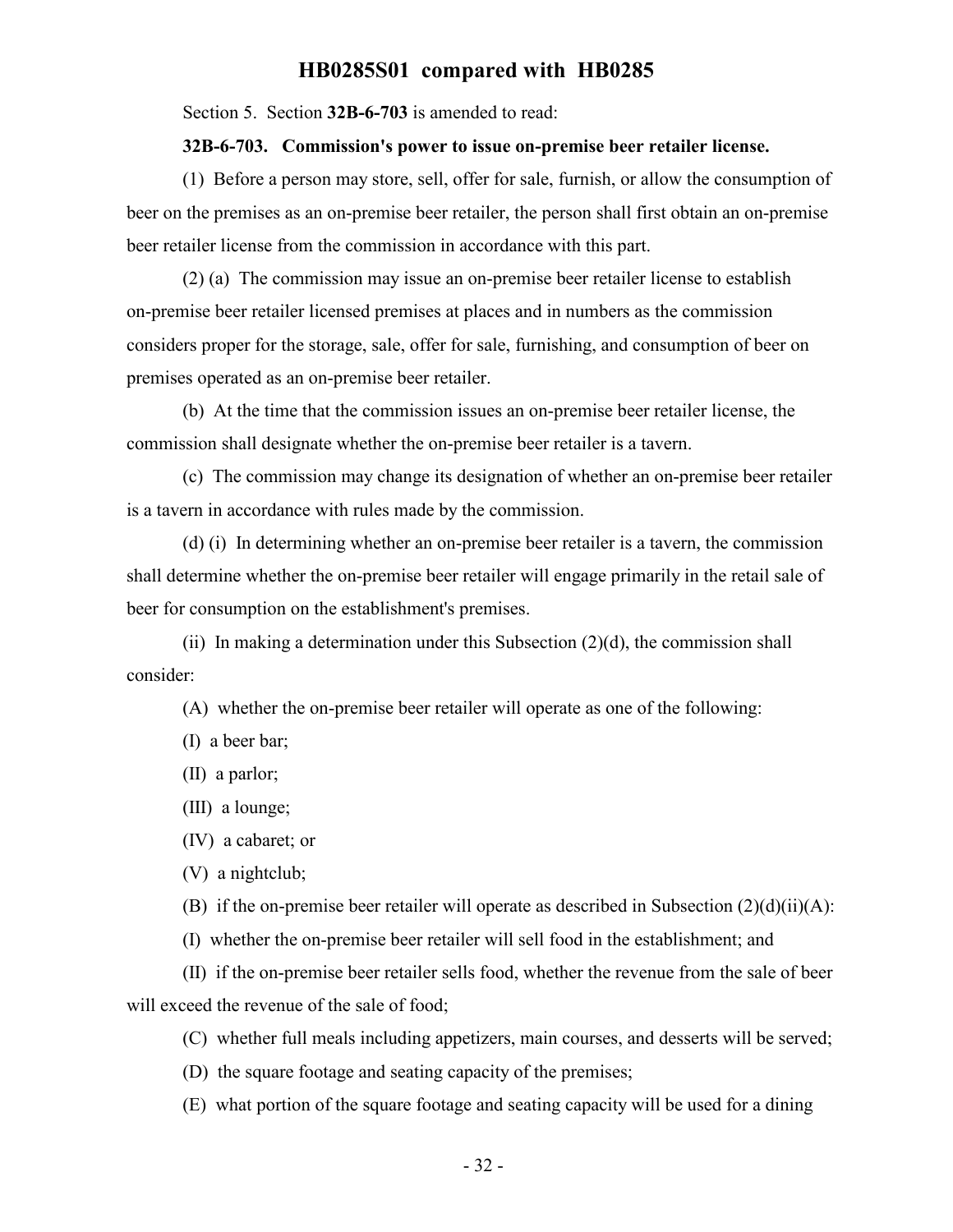area in comparison to the portion that will be used as a lounge or bar area;

(F) whether the person will maintain adequate on-premise culinary facilities to prepare full meals, except a person that is located on the premises of a hotel or resort facility may use the culinary facilities of the hotel or resort facility;

(G) whether the entertainment provided on the premises of the beer retailer will be suitable for minors; and

(H) the beer retailer management's ability to manage and operate an on-premise beer retailer license including:

(I) management experience;

(II) past beer retailer management experience; and

(III) the type of management scheme that will be used by the beer retailer.

(e) On or after March 1, 2012:

(i) To be licensed as an on-premise beer retailer that is not a tavern, a person shall:

(A) maintain at least 70% of the person's total gross revenues from business directly related to a recreational amenity on or directly adjoining the licensed premises of the beer retailer; or

(B) have a recreational amenity on or directly adjoining the licensed premises of the beer retailer and maintain at least 70% of the person's total gross revenues from the sale of food.

(ii) The commission may not license a person as an on-premise beer retailer if the person does not:

(A) meet the requirements of Subsection  $(2)(e)(i)$ ; or

(B) operate as a tavern.

(iii) (A) A person licensed as an on-premise beer retailer that is not a tavern as of July 1, 2011 shall notify the department by no later than August 1, 2011, whether effective March 1, 2012, the person will seek to be licensed as a beer-only restaurant licensee, a tavern, or an on-premise beer retailer that meets the requirements of Subsection (2)(e)(i).

(B) If an on-premise beer retailer fails to notify the department as required by Subsection  $(2)(e)(iii)(A)$ , the on-premise beer retailer's license expires as of February 29, 2012, and to operate as an on-premise beer retailer after February 29, 2012, the on-premise beer retailer is required to apply as a new licensee<sup>[</sup>, and any bar or bar structure on the premises of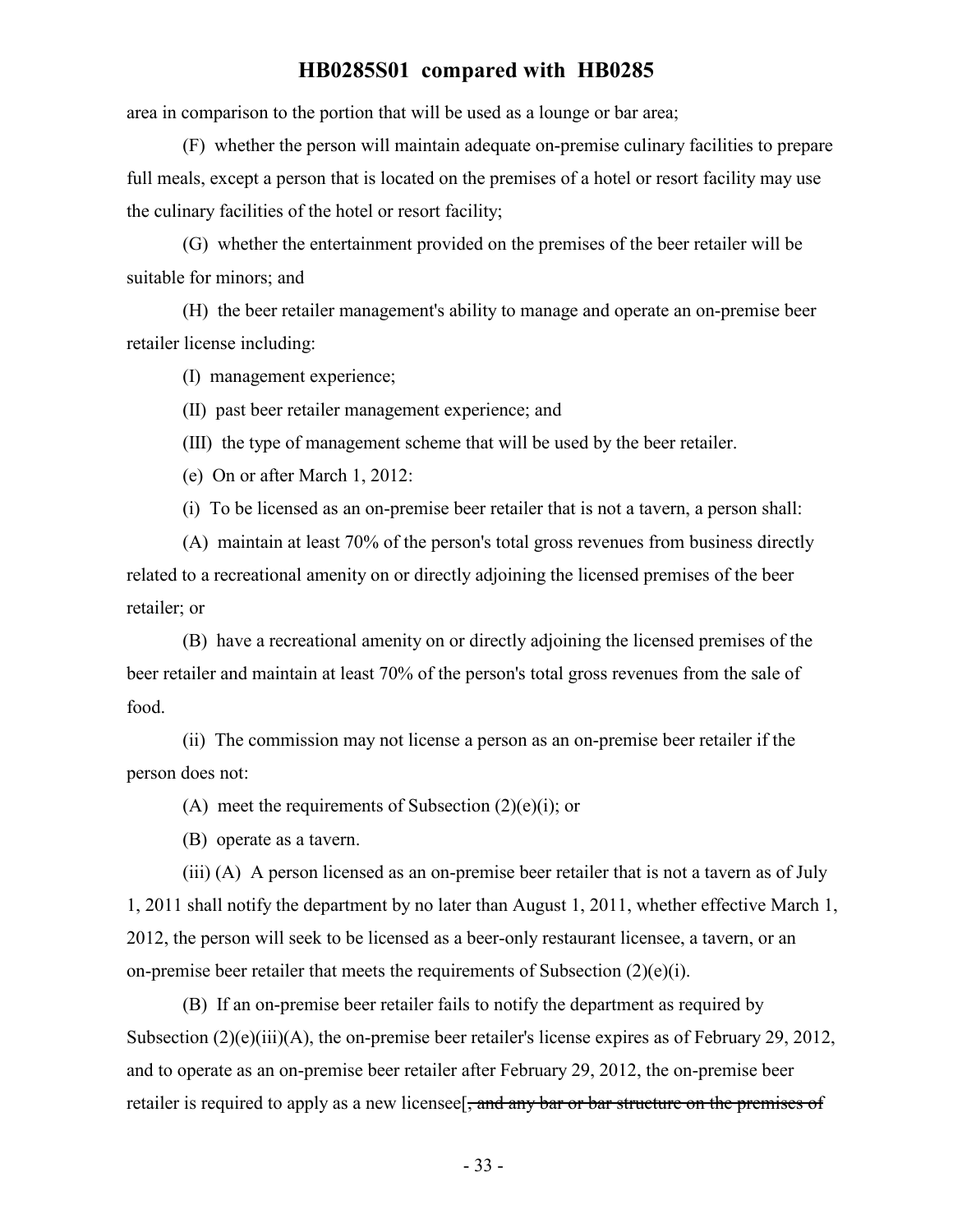an on-premise beer retailer license that is not a tavern and does not meet the requirements of Subsection (2)(e)(i) will not be grandfathered under Subsection 32B-6-902(1)].

 ${f}$ (iv) A person who, after August 1, 2011, applies for an on-premise beer retailer license that is not a tavern and does not meet the requirements of Subsection (2)(e)(i), may not have or construct facilities for the dispensing or storage of an alcoholic product that do not meet the requirements of Subsection 32B-6-905(12)(a)(ii) except as provided in Subsection  $32B-6-905(12)(d)$ .  $\left\{\right\}$ 

(3) Subject to Section 32B-1-201:

(a) The commission may not issue a total number of on-premise beer retailer licenses that are taverns that at any time exceeds the number determined by dividing the population of the state by 54,147.

(b) The commission may issue a seasonal on-premise beer retailer license for a tavern in accordance with Section 32B-5-206.

(4) (a) Unless otherwise provided in Subsection (4)(b):

(i) only one on-premise beer retailer license is required for each building or resort facility owned or leased by the same person; and

(ii) a separate license is not required for each retail beer dispensing location in the same building or on the same resort premises owned or operated by the same person.

(b) (i) Subsection (4)(a) applies only if each retail beer dispensing location in the building or resort facility operates in the same manner.

(ii) If each retail beer dispensing location does not operate in the same manner:

(A) one on-premise beer retailer license designated as a tavern is required for the locations in the same building or on the same resort premises that operate as a tavern; and

(B) one on-premise beer retailer license is required for the locations in the same building or on the same resort premises that do not operate as a tavern.

Section 6. Section **32B-6-805** is amended to read:

#### **32B-6-805. Specific operational requirements for a reception center license.**

(1) (a) In addition to complying with Chapter 5, Part 3, Retail Licensee Operational Requirements, a reception center licensee and staff of the reception center licensee shall comply with this section.

(b) Failure to comply as provided in Subsection (1)(a) may result in disciplinary action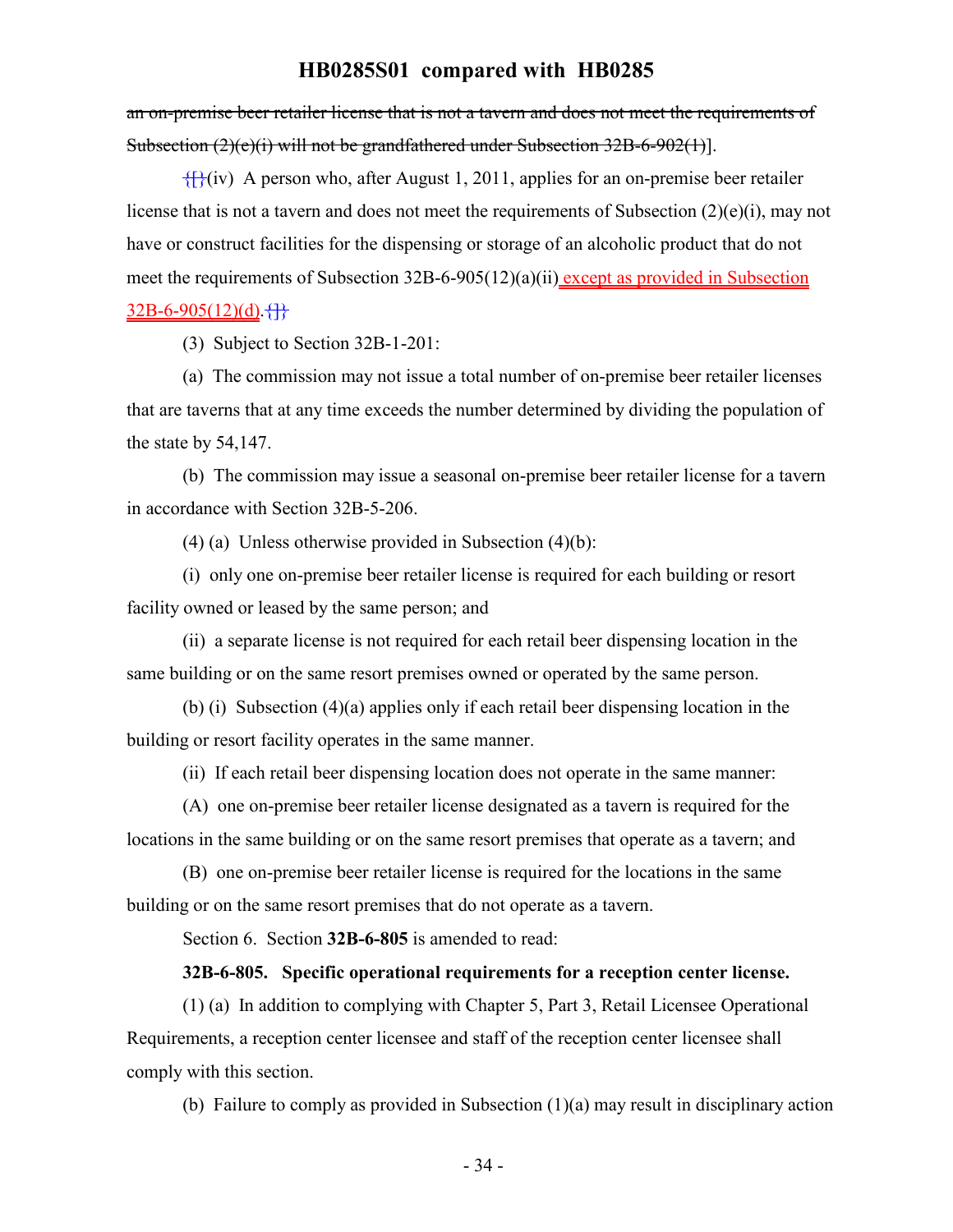in accordance with Chapter 3, Disciplinary Actions and Enforcement Act, against:

(i) a reception center licensee;

(ii) individual staff of a reception center licensee; or

(iii) both a reception center licensee and staff of the reception center licensee.

[(2) In addition to complying with Section 32B-5-303, a reception center licensee shall store an alcoholic product in a storage area described in Subsection  $(15)(a)$ .

 $[\frac{(\lambda)}{(\lambda)}]$  (2) (a) For the purpose described in Subsection  $[\frac{(\lambda)}{(\lambda)}]$  (2)(b), a reception center licensee shall provide the following with advance notice of a scheduled event in accordance with rules made by the commission:

(i) the department; and

(ii) the local law enforcement agency responsible for the enforcement of this title in the jurisdiction where the reception center is located.

(b) Any of the following may conduct a random inspection of an event:

(i) an authorized representative of the commission or the department; or

(ii) a law enforcement officer.

 $[\frac{4}{3}]$  (3) (a) Except as otherwise provided in this title, a reception center licensee may sell, offer for sale, or furnish an alcoholic product at an event only for consumption at the reception center's licensed premises.

(b) A host of an event, a patron, or a person other than the reception center licensee or staff of the reception center licensee, may not remove an alcoholic product from the reception center's licensed premises.

(c) Notwithstanding Section 32B-5-307, a patron at an event may not bring an alcoholic product into or onto, or remove an alcoholic product from, the reception center.

 $[\frac{1}{5}] (4) (a)$  A reception center licensee may not leave an unsold alcoholic product at an event following the conclusion of the event.

(b) At the conclusion of an event, a reception center licensee shall:

(i) destroy an opened and unused alcoholic product that is not saleable, under conditions established by the department; and

(ii) return to the reception center licensee's approved locked storage area any:

(A) opened and unused alcoholic product that is saleable; and

(B) unopened container of an alcoholic product.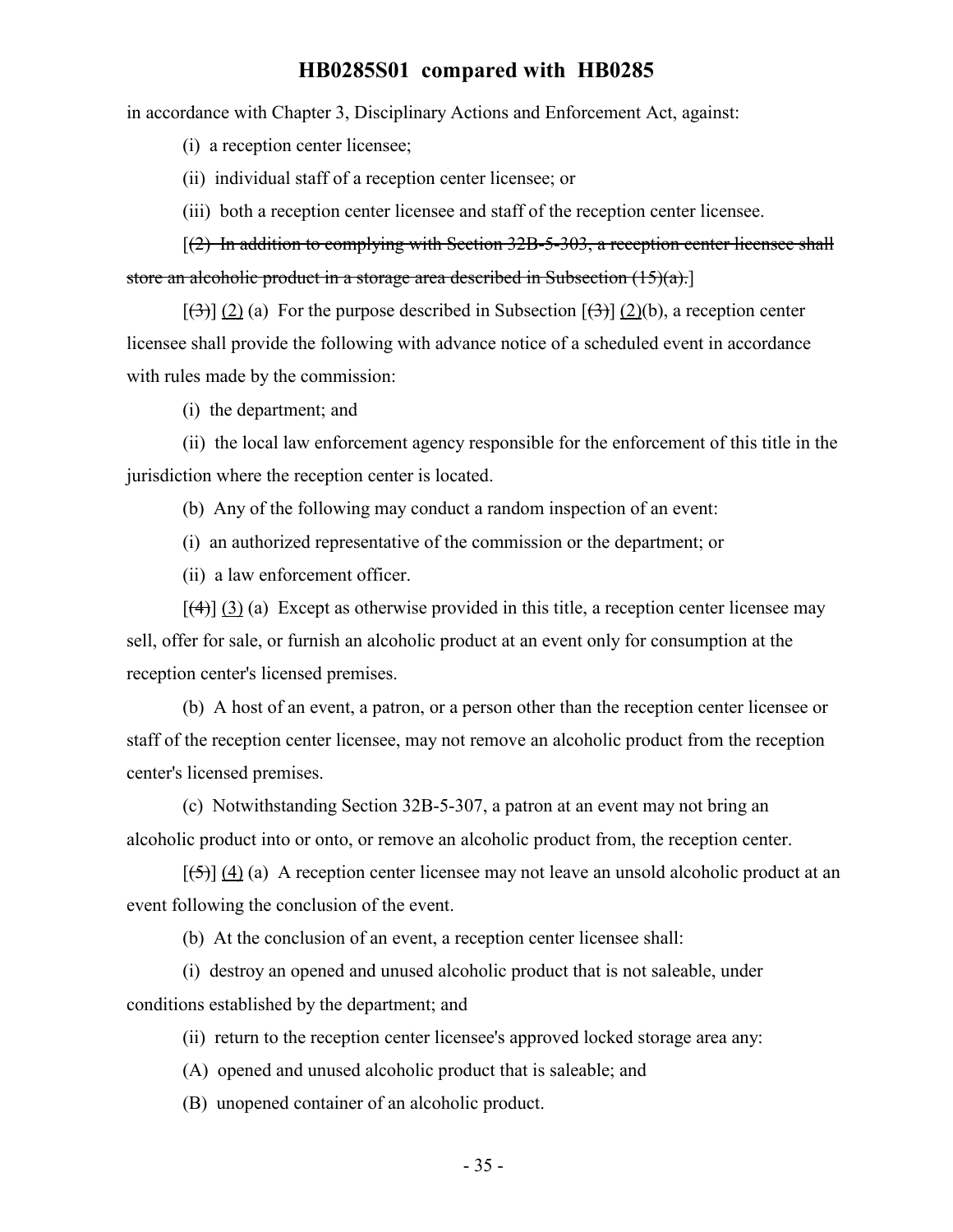(c) Except as provided in Subsection  $[\frac{(4)}{(6)}]$  (4)(b) with regard to an open or sealed container of an alcoholic product not sold or consumed at an event, a reception center licensee[ $\div(i)$  shall store the alcoholic product in accordance with Subsection (2); and (ii)] may use the alcoholic product at more than one event.

 $[\left(6\right)]$  (5) Notwithstanding Section 32B-5-308, a reception center licensee may not employ a minor in connection with an event at the reception center at which food is not made available.

 $[\overline{7}](6)$  A person's willingness to serve an alcoholic product may not be made a condition of employment as a server with a reception center licensee.

 $[(8)] (7)$  A reception center licensee may not sell, offer for sale, or furnish an alcoholic product at the licensed premises on any day during the period that:

(a) begins at 1 a.m.; and

(b) ends at 9:59 a.m.

 $[\Theta]$  (8) (a) A reception center licensee may not maintain in excess of 30% of its total annual receipts from the sale of an alcoholic product, which includes:

(i) mix for an alcoholic product; or

(ii) a charge in connection with the furnishing of an alcoholic product.

(b) A reception center licensee shall report the information necessary to show compliance with this Subsection  $[\Theta]$  (8) to the department on an annual basis.

 $[(10)(9)$  A reception center licensee may not sell, offer for sale, or furnish an alcoholic product at an event at which a minor is present unless the reception center licensee makes food available at all times when an alcoholic product is sold, offered for sale, furnished, or consumed during the event.

 $[(11)] (10)$  (a) Subject to the other provisions of this Subsection  $[(11)] (10)$ , a patron may not have more than two alcoholic products of any kind at a time before the patron.

(b) An individual portion of wine is considered to be one alcoholic product under Subsection  $[(11)(10)(a)]$ .

 $[ (12) ] (11) (a)$  A reception center licensee shall supervise and direct a person involved in the sale, offer for sale, or furnishing of an alcoholic product.

(b) A person involved in the sale, offer for sale, or furnishing of an alcoholic product shall complete an alcohol training and education seminar.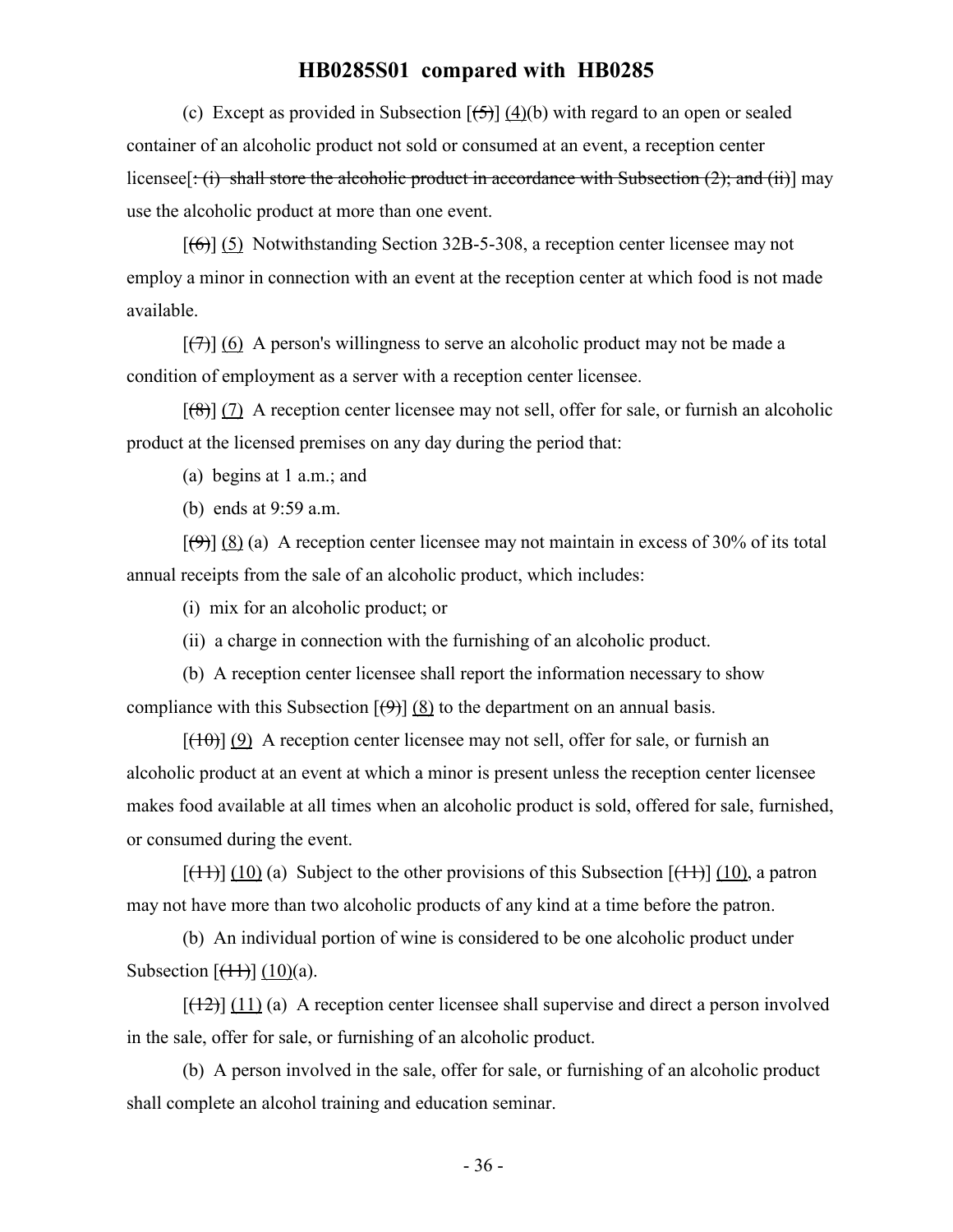$[ (13) ]$  (12) A staff person of a reception center licensee shall remain at an event at all times when an alcoholic product is sold, offered for sale, furnished, or consumed at the event.

 $[(14)] (13)$  A reception center licensee may not sell, offer for sale, or furnish an alcoholic product to a patron, and a patron may not consume an alcoholic product at a bar structure.

 $[$ (15) Except as provided in Subsection (16), a reception center licensee may dispense an alcoholic product only if:]

 $[(a)$  the alcoholic product is dispensed from an area that is:

 $[(i)$  separated from an area for the consumption of food by a patron by a solid, translucent, permanent structural barrier such that the facilities for the storage or dispensing of an alcoholic product are:]

 $[(A)$  not readily visible to a patron; and]

 $[(B)$  not accessible by a patron; and

 $[(ii)$  apart from an area used:

 $[(A)$  for staging; or

 $[(B)$  as a lobby or waiting area;

 $[(b)$  the reception center licensee uses an alcoholic product that is:

 $[(i)$  stored in an area described in Subsection  $(15)(a)$ ; or

 $[(iii)$  in an area not described in Subsection  $(15)(a)$  on the licensed premises and:

 $[(A)$  immediately before the alcoholic product is dispensed it is in an unopened container;]

 $[(B)$  the unopened container is taken to an area described in Subsection (15)(a) before it is opened; and]

 $[(C)$  once opened, the container is stored in an area described in Subsection  $(15)(a)$ ; and]

[(c) any instrument or equipment used to dispense an alcoholic product is located in an area described in Subsection  $(15)(a)$ .

 $[({16})]$  (14) A reception center licensee may dispense an alcoholic product from a mobile serving area that:

(a) is moved only by staff of the reception center licensee;

(b) is capable of being moved by only one individual; and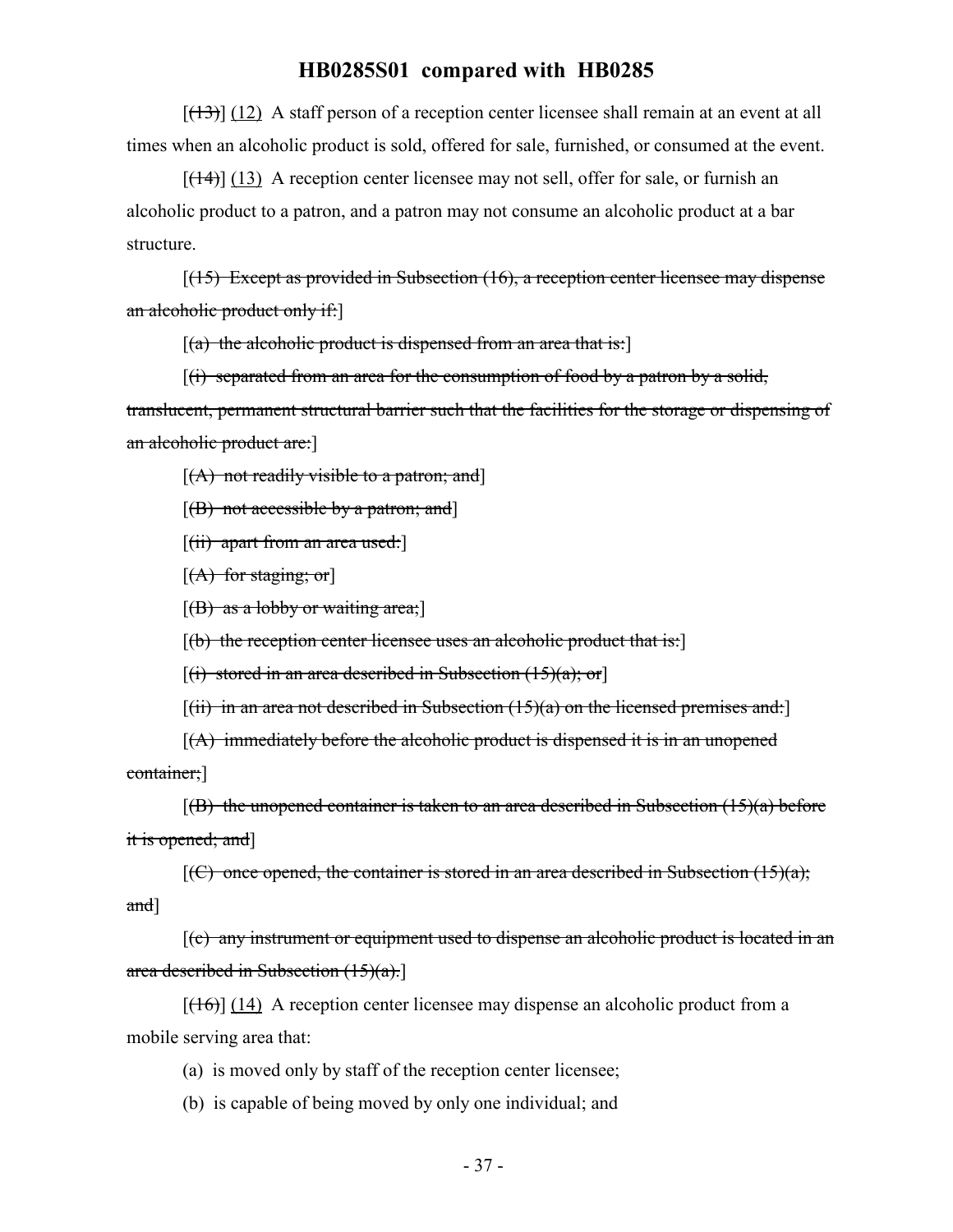(c) is no larger than 6 feet long and 30 inches wide.

 $[(17)] (15)$  (a) A reception center licensee may not have an event on the licensed premises except pursuant to a contract between a third party host of the event and the reception center licensee under which the reception center licensee provides an alcoholic product sold, offered for sale, or furnished at an event.

(b) At an event, a reception center licensee may furnish an alcoholic product:

(i) without charge to a patron, except that the third party host of the event shall pay for an alcoholic product furnished at the event; or

(ii) with a charge to a patron at the event.

(c) The commission may by rule define what constitutes a "third-party host" for purposes of this Subsection  $\left[\frac{(17)}{(15)}\right]$  (15) so that a reception center licensee and the third-party host are not owned by or operated by the same persons, except that the rule shall permit a reception center licensee to host an event for an immediate family member of the reception center licensee.

 $[({18})]$  (16) A reception center licensee shall have culinary facilities that are:

(a) adequate to prepare a full meal; and

(b) (i) located on the licensed premises; or

(ii) under the same control as the reception center licensee.

 $[(19)] (17)$  (a) Except as provided in Subsection  $[(19)] (17)$  (b), a reception center licensee may not operate an event:

(i) that is open to the general public; and

(ii) at which an alcoholic product is sold or offered for sale.

(b) A reception center licensee may operate an event described in Subsection  $[$ ( $\{$ 19) $]$ (17)(a) if the event is hosted:

(i) at the reception center no more frequently than once a calendar year; and

(ii) by a nonprofit organization that is organized and qualified under Section  $501(c)$ , Internal Revenue Code.

Section 7. Section **32B-6-905** is amended to read:

#### **32B-6-905. Specific operational requirements for a beer-only restaurant license.**

(1) (a) In addition to complying with Chapter 5, Part 3, Retail Licensee Operational Requirements, a beer-only restaurant licensee and staff of the beer-only restaurant licensee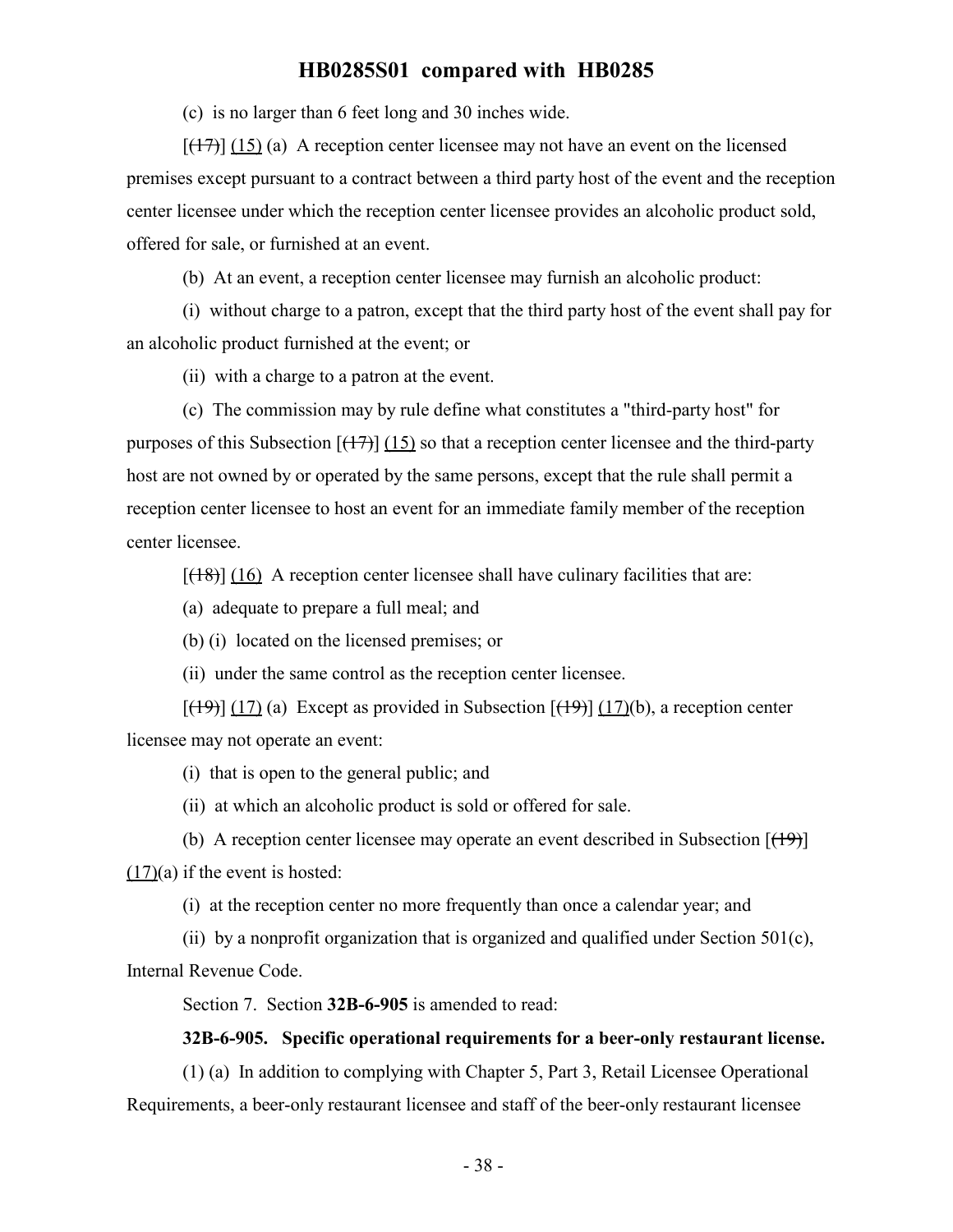shall comply with this section.

(b) Failure to comply as provided in Subsection (1)(a) may result in disciplinary action in accordance with Chapter 3, Disciplinary Actions and Enforcement Act, against:

(i) a beer-only restaurant licensee;

(ii) individual staff of a beer-only restaurant licensee; or

(iii) both a beer-only restaurant licensee and staff of the beer-only restaurant licensee.

(2) (a) A beer-only restaurant licensee on the licensed premises may not sell, offer for sale, furnish, or allow consumption of liquor.

(b) Liquor may not be on the premises of a beer-only restaurant licensee except for use:

(i) as a flavoring on a dessert; and

(ii) in the preparation of a flaming food dish, drink, or dessert.

 ${f}({\}$ (3) In addition to complying with Section 32B-5-303, a beer-only restaurant licensee shall store beer in a storage area described in Subsection  $(12)(a)$ .

 $\{ {\} \}$ { $\{ {\} \}$ }  $\{ {\} \}$ } (a) An individual who serves beer in a beer-only restaurant licensee's premises shall make a written beverage tab for each table or group that orders or consumes an alcoholic product on the premises.

(b) A beverage tab required by this Subsection  $\{\{\}(4)\{\}\}\{\{\}\}\$  shall list the type and amount of beer ordered or consumed.

 $\{ {\}(\})\{\} \}$   $\{ {\}(\mathbf{4})\}$  A person's willingness to serve beer may not be made a condition of employment as a server with a beer-only restaurant licensee.

 $\{f\}(6)$  { $\{f\}(6)$ } A beer-only restaurant licensee may sell, offer for sale, or furnish beer during the hours specified in Part 7, On-Premise Beer Retailer License, for an on-premise beer retailer, except that a beer-only restaurant licensee may not sell, offer for sale, or furnish beer before 11:30 a.m. on any day.

 $\{ {\hat{f}} \}({7}) {\hat{f}} \} {\hat{f}}({6})$  A beer-only restaurant licensee shall maintain at least 70% of its total restaurant business from the sale of food, which does not include a service charge.

 $\{ {\uparrow} \}$  (8) $\{ {\uparrow} \}$  (a) A beer-only restaurant  $\{ {\uparrow} \}$  may not sell, offer for sale, or furnish beer except after the beer-only restaurant licensee confirms that the patron has the intent to order food prepared, sold, and furnished at the licensed premises  $\{\}$  shall have food available for purchase at all times when an alcoholic product is sold, offered for sale, furnished, or consumed on the licensed premises}.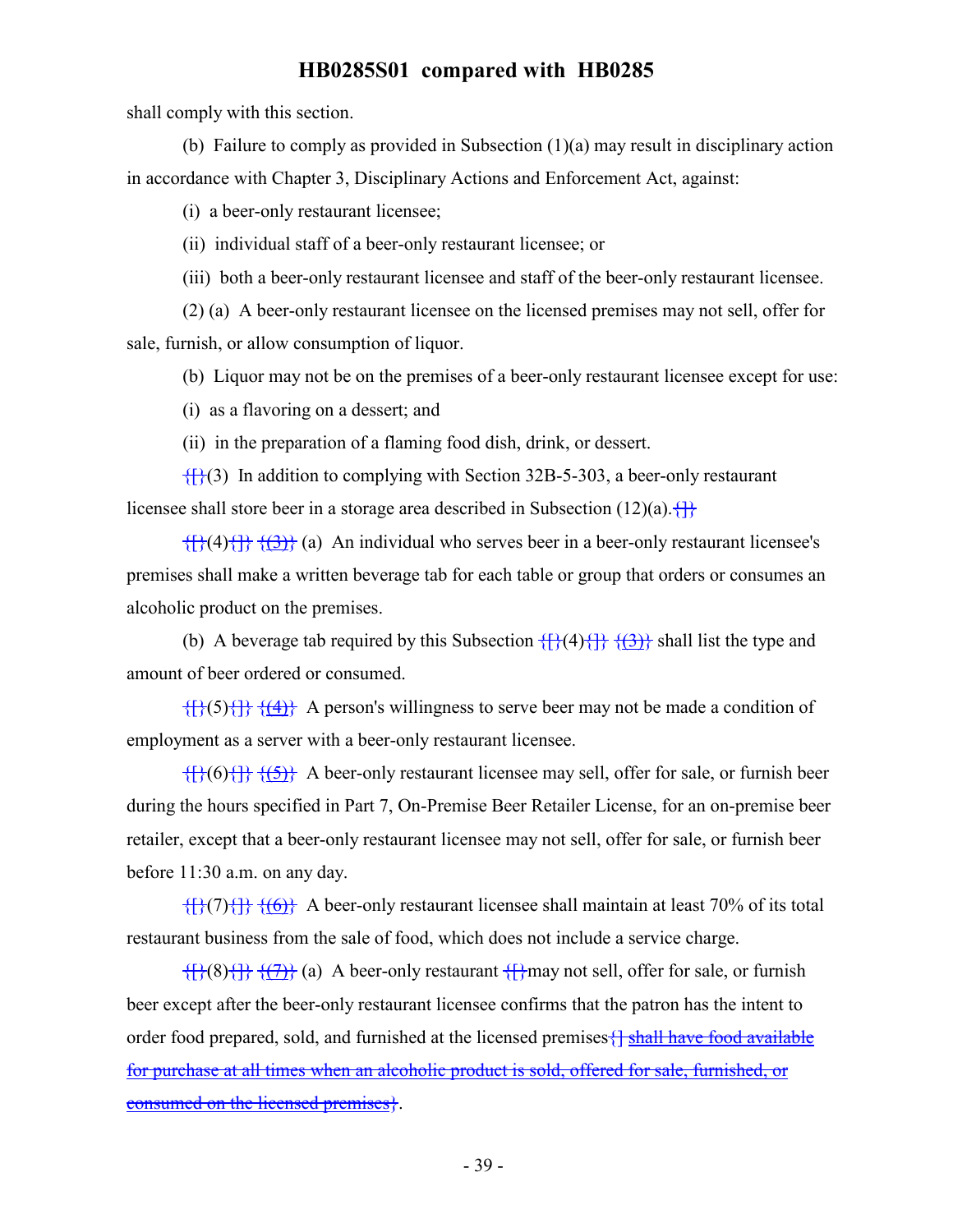(b) A beer-only restaurant shall maintain on the licensed premises adequate culinary facilities for food preparation and dining accommodations.

 $\{ {\hat{f}} \}({9}) {\hat{f}} \} ({8})$  A patron may not have more than two beers at a time before the patron.

 $\{$ {(10)}\{ $\}$  $\{$  $\}$  A patron may consume a beer only:

(a) at:

(i) the patron's table;

(ii) a [grandfathered] bar structure; or

(iii) a counter; and

(b) where food is served.

 $[(11)(a)$  A beer-only restaurant licensee may not sell, offer for sale, or furnish a beer to

a patron, and a patron may not consume an alcoholic product at a bar structure.]

 $[(b)] (11)$  (a) A [Notwithstanding Subsection (11)(a), at a grandfathered] {

 $(10)$  (a) At a<sup> $\}$ </sup> bar structure, a patron who is 21 years of age or older may:

 $(i)$  sit;

(ii) be furnished a beer; and

(iii) consume a beer.

 $[(e)]$  (b) Except as provided in Subsection  $\{\frac{1}{2}(11)[(d)]\}$   $\{\frac{1}{2}(10)\}$  (c), at a

[grandfathered] bar structure, a beer-only restaurant licensee may not permit a minor to, and a minor may not:

(i) sit; or

(ii) consume food or beverages.

 $[\text{(\text{d})}]$  (c) (i) A minor may be at a [grandfathered] bar structure if the minor is employed by a beer-only restaurant licensee:

(A) as provided in Subsection 32B-5-308(2); or

(B) to perform maintenance and cleaning services during an hour when the beer-only restaurant licensee is not open for business.

(ii) A minor may momentarily pass by a [grandfathered] bar structure without remaining or sitting at the bar structure en route to an area of a beer-only restaurant licensee's premises in which the minor is permitted to be.

 $\{\}$ {{}(12) A beer-only restaurant licensee may dispense a beer only if: {}}

 $\{f\}(a)$  the beer is dispensed from an area that is: $\{f\}$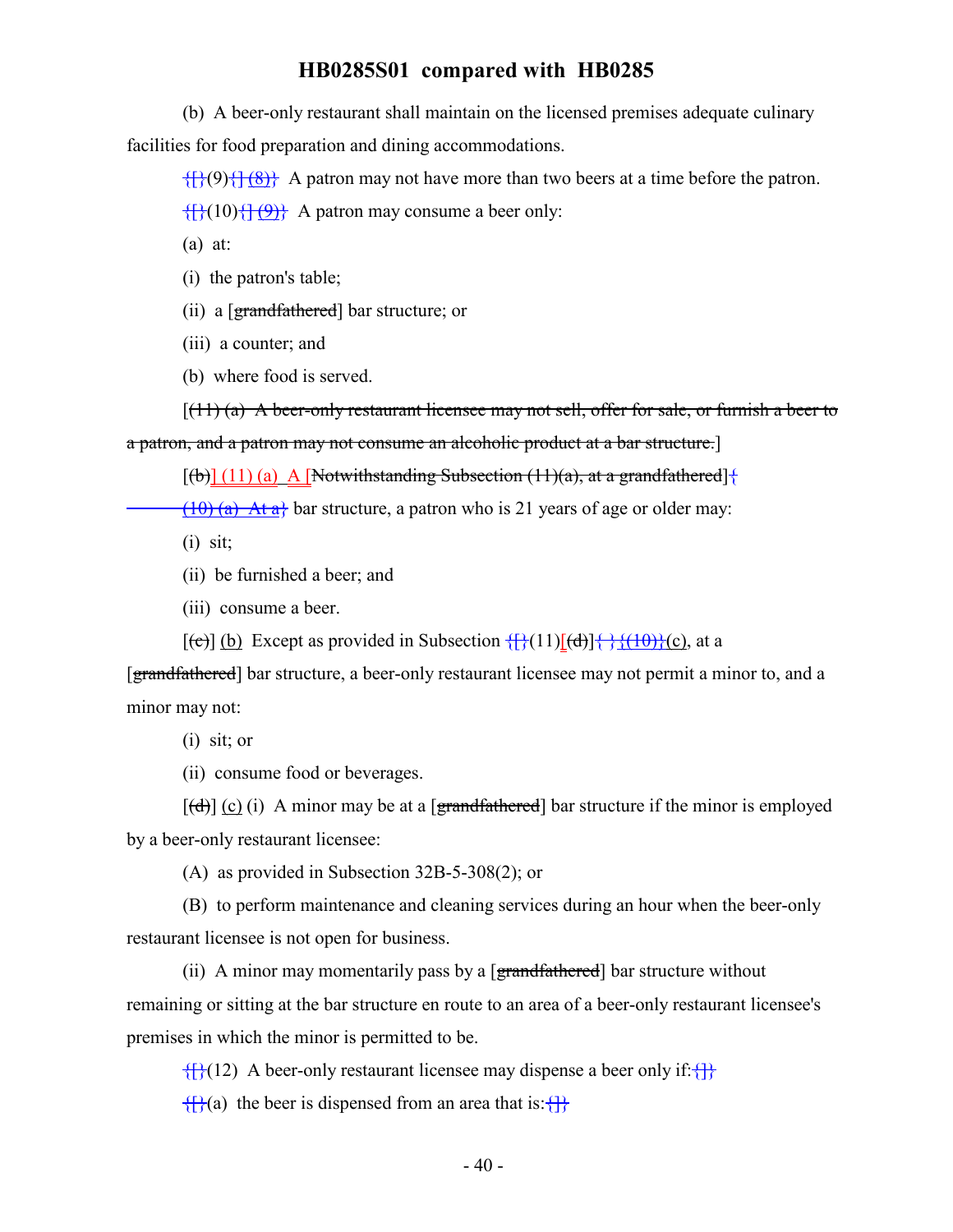${f}{i}$ (i) a [grandfathered] bar structure; or ${f}{f}$ 

 ${f}{f}(ii)$  separated from an area for the consumption of food by a patron by a solid, translucent, permanent structural barrier such that the facilities for the storage or dispensing of an alcoholic product are not readily visible to a patron, not accessible by a patron, and apart from an area used for dining, for staging, or as a lobby or waiting area;  $\{\}$ 

 ${f}{f}(b)$  the beer-only restaurant licensee uses a beer that is: ${f}{f}$ 

 $\{$ f $\}$ (i) stored in an area described in Subsection (12)(a); or  $\{$ f $\}$ 

 ${f}{f}(ii)$  in an area not described in Subsection (12)(a) on the licensed premises and: ${f}{f}$ 

 ${f}{f}(A)$  immediately before the beer is dispensed it is in an unopened container;  ${f}{f}$ 

 ${f}{f}(B)$  the unopened container is taken to an area described in Subsection (12)(a) before it is opened; and  $\{\}$ 

 ${f}{f}{f}{f}{f}{f}$ (C) once opened, the container is stored in an area described in Subsection (12)(a); and $\left\{\right\}$ 

 ${f}$ {{}(c) any instrument or equipment used to dispense the beer is located in an area described in Subsection  $(12)(a)$ .  $\{\}$ 

(d) (i) Notwithstanding the other provisions of Subsection (3) and this Subsection (12), a beer-only restaurant licensee is not subject to the requirements of Subsection (3) and this Subsection (12) if the beer-only restaurant licensee:

(A) posts a conspicuous sign at all entrances of the licensed premises stating that "Notice: This establishment dispenses and serves alcoholic products in public view."; and

(B) conspicuously states on the menu of beer-only restaurant licensee that "Notice: This establishment dispenses and serves alcoholic products in public view."

(ii) The commission by rule, made in accordance with Title 63A, Chapter 3, Utah Administrative Rulemaking Act, may establish the format requirements of the notices required under this Subsection (12)(d).

Section 8. Section **32B-8-402** is amended to read:

#### **32B-8-402. Specific operational requirements for a sublicense.**

(1) A person operating under a sublicense is subject to the operational requirements under the provisions applicable to the sublicense except that  $[\pm(\alpha)]$  notwithstanding a requirement in the provisions applicable to the sublicense, a person operating under the sublicense is not subject to a requirement that a certain percentage of the gross receipts for the